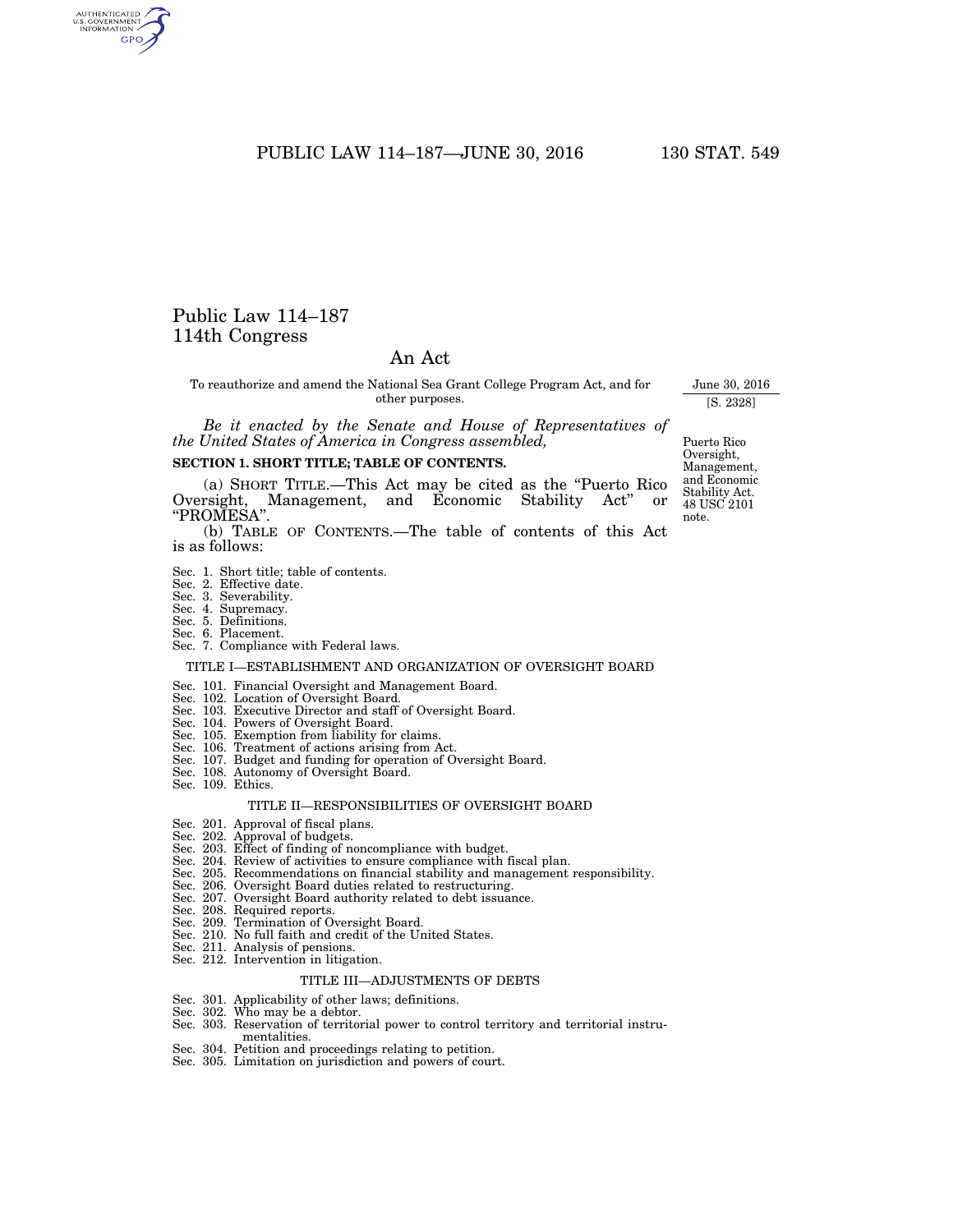- 
- 
- Sec. 306. Jurisdiction. Sec. 307. Venue. Sec. 308. Selection of presiding judge. Sec. 309. Abstention.
- Sec. 310. Applicable rules of procedure.
- Sec. 311. Leases.
- Sec. 312. Filing of plan of adjustment. Sec. 313. Modification of plan.
- 
- 
- Sec. 314. Confirmation. Sec. 315. Role and capacity of Oversight Board. Sec. 316. Compensation of professionals.
- 
- Sec. 317. Interim compensation.

#### TITLE IV—MISCELLANEOUS PROVISIONS

- 
- Sec. 401. Rules of construction. Sec. 402. Right of Puerto Rico to determine its future political status.
- Sec. 403. First minimum wage in Puerto Rico. Sec. 404. Application of regulation to Puerto Rico.
- 
- 
- 
- 
- Sec. 405. Automatic stay upon enactment.<br>Sec. 406. Purchases by territory governments.<br>Sec. 407. Protection from inter-debtor transfers.<br>Sec. 408. GAO report on Small Business Administration programs in Puerto Rico.<br>Sec. 4
- 
- Sec. 410. Report.
- Sec. 411. Report on territorial debt.
- Sec. 412. Expansion of HUBZones in Puerto Rico.
- Sec. 413. Determination on debt.

#### TITLE V—PUERTO RICO INFRASTRUCTURE REVITALIZATION

- 
- Sec. 501. Definitions. Sec. 502. Position of Revitalization Coordinator.
- Sec. 503. Critical projects.
- Sec. 504. Miscellaneous provisions.
- Sec. 505. Federal agency requirements.
- Sec. 506. Judicial review. Sec. 507. Savings clause.
- 

### TITLE VI—CREDITOR COLLECTIVE ACTION

- Sec. 601. Creditor Collective action.
- Sec. 602. Applicable law.

#### TITLE VII—SENSE OF CONGRESS REGARDING PERMANENT, PRO-GROWTH FISCAL REFORMS

Sec. 701. Sense of Congress regarding permanent, pro-growth fiscal reforms.

48 USC 2101.

#### **SEC. 2. EFFECTIVE DATE.**

(a) IN GENERAL.—Except as provided in subsection (b), this Act shall take effect on the date of the enactment of this Act. (b) TITLE III AND TITLE VI.—

(1) Title III shall apply with respect to cases commenced under title III on or after the date of the enactment of this Act.

(2) Titles III and VI shall apply with respect to debts, claims, and liens (as such terms are defined in section 101 of title 11, United States Code) created before, on, or after such date.

48 USC 2102.

#### **SEC. 3. SEVERABILITY.**

(a) IN GENERAL.—Except as provided in subsection (b), if any provision of this Act or the application thereof to any person or circumstance is held invalid, the remainder of this Act, or the application of that provision to persons or circumstances other than those as to which it is held invalid, is not affected thereby, provided that title III is not severable from titles I and II, and titles I and II are not severable from title III.

(b) UNIFORMITY.—If a court holds invalid any provision of this Act or the application thereof on the ground that the provision

Applicability.

Courts.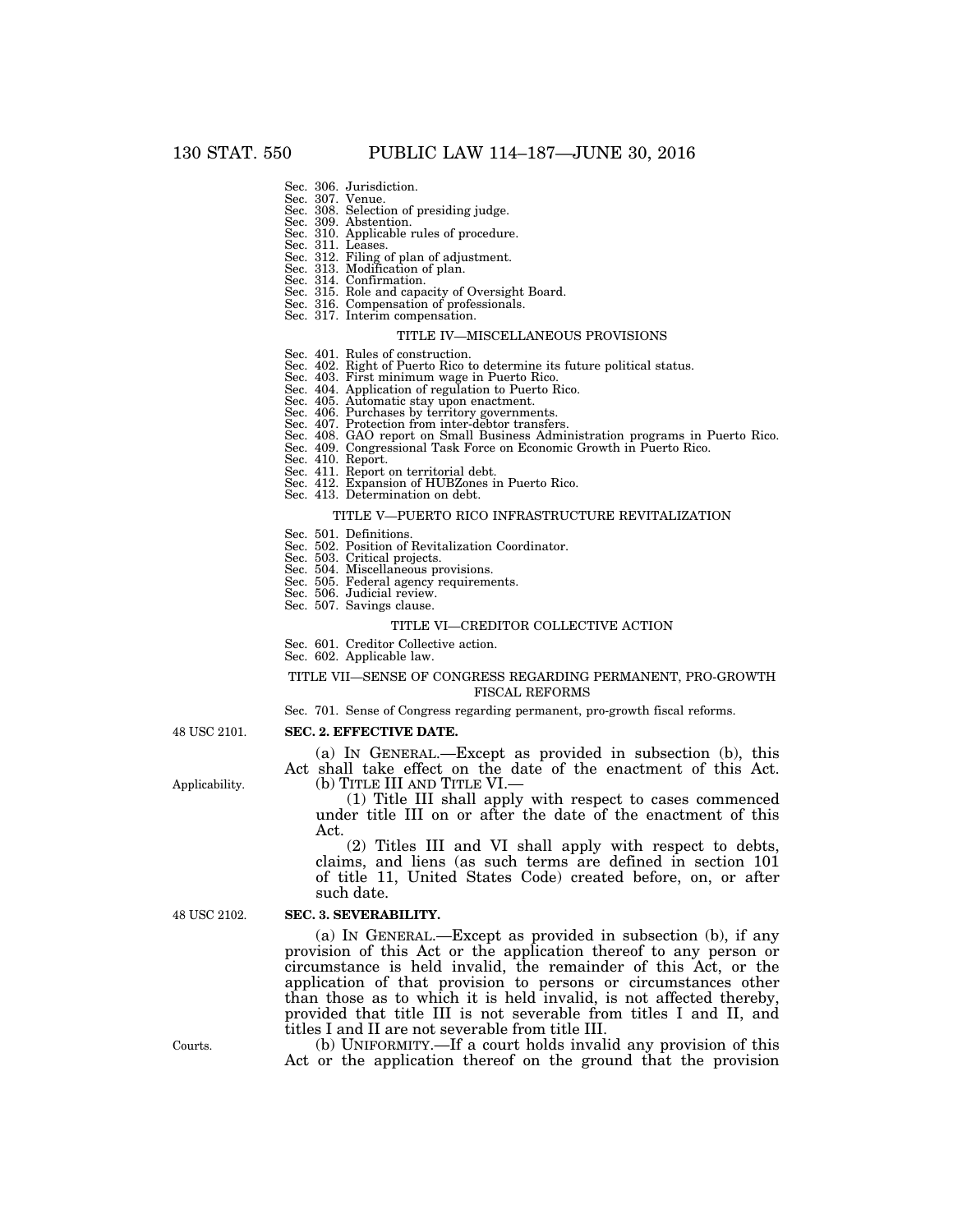fails to treat similarly situated territories uniformly, then the court shall, in granting a remedy, order that the provision of this Act or the application thereof be extended to any other similarly situated territory, provided that the legislature of that territory adopts a resolution signed by the territory's governor requesting the establishment and organization of a Financial Oversight and Management Board pursuant to section 101.

### **SEC. 4. SUPREMACY.**

The provisions of this Act shall prevail over any general or specific provisions of territory law, State law, or regulation that is inconsistent with this Act.

### **SEC. 5. DEFINITIONS.**

In this Act—

(1) AGREED ACCOUNTING STANDARDS.—The term ''agreed accounting standards'' means modified accrual accounting standards or, for any period during which the Oversight Board determines in its sole discretion that a territorial government is not reasonably capable of comprehensive reporting that complies with modified accrual accounting standards, such other accounting standards as proposed by the Oversight Board.

(2) BOND.—The term ''Bond'' means a bond, loan, letter of credit, other borrowing title, obligation of insurance, or other financial indebtedness for borrowed money, including rights, entitlements, or obligations whether such rights, entitlements, or obligations arise from contract, statute, or any other source of law, in any case, related to such a bond, loan, letter of credit, other borrowing title, obligation of insurance, or other financial indebtedness in physical or dematerialized form of which the issuer, obligor, or guarantor is the territorial government.

(3) BOND CLAIM.—The term ''Bond Claim'' means, as it relates to a Bond—

(A) right to payment, whether or not such right is reduced to judgment, liquidated, unliquidated, fixed, contingent, matured, unmatured, disputed, undisputed, legal, equitable, secured, or unsecured; or

(B) right to an equitable remedy for breach of performance if such breach gives rise to a right to payment, whether or not such right to an equitable remedy is reduced to judgment, fixed, contingent, matured, unmatured, disputed, undisputed, secured, or unsecured.

(4) BUDGET.—The term ''Budget'' means the Territory Budget or an Instrumentality Budget, as applicable.

(5) PUERTO RICO.—The term ''Puerto Rico'' means the Commonwealth of Puerto Rico.

(6) COMPLIANT BUDGET.—The term ''compliant budget'' means a budget that is prepared in accordance with—

(A) agreed accounting standards; and

(B) the applicable Fiscal Plan.

(7) COVERED TERRITORIAL INSTRUMENTALITY.—The term ''covered territorial instrumentality'' means a territorial instrumentality designated by the Oversight Board pursuant to section 101 to be subject to the requirements of this Act.

(8) COVERED TERRITORY.—The term ''covered territory'' means a territory for which an Oversight Board has been established under section 101.

48 USC 2103.

48 USC 2104.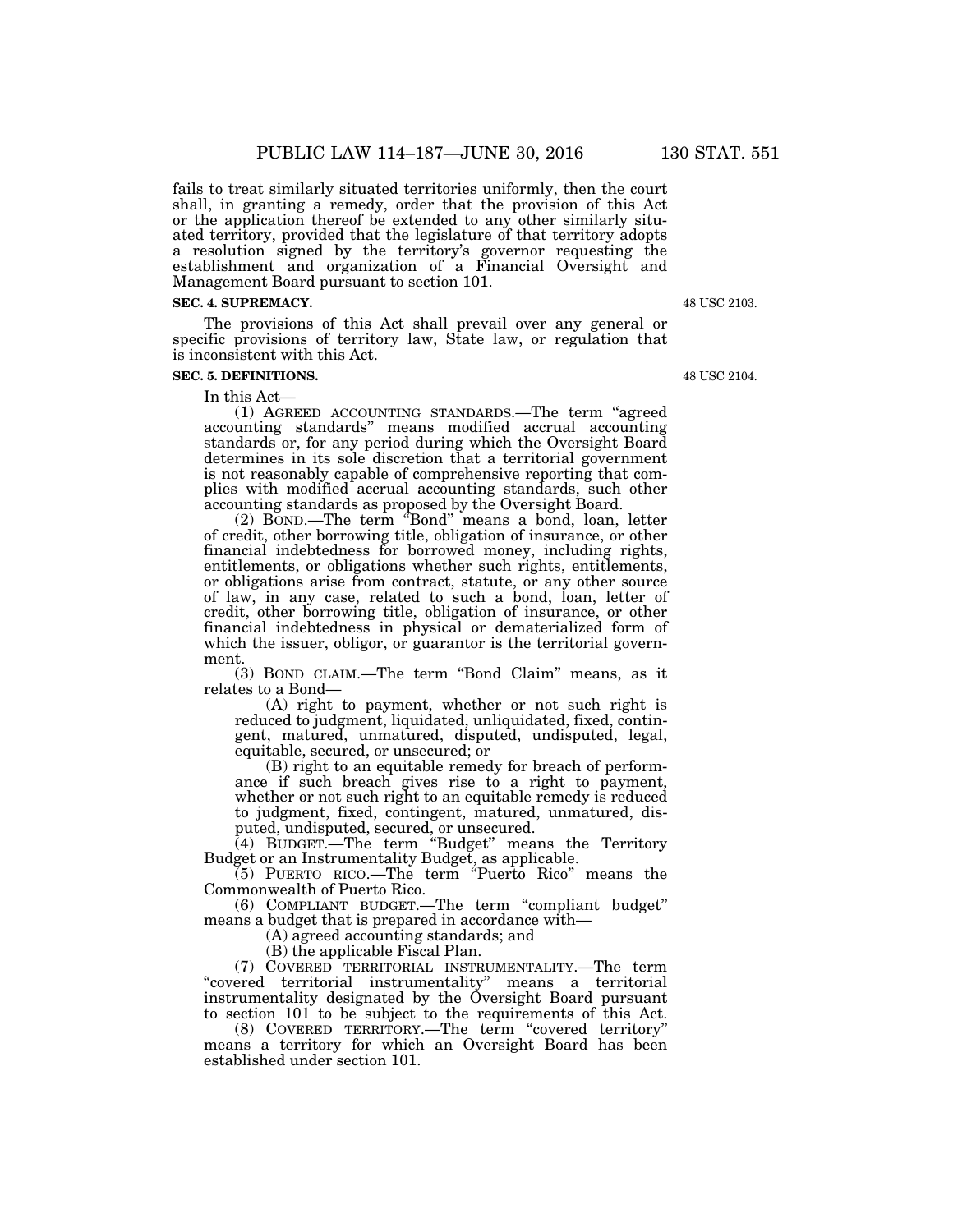(9) EXECUTIVE DIRECTOR.—The term ''Executive Director'' means an Executive Director appointed under section 103(a).

(10) FISCAL PLAN.—The term ''Fiscal Plan'' means a Territory Fiscal Plan or an Instrumentality Fiscal Plan, as applicable.

(11) GOVERNMENT OF PUERTO RICO.—The term ''Government of Puerto Rico'' means the Commonwealth of Puerto Rico, including all its territorial instrumentalities.

(12) GOVERNOR.—The term "Governor" means the chief executive of a covered territory.

(13) INSTRUMENTALITY BUDGET.—The term ''Instrumentality Budget'' means a budget for a covered territorial instrumentality, designated by the Oversight Board in accordance with section 101, submitted, approved, and certified in accordance with section 202.

(14) INSTRUMENTALITY FISCAL PLAN.—The term ''Instrumentality Fiscal Plan'' means a fiscal plan for a covered territorial instrumentality, designated by the Oversight Board in accordance with section 101, submitted, approved, and certified in accordance with section 201.

(15) LEGISLATURE.—The term ''Legislature'' means the legislative body responsible for enacting the laws of a covered territory.

(16) MODIFIED ACCRUAL ACCOUNTING STANDARDS.—The term ''modified accrual accounting standards'' means recognizing revenues as they become available and measurable and recognizing expenditures when liabilities are incurred, in each case as defined by the Governmental Accounting Standards Board, in accordance with generally accepted accounting principles.

(17) OVERSIGHT BOARD.—The term ''Oversight Board'' means a Financial Oversight and Management Board established in accordance with section 101.

(18) TERRITORIAL GOVERNMENT.—The term ''territorial government'' means the government of a covered territory, including all covered territorial instrumentalities.

(19) TERRITORIAL INSTRUMENTALITY.—

(A) IN GENERAL.—The term ''territorial instrumentality'' means any political subdivision, public agency, instrumentality—including any instrumentality that is also a bank—or public corporation of a territory, and this term should be broadly construed to effectuate the purposes of this Act.

(B) EXCLUSION.—The term ''territorial instrumentality'' does not include an Oversight Board.

(20) TERRITORY.—The term "territory" means—

(A) Puerto Rico;

(B) Guam;

(C) American Samoa;

(D) the Commonwealth of the Northern Mariana Islands; or

(E) the United States Virgin Islands.

(21) TERRITORY BUDGET.—The term ''Territory Budget'' means a budget for a territorial government submitted, approved, and certified in accordance with section 202.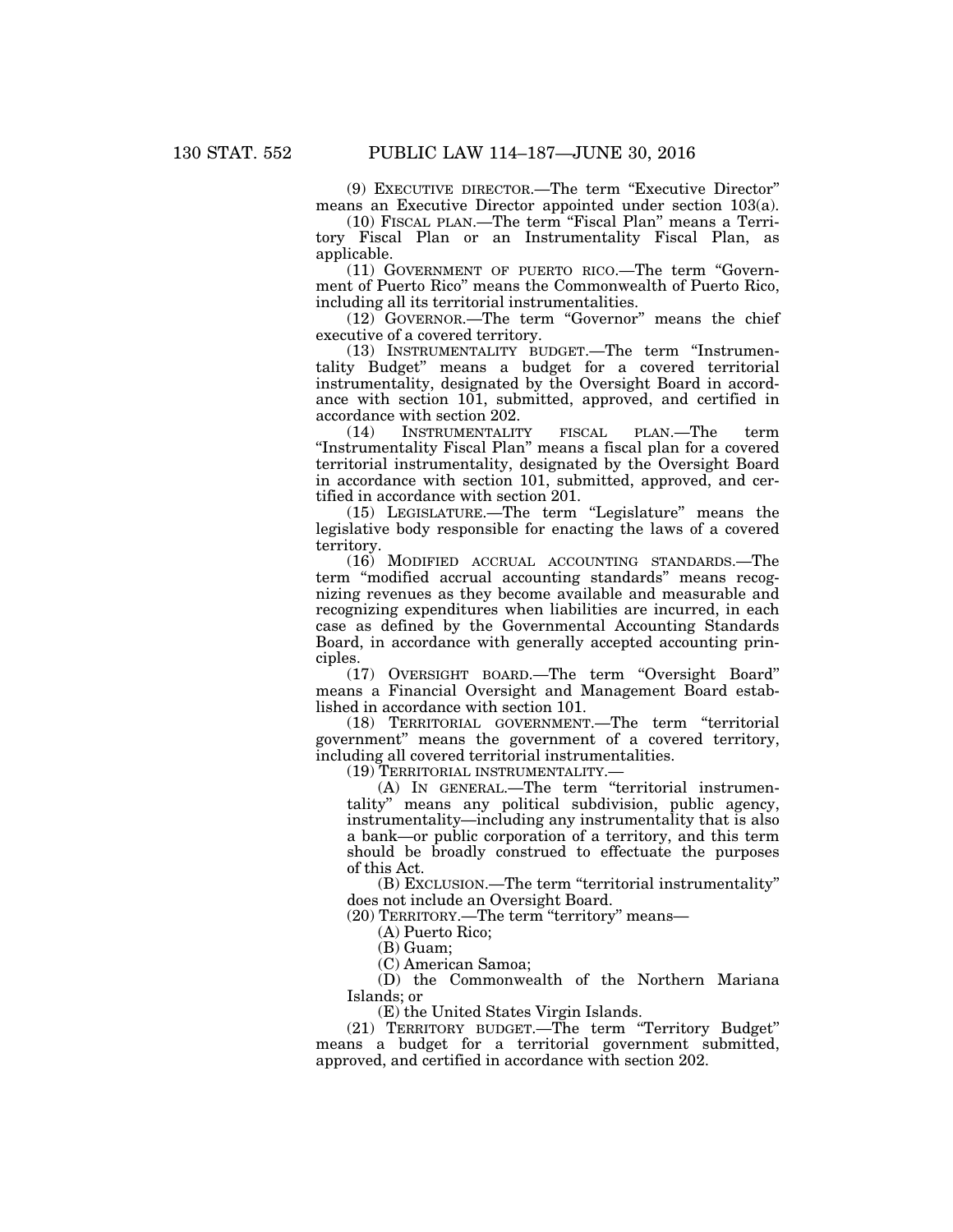(22) TERRITORY FISCAL PLAN.—The term ''Territory Fiscal Plan'' means a fiscal plan for a territorial government submitted, approved, and certified in accordance with section 201.

#### **SEC. 6. PLACEMENT.**

The Law Revision Counsel is directed to place this Act as chapter 20 of title 48, United States Code.

#### **SEC. 7. COMPLIANCE WITH FEDERAL LAWS.**

Except as otherwise provided in this Act, nothing in this Act shall be construed as impairing or in any manner relieving a territorial government, or any territorial instrumentality thereof, from compliance with Federal laws or requirements or territorial laws and requirements implementing a federally authorized or federally delegated program protecting the health, safety, and environment of persons in such territory.

# **TITLE I—ESTABLISHMENT AND ORGANIZATION OF OVERSIGHT BOARD**

#### **SEC. 101. FINANCIAL OVERSIGHT AND MANAGEMENT BOARD.**

(a) PURPOSE.—The purpose of the Oversight Board is to provide a method for a covered territory to achieve fiscal responsibility and access to the capital markets.

(b) ESTABLISHMENT.—

(1) PUERTO RICO.—A Financial Oversight and Management Board is hereby established for Puerto Rico.

(2) CONSTITUTIONAL BASIS.—The Congress enacts this Act pursuant to article IV, section 3 of the Constitution of the United States, which provides Congress the power to dispose of and make all needful rules and regulations for territories. (c) TREATMENT.—An Oversight Board established under this section—

(1) shall be created as an entity within the territorial government for which it is established in accordance with this title; and

(2) shall not be considered to be a department, agency, establishment, or instrumentality of the Federal Government. (d) OVERSIGHT OF TERRITORIAL INSTRUMENTALITIES.—

(1) DESIGNATION.—

(A) IN GENERAL.—An Oversight Board, in its sole discretion at such time as the Oversight Board determines to be appropriate, may designate any territorial instrumentality as a covered territorial instrumentality that is subject to the requirements of this Act.

(B) BUDGETS AND REPORTS.—The Oversight Board may require, in its sole discretion, the Governor to submit to the Oversight Board such budgets and monthly or quarterly reports regarding a covered territorial instrumentality as the Oversight Board determines to be necessary and may designate any covered territorial instrumentality to be included in the Territory Budget; except that the Oversight Board may not designate a covered territorial instrumentality to be included in the Territory Budget if applicable territory law does not require legislative approval of such covered territorial instrumentality's budget.

48 USC 2105.

48 USC 2106.

48 USC 2121.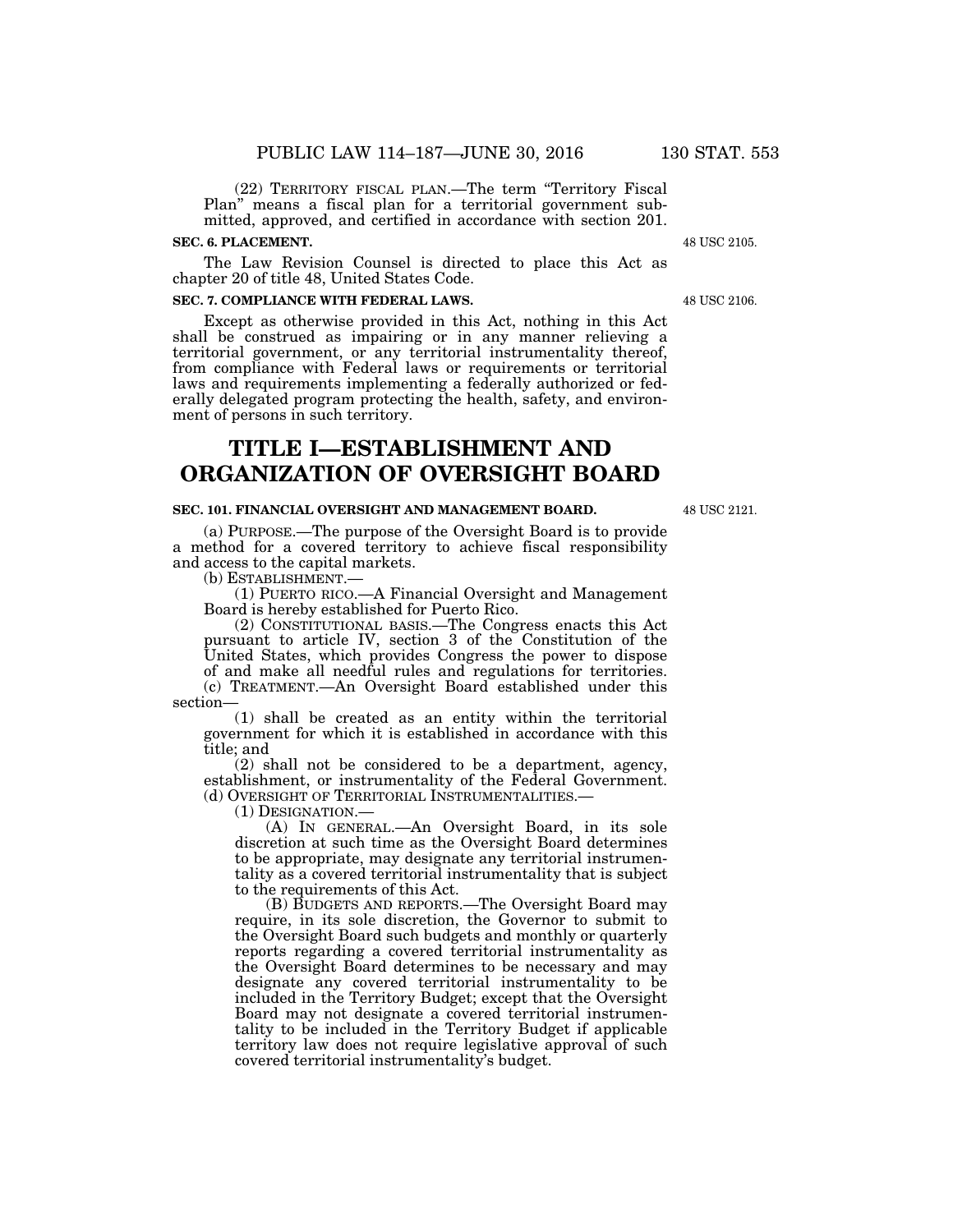(C) SEPARATE INSTRUMENTALITY BUDGETS AND REPORTS.—The Oversight Board in its sole discretion may or, if it requires a budget from a covered territorial instrumentality whose budget does not require legislative approval under applicable territory law, shall designate a covered territorial instrumentality to be the subject of an Instrumentality Budget separate from the applicable Territory Budget and require that the Governor develop such an Instrumentality Budget.

(D) INCLUSION IN TERRITORY FISCAL PLAN.—The Oversight Board may require, in its sole discretion, the Governor to include a covered territorial instrumentality in the applicable Territory Fiscal Plan. Any covered territorial instrumentality submitting a separate Instrumentality Fiscal Plan must also submit a separate Instrumentality Budget.

(E) SEPARATE INSTRUMENTALITY FISCAL PLANS.—The Oversight Board may designate, in its sole discretion, a covered territorial instrumentality to be the subject of an Instrumentality Fiscal Plan separate from the applicable Territory Fiscal Plan and require that the Governor develop such an Instrumentality Fiscal Plan. Any covered territorial instrumentality submitting a separate Instrumentality Fiscal Plan shall also submit a separate Instrumentality Budget.

(2) EXCLUSION.—

(A) IN GENERAL.—An Oversight Board, in its sole discretion, at such time as the Oversight Board determines to be appropriate, may exclude any territorial instrumentality from the requirements of this Act.<br>(B) TREATMENT.—A territorial

TREATMENT.—A territorial instrumentality excluded pursuant to this paragraph shall not be considered to be a covered territorial instrumentality.

(e) MEMBERSHIP.—

 $(1)$  In GENERAL. $-$ 

(A) The Oversight Board shall consist of seven members appointed by the President who meet the qualifications described in subsection (f) and section 109(a).

(B) The Board shall be comprised of one Category A member, one Category B member, two Category C members, one Category D member, one Category E member, and one Category F member.

(2) APPOINTED MEMBERS.—

(A) The President shall appoint the individual members of the Oversight Board, of which—

(i) the Category A member should be selected from a list of individuals submitted by the Speaker of the House of Representatives;

(ii) the Category B member should be selected from a separate, non-overlapping list of individuals submitted by the Speaker of the House of Representatives;

(iii) the Category C members should be selected from a list submitted by the Majority Leader of the Senate;

President.

President.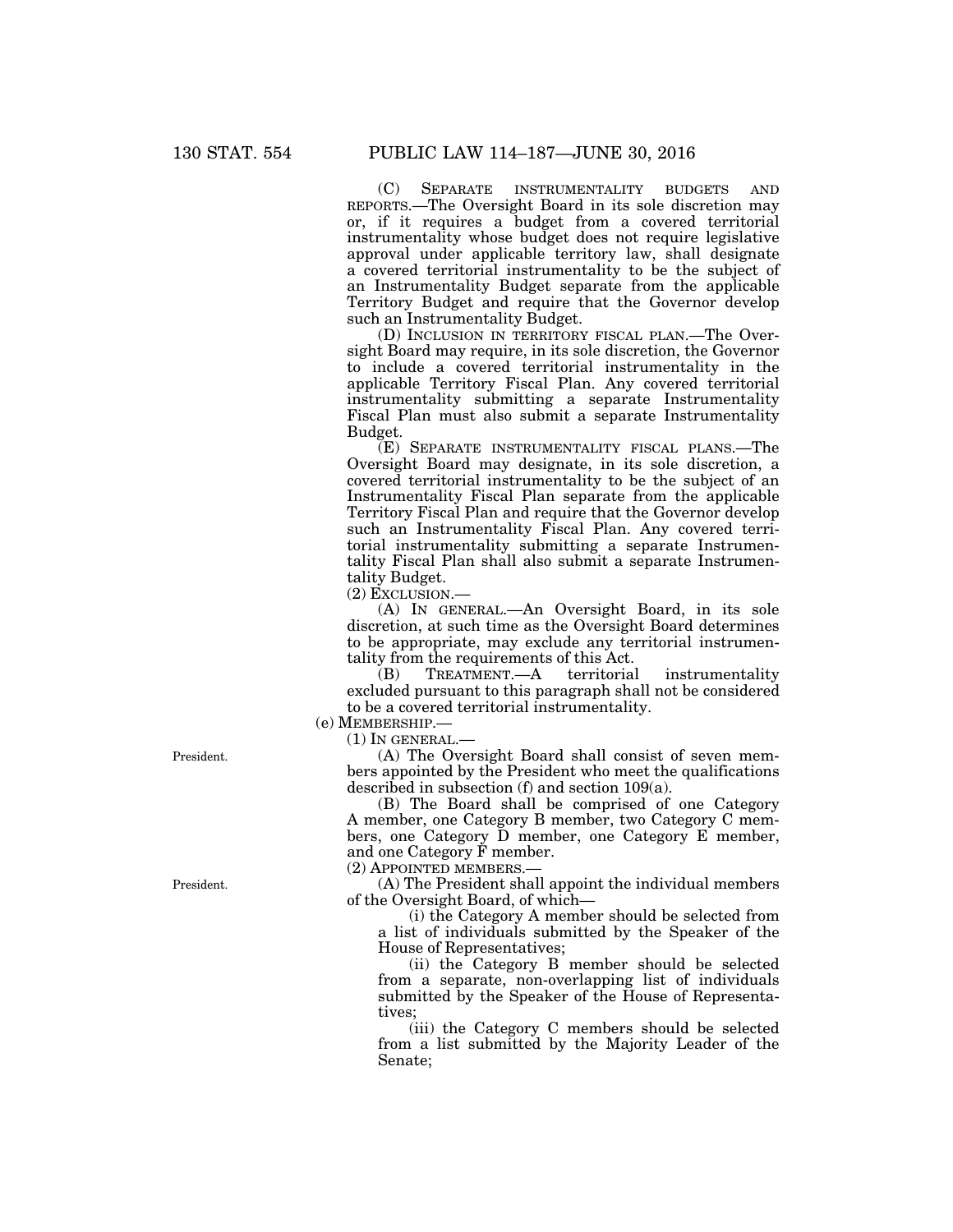(iv) the Category D member should be selected from a list submitted by the Minority Leader of the House of Representatives;

(v) the Category E member should be selected from a list submitted by the Minority Leader of the Senate; and

(vi) the Category F member may be selected in the President's sole discretion.

(B) After the President's selection of the Category F Board member, for purposes of subparagraph (A) and within a timely manner—

(i) the Speaker of the House of Representatives shall submit two non-overlapping lists of at least three individuals to the President; one list shall include three individuals who maintain a primary residence in the territory or have a primary place of business in the territory;

(ii) the Senate Majority Leader shall submit a list of at least four individuals to the President;

(iii) the Minority Leader of the House of Representatives shall submit a list of at least three individuals to the President; and

(iv) the Minority Leader of the Senate shall submit

a list of at least three individuals to the President. (C) If the President does not select any of the names submitted under subparagraphs (A) and (B), then whoever submitted such list may supplement the lists provided in this subsection with additional names.

(D) The Category A member shall maintain a primary residence in the territory or have a primary place of business in the territory.

(E) With respect to the appointment of a Board member in Category A,  $\dot{B}$ , C, D, or  $\dot{E}$ , such an appointment shall be by and with the advice and consent of the Senate, unless the President appoints an individual from a list, as provided in this subsection, in which case no Senate confirmation is required.

(F) In the event of a vacancy of a Category A, B, C, D, or E Board seat, the corresponding congressional leader referenced in subparagraph (A) shall submit a list pursuant to this subsection within a timely manner of the Board member's resignation or removal becoming effective. List.

(G) With respect to an Oversight Board for Puerto Rico, in the event any of the 7 members have not been appointed by September 1, 2016, then the President shall appoint an individual from the list for the current vacant category by September 15, 2016, provided that such list includes at least 2 individuals per vacancy who meet the requirements set forth in subsection (f) and section 109, and are willing to serve.

(3) EX OFFICIO MEMBER.—The Governor, or the Governor's designee, shall be an ex officio member of the Oversight Board without voting rights.

(4) CHAIR.—The voting members of the Oversight Board Deadline. shall designate one of the voting members of the Oversight Board as the Chair of the Oversight Board (referred to hereafter

Deadlines. Appointments. President.

President.

Lists.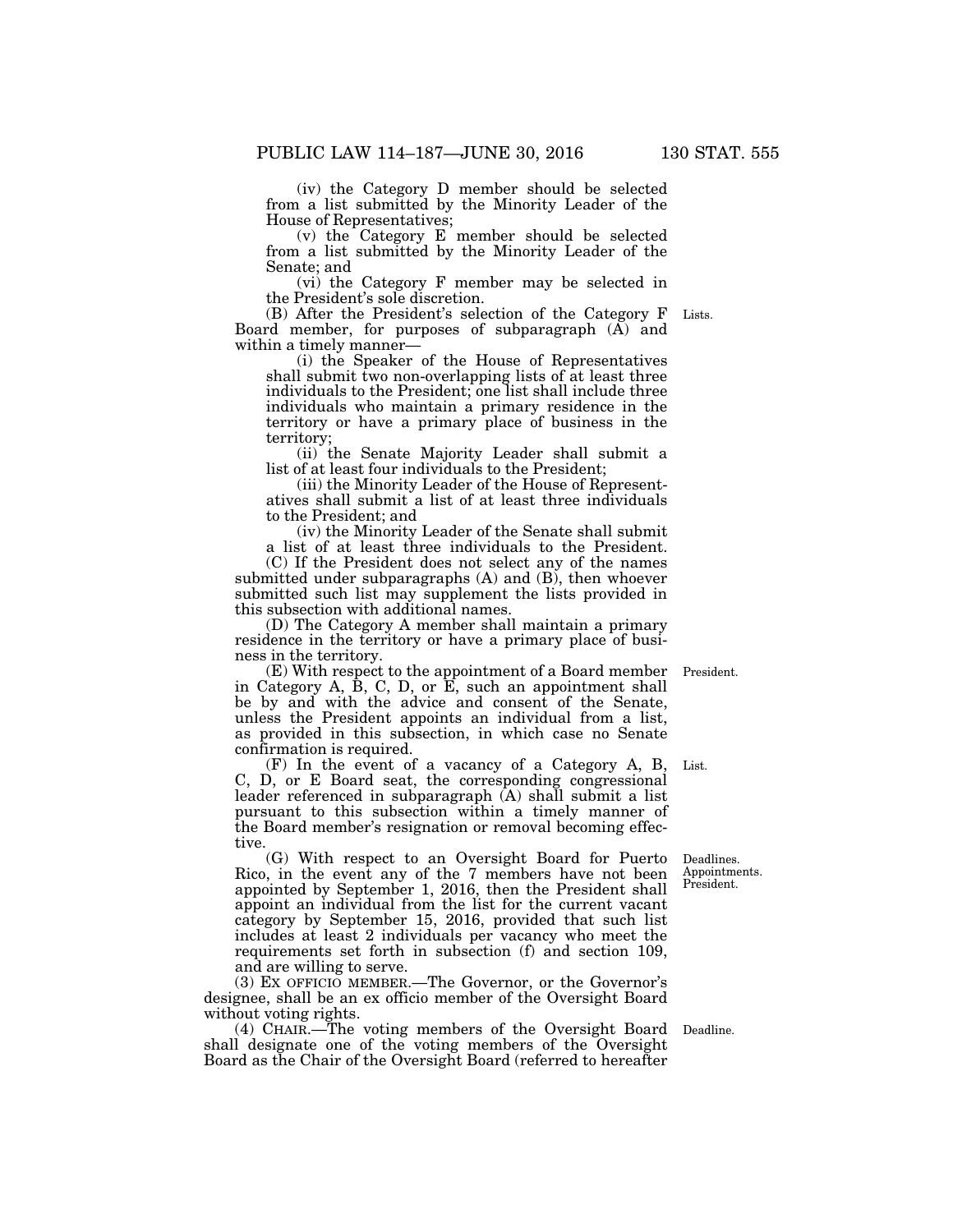in this Act as the "Chair") within 30 days of the full appointment of the Oversight Board.

(5) TERM OF SERVICE.—

(A) IN GENERAL.—Each appointed member of the Oversight Board shall be appointed for a term of 3 years.

(B) REMOVAL.—The President may remove any member of the Oversight Board only for cause.

(C) CONTINUATION OF SERVICE UNTIL SUCCESSOR APPOINTED.—Upon the expiration of a term of office, a member of the Oversight Board may continue to serve until a successor has been appointed.

(D) REAPPOINTMENT.—An individual may serve consecutive terms as an appointed member, provided that such reappointment occurs in compliance with paragraph  $(6)$ 

(6) VACANCIES.—A vacancy on the Oversight Board shall be filled in the same manner in which the original member was appointed.

(f) ELIGIBILITY FOR APPOINTMENTS.—An individual is eligible for appointment as a member of the Oversight Board only if the individual—

(1) has knowledge and expertise in finance, municipal bond markets, management, law, or the organization or operation of business or government; and

(2) prior to appointment, an individual is not an officer, elected official, or employee of the territorial government, a candidate for elected office of the territorial government, or a former elected official of the territorial government.

(g) NO COMPENSATION FOR SERVICE.—Members of the Oversight Board shall serve without pay, but may receive reimbursement from the Oversight Board for any reasonable and necessary expenses incurred by reason of service on the Oversight Board.

(h) ADOPTION OF BYLAWS FOR CONDUCTING BUSINESS OF OVER-SIGHT BOARD.—

(1) IN GENERAL.—As soon as practicable after the appointment of all members and appointment of the Chair, the Oversight Board shall adopt bylaws, rules, and procedures governing its activities under this Act, including procedures for hiring experts and consultants. Such bylaws, rules, and procedures shall be public documents, and shall be submitted by the Oversight Board upon adoption to the Governor, the Legislature, the President, and Congress. The Oversight Board may hire professionals as it determines to be necessary to carry out this Act.

(2) ACTIVITIES REQUIRING APPROVAL OF MAJORITY OF MEM-BERS.—Under the bylaws adopted pursuant to paragraph (1), the Oversight Board may conduct its operations under such procedures as it considers appropriate, except that an affirmative vote of a majority of the members of the Oversight Board's full appointed membership shall be required in order for the Oversight Board to approve a Fiscal Plan under section 201, to approve a Budget under section 202, to cause a legislative act not to be enforced under section 204, or to approve or disapprove an infrastructure project as a Critical Project under section 503.

(3) ADOPTION OF RULES AND REGULATIONS OF TERRITORIAL GOVERNMENT.—The Oversight Board may incorporate in its

Regulations. Procedures.

Public information.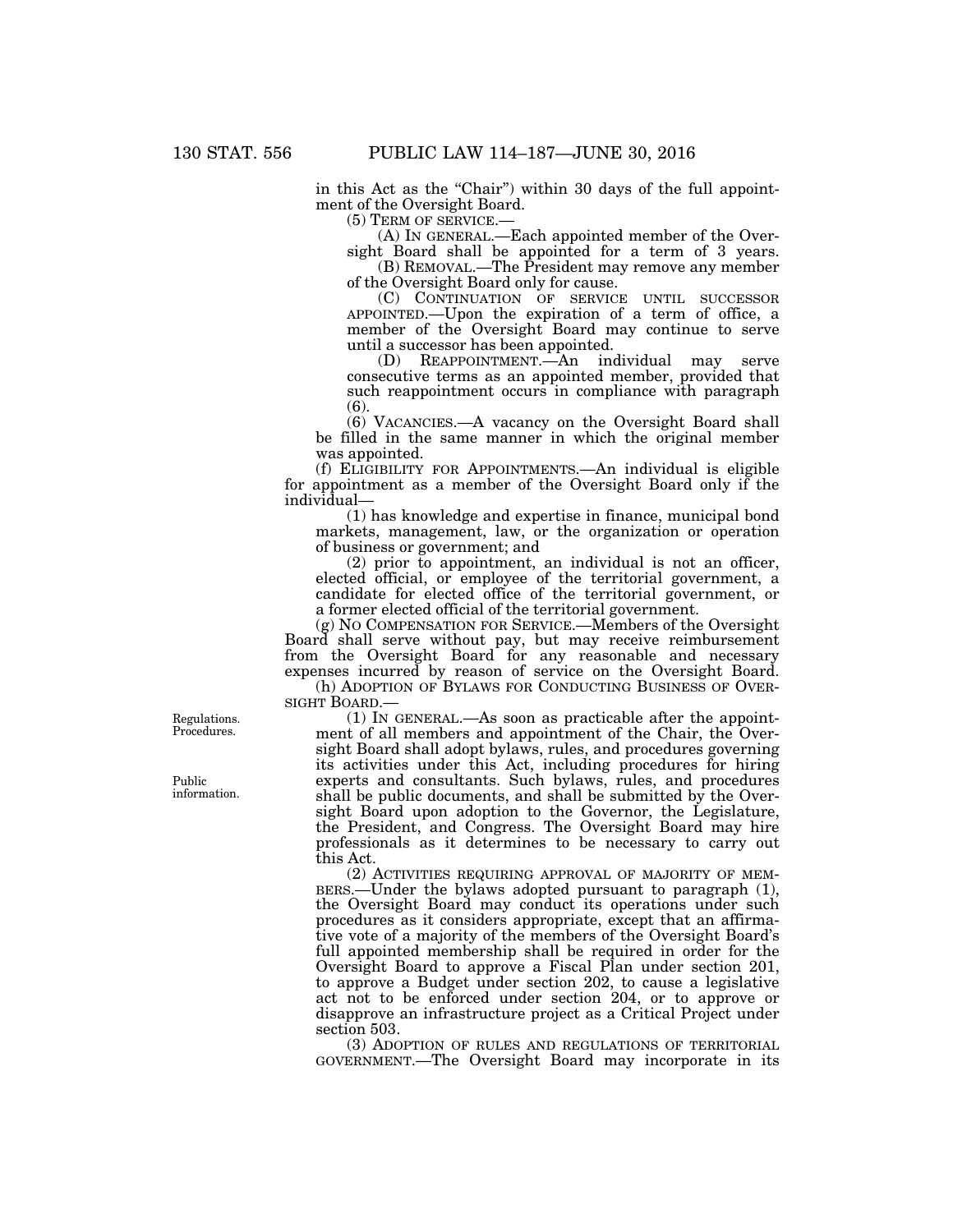bylaws, rules, and procedures under this subsection such rules and regulations of the territorial government as it considers appropriate to enable it to carry out its activities under this Act with the greatest degree of independence practicable.

(4) EXECUTIVE SESSION.—Upon a majority vote of the Oversight Board's full voting membership, the Oversight Board may conduct its business in an executive session that consists solely of the Oversight Board's voting members and any professionals the Oversight Board determines necessary and is closed to the public, but only for the business items set forth as part of the vote to convene an executive session.

# **SEC. 102. LOCATION OF OVERSIGHT BOARD.**

The Oversight Board shall have an office in the covered territory and additional offices as it deems necessary. At any time, any department or agency of the United States may provide the Oversight Board use of Federal facilities and equipment on a reimbursable or non-reimbursable basis and subject to such terms and conditions as the head of that department or agency may establish.

# **SEC. 103. EXECUTIVE DIRECTOR AND STAFF OF OVERSIGHT BOARD.**

(a) EXECUTIVE DIRECTOR.—The Oversight Board shall have an Executive Director who shall be appointed by the Chair with the consent of the Oversight Board. The Executive Director shall be paid at a rate determined by the Oversight Board.

(b) STAFF.—With the approval of the Chair, the Executive Director may appoint and fix the pay of additional personnel as the Executive Director considers appropriate, except that no individual appointed by the Executive Director may be paid at a rate greater than the rate of pay for the Executive Director unless the Oversight Board provides for otherwise. The staff shall include a Revitalization Coordinator appointed pursuant to Title V of this Act. Any such personnel may include private citizens, employees of the Federal Government, or employees of the territorial government, provided, however, that the Executive Director may not fix the pay of employees of the Federal Government or the territorial government.

(c) INAPPLICABILITY OF CERTAIN EMPLOYMENT AND PROCURE-MENT LAWS.—The Executive Director and staff of the Oversight Board may be appointed and paid without regard to any provision of the laws of the covered territory or the Federal Government governing appointments and salaries. Any provision of the laws of the covered territory governing procurement shall not apply to the Oversight Board.

(d) STAFF OF FEDERAL AGENCIES.—Upon request of the Chair, the head of any Federal department or agency may detail, on a reimbursable or nonreimbursable basis, and in accordance with the Intergovernmental Personnel Act of 1970 (5 U.S.C. 3371–3375), any of the personnel of that department or agency to the Oversight Board to assist it in carrying out its duties under this Act.

(e) STAFF OF TERRITORIAL GOVERNMENT.—Upon request of the Chair, the head of any department or agency of the covered territory may detail, on a reimbursable or nonreimbursable basis, any of the personnel of that department or agency to the Oversight Board to assist it in carrying out its duties under this Act.

48 USC 2122.

Appointment.

48 USC 2123.

Appointment.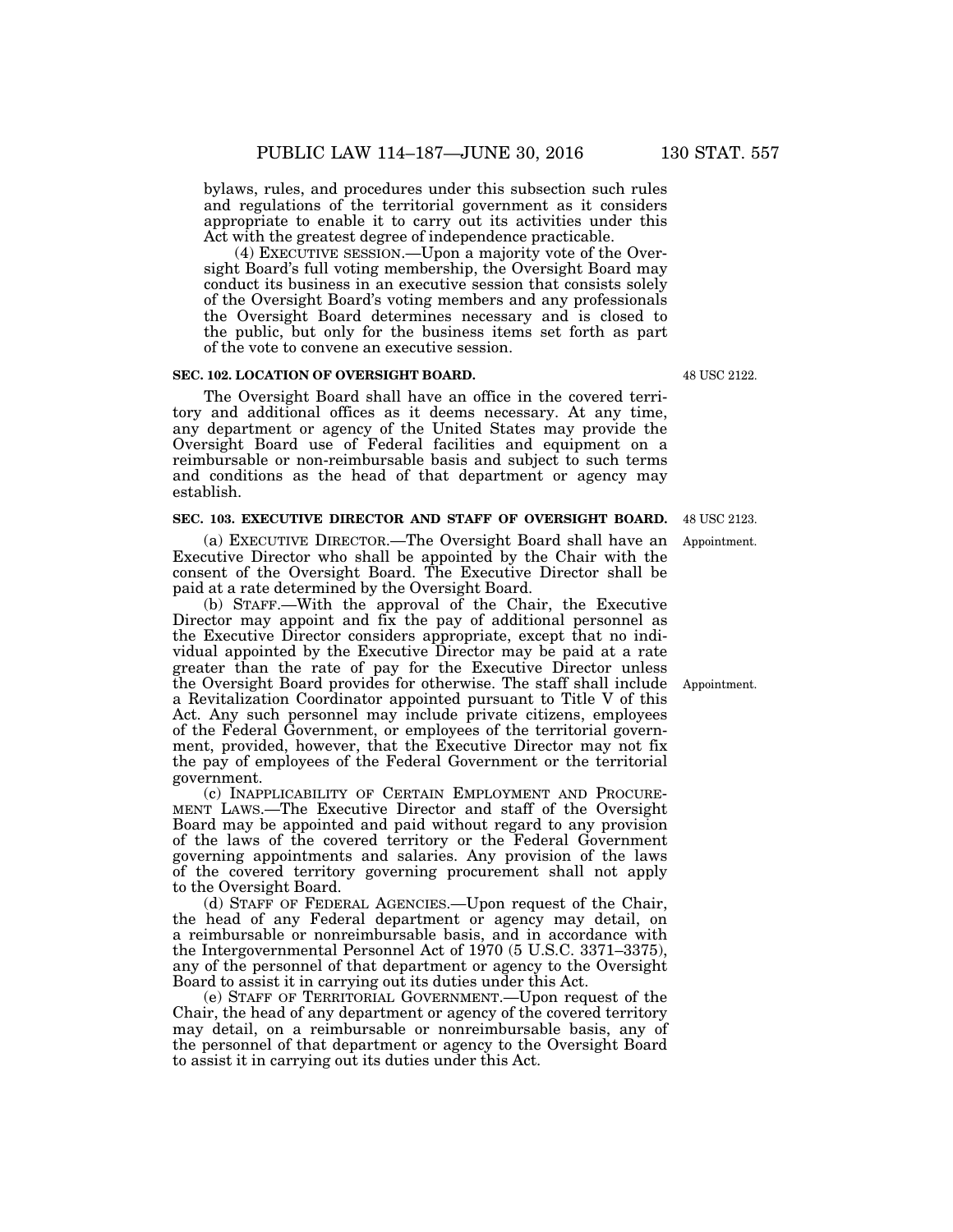48 USC 2124.

# **SEC. 104. POWERS OF OVERSIGHT BOARD.**

(a) HEARINGS AND SESSIONS.—The Oversight Board may, for the purpose of carrying out this Act, hold hearings, sit and act at times and places, take testimony, and receive evidence as the Oversight Board considers appropriate. The Oversight Board may administer oaths or affirmations to witnesses appearing before it.

(b) POWERS OF MEMBERS AND AGENTS.—Any member or agent of the Oversight Board may, if authorized by the Oversight Board, take any action that the Oversight Board is authorized to take by this section.

(c) OBTAINING OFFICIAL DATA.—

(1) FROM FEDERAL GOVERNMENT.—Notwithstanding sections 552 (commonly known as the Freedom of Information Act), 552a (commonly known as the Privacy Act of 1974), and 552b (commonly known as the Government in the Sunshine Act) of title 5, United States Code, the Oversight Board may secure directly from any department or agency of the United States information necessary to enable it to carry out this Act, with the approval of the head of that department or agency.

(2) FROM TERRITORIAL GOVERNMENT.—Notwithstanding any other provision of law, the Oversight Board shall have the right to secure copies, whether written or electronic, of such records, documents, information, data, or metadata from the territorial government necessary to enable the Oversight Board to carry out its responsibilities under this Act. At the request of the Oversight Board, the Oversight Board shall be granted direct access to such information systems, records, documents, information, or data as will enable the Oversight Board to carry out its responsibilities under this Act. The head of the entity of the territorial government responsible shall provide the Oversight Board with such information and assistance (including granting the Oversight Board direct access to automated or other information systems) as the Oversight Board requires under this paragraph.

(d) OBTAINING CREDITOR INFORMATION.—

(1) Upon request of the Oversight Board, each creditor or organized group of creditors of a covered territory or covered territorial instrumentality seeking to participate in voluntary negotiations shall provide to the Oversight Board, and the Oversight Board shall make publicly available to any other participant, a statement setting forth—

(A) the name and address of the creditor or of each member of an organized group of creditors; and

(B) the nature and aggregate amount of claims or other economic interests held in relation to the issuer as of the later of—

(i) the date the creditor acquired the claims or other economic interests or, in the case of an organized group of creditors, the date the group was formed; or

(ii) the date the Oversight Board was formed.

(2) For purposes of this subsection, an organized group shall mean multiple creditors that are—

(A) acting in concert to advance their common interests, including, but not limited to, retaining legal counsel to represent such multiple entities; and

Public information.

Definition.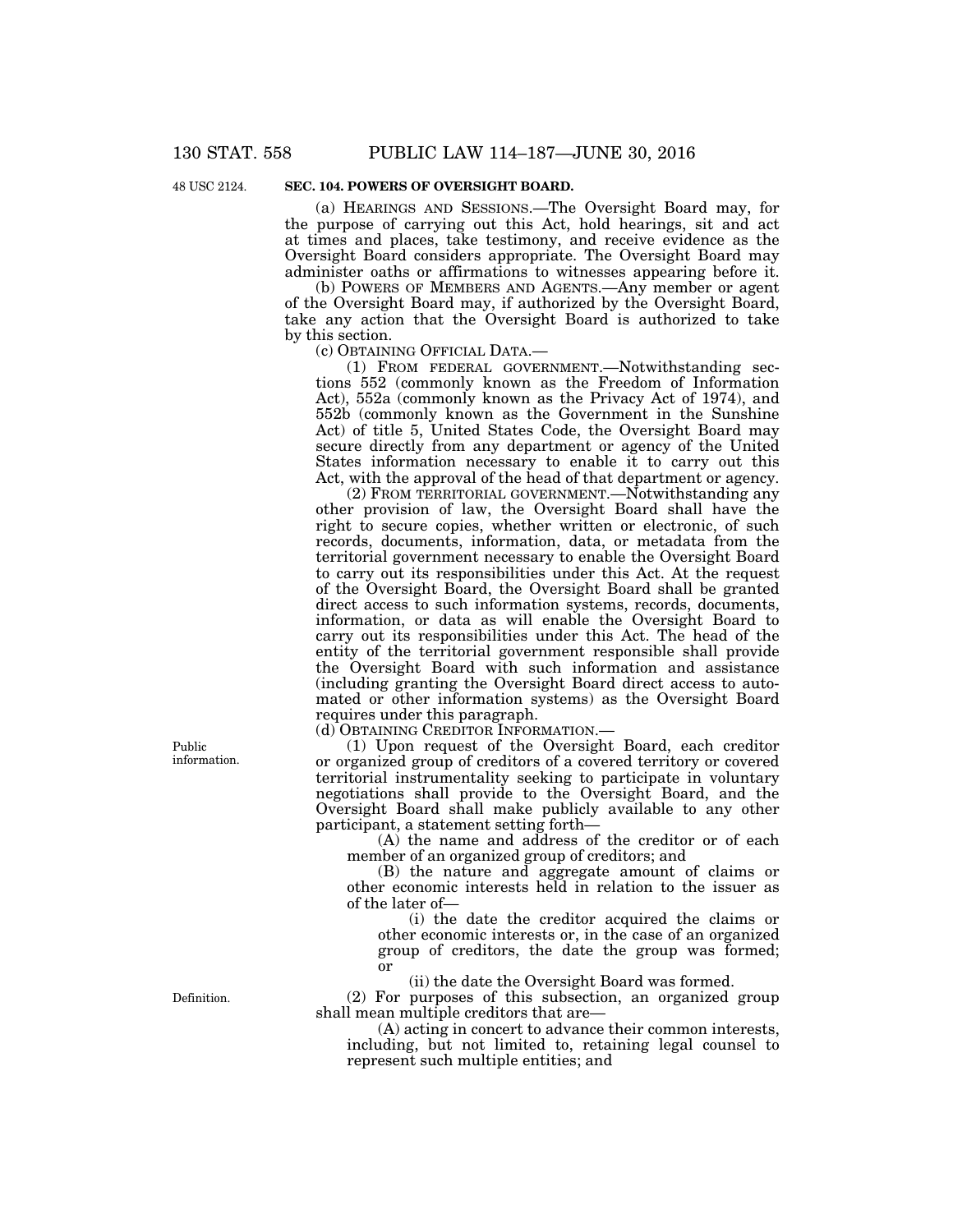(B) not composed entirely of affiliates or insiders of one another.

(3) The Oversight Board may request supplemental statements to be filed by each creditor or organized group of creditors quarterly, or if any fact in the most recently filed statement has changed materially.

(e) GIFTS, BEQUESTS, AND DEVISES.—The Oversight Board may accept, use, and dispose of gifts, bequests, or devises of services or property, both real and personal, for the purpose of aiding or facilitating the work of the Oversight Board. Gifts, bequests, or devises of money and proceeds from sales of other property received as gifts, bequests, or devises shall be deposited in such account as the Oversight Board may establish and shall be available for disbursement upon order of the Chair, consistent with the Oversight Board's bylaws, or rules and procedures. All gifts, bequests or devises and the identities of the donors shall be publicly disclosed by the Oversight Board within 30 days of receipt.

Public information. Deadline.

(f) SUBPOENA POWER.—

(1) IN GENERAL.—The Oversight Board may issue subpoenas requiring the attendance and testimony of witnesses and the production of books, records, correspondence, memoranda, papers, documents, electronic files, metadata, tapes, and materials of any nature relating to any matter under investigation by the Oversight Board. Jurisdiction to compel the attendance of witnesses and the production of such materials shall be governed by the statute setting forth the scope of personal jurisdiction exercised by the covered territory, or in the case of Puerto Rico, 32 L.P.R.A. App. III. R. 4. 7., as amended.

(2) FAILURE TO OBEY A SUBPOENA.—If a person refuses to obey a subpoena issued under paragraph (1), the Oversight Board may apply to the court of first instance of the covered territory. Any failure to obey the order of the court may be punished by the court in accordance with civil contempt laws of the covered territory.

(3) SERVICE OF SUBPOENAS.—The subpoena of the Oversight Board shall be served in the manner provided by the rules of procedure for the courts of the covered territory, or in the case of Puerto Rico, the Rules of Civil Procedure of Puerto Rico, for subpoenas issued by the court of first instance of the covered territory.

(g) AUTHORITY TO ENTER INTO CONTRACTS.—The Executive Director may enter into such contracts as the Executive Director considers appropriate (subject to the approval of the Chair) consistent with the Oversight Board's bylaws, rules, and regulations to carry out the Oversight Board's responsibilities under this Act.

(h) AUTHORITY TO ENFORCE CERTAIN LAWS OF THE COVERED TERRITORY.—The Oversight Board shall ensure the purposes of this Act are met, including by ensuring the prompt enforcement of any applicable laws of the covered territory prohibiting public sector employees from participating in a strike or lockout. In the application of this subsection, with respect to Puerto Rico, the term ''applicable laws'' refers to 3 L.P.R.A. 1451q and 3 L.P.R.A. 1451r, as amended.

(i) VOLUNTARY AGREEMENT CERTIFICATION.—

(1) IN GENERAL.—The Oversight Board shall issue a certifi-Determination. cation to a covered territory or covered territorial instrumentality if the Oversight Board determines, in its sole discretion,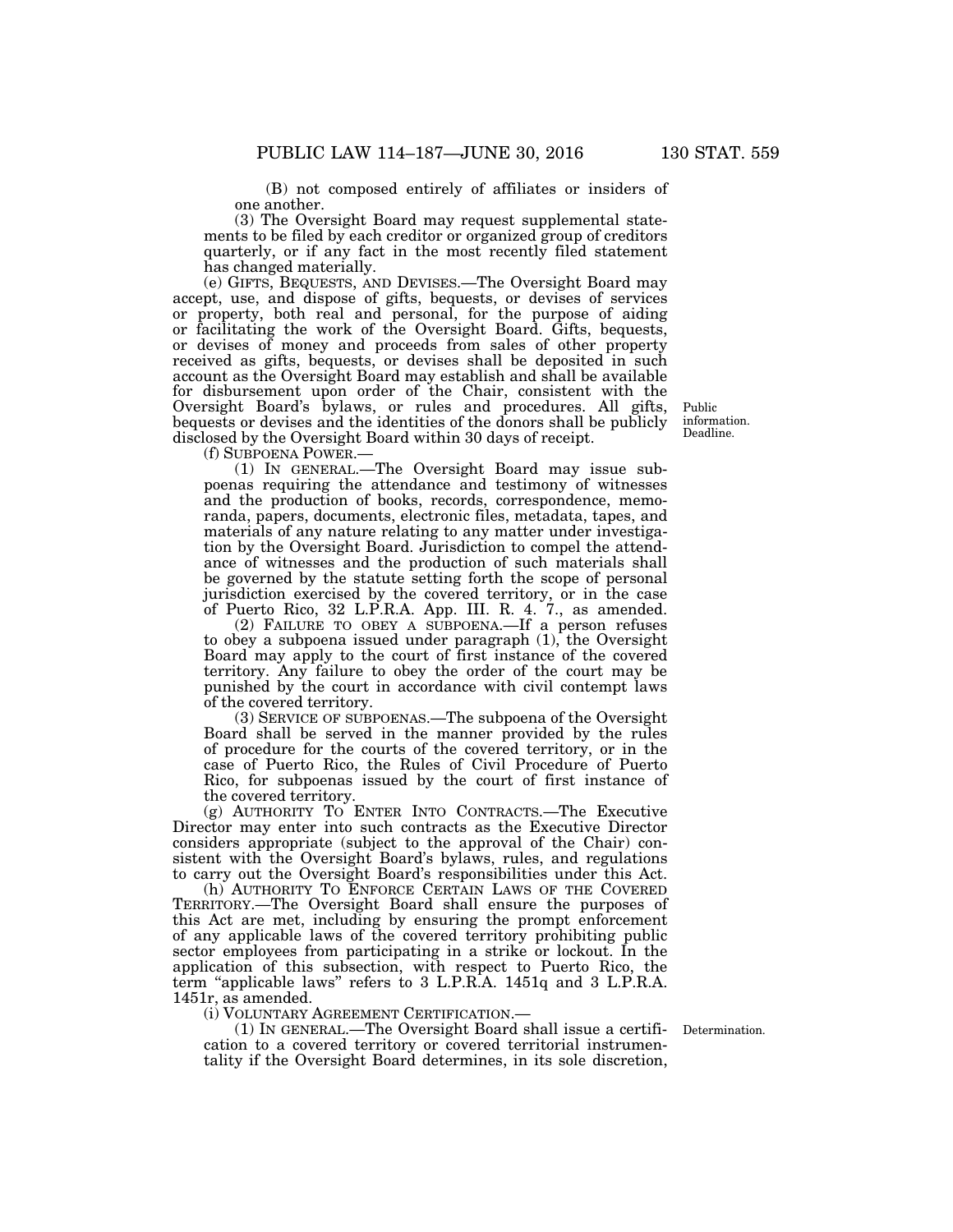that such covered territory or covered territorial instrumentality, as applicable, has successfully reached a voluntary agreement with holders of its Bond Claims to restructure such Bond Claims—

(A) except as provided in subparagraph (C), if an applicable Fiscal Plan has been certified, in a manner that provides for a sustainable level of debt for such covered territory or covered territorial instrumentality, as applicable, and is in conformance with the applicable certified Fiscal Plan;

(B) except as provided in subparagraph (C), if an applicable Fiscal Plan has not yet been certified, in a manner that provides, in the Oversight Board's sole discretion, for a sustainable level of debt for such covered territory or covered territorial instrumentality; or

(C) notwithstanding subparagraphs (A) and (B), if an applicable Fiscal Plan has not yet been certified and the voluntary agreement is limited solely to an extension of applicable principal maturities and interest on Bonds issued by such covered territory or covered territorial instrumentality, as applicable, for a period of up to one year during which time no interest will be paid on the Bond Claims affected by the voluntary agreement.

(2) EFFECTIVENESS.—The effectiveness of any voluntary agreement referred to in paragraph (1) shall be conditioned on—

(A) the Oversight Board delivering the certification described in paragraph (1); and

(B) the agreement of a majority in amount of the Bond Claims of a covered territory or a covered territorial instrumentality that are to be affected by such agreement, provided, however, that such agreement is solely for purposes of serving as a Qualifying Modification pursuant to subsection 601(g) of this Act and shall not alter existing legal rights of holders of Bond Claims against such covered territory or covered territorial instrumentality that have not assented to such agreement until an order approving the Qualifying Modification has been entered pursuant to section  $601(m)(1)(D)$  of this Act.

(3) PREEXISTING VOLUNTARY AGREEMENTS.—Any voluntary agreement that the territorial government or any territorial instrumentality has executed before May 18, 2016, with holders of a majority in amount of Bond Claims that are to be affected by such agreement to restructure such Bond Claims shall be deemed to be in conformance with the requirements of this subsection.

(j) RESTRUCTURING FILINGS.—

(1) IN GENERAL.—Subject to paragraph (3), before taking an action described in paragraph  $(2)$  on behalf of a debtor or potential debtor in a case under title III, the Oversight Board must certify the action.

(2) ACTIONS DESCRIBED.—The actions referred to in paragraph (1) are—

(A) the filing of a petition; or

(B) the submission or modification of a plan of adjustment.

Deadline.

Certification.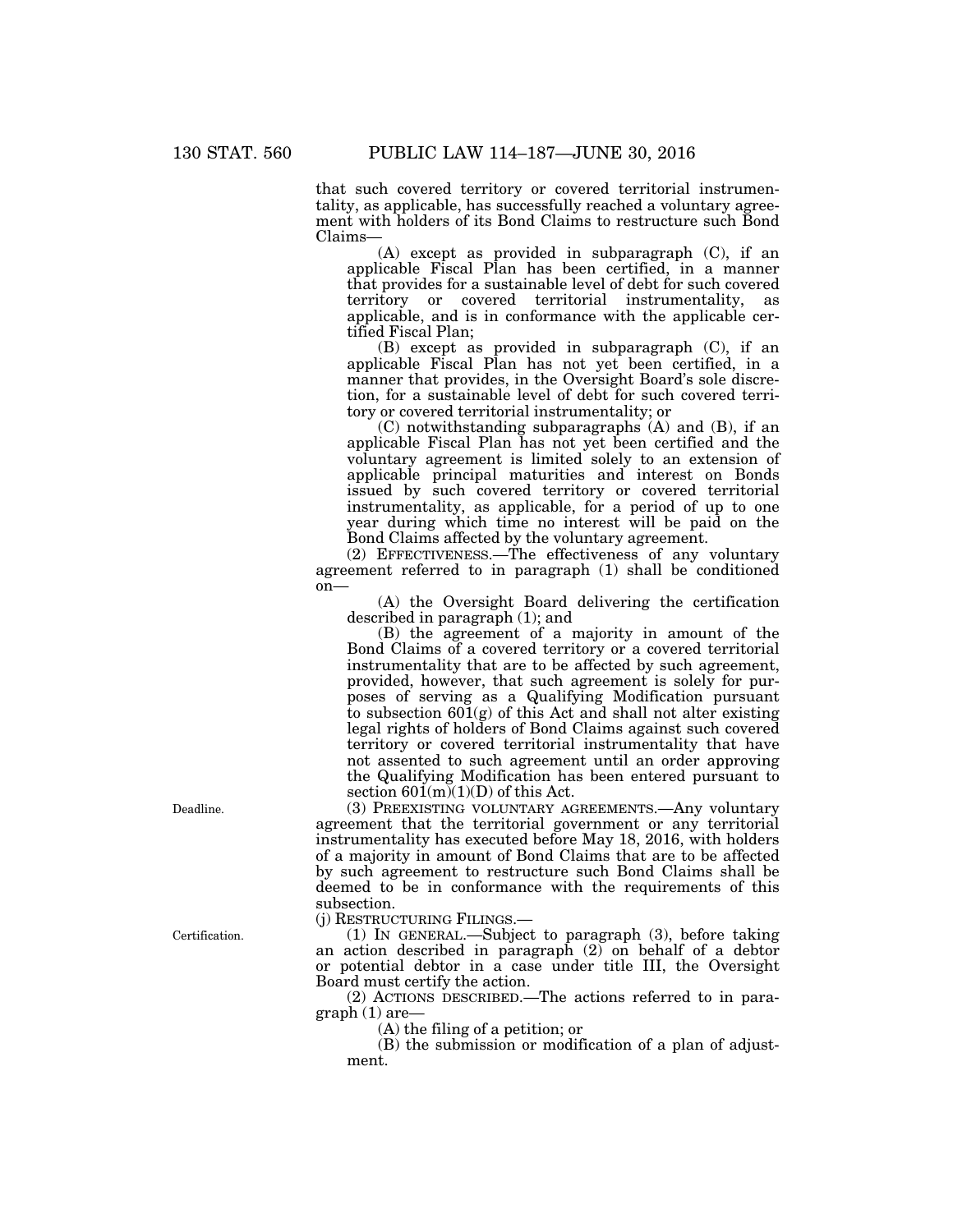(3) CONDITION FOR PLANS OF ADJUSTMENT.—The Oversight Determination. Board may certify a plan of adjustment only if it determines, in its sole discretion, that it is consistent with the applicable certified Fiscal Plan.

(k) CIVIL ACTIONS TO ENFORCE POWERS.—The Oversight Board may seek judicial enforcement of its authority to carry out its responsibilities under this Act.

(l) PENALTIES.— (1) ACTS PROHIBITED.—Any officer or employee of the territorial government who prepares, presents, or certifies any information or report for the Oversight Board or any of its agents that is intentionally false or misleading, or, upon learning that any such information is false or misleading, fails to immediately advise the Oversight Board or its agents thereof in writing, shall be subject to prosecution and penalties under any laws of the territory prohibiting the provision of false information to government officials, which in the case of Puerto Rico shall include 33 L.P.R.A. 4889, as amended.

(2) ADMINISTRATIVE DISCIPLINE.—In addition to any other applicable penalty, any officer or employee of the territorial government who knowingly and willfully violates paragraph (1) or takes any such action in violation of any valid order of the Oversight Board or fails or refuses to take any action required by any such order, shall be subject to appropriate administrative discipline, including (when appropriate) suspension from duty without pay or removal from office, by order of the Governor.

(3) REPORT BY GOVERNOR ON DISCIPLINARY ACTIONS TAKEN.—In the case of a violation of paragraph (2) by an officer or employee of the territorial government, the Governor shall immediately report to the Oversight Board all pertinent facts together with a statement of the action taken thereon.

(m) ELECTRONIC REPORTING.—The Oversight Board may, in consultation with the Governor, ensure the prompt and efficient payment and administration of taxes through the adoption of electronic reporting, payment and auditing technologies.

(n) ADMINISTRATIVE SUPPORT SERVICES.—Upon the request of the Oversight Board, the Administrator of General Services or other appropriate Federal agencies shall promptly provide to the Oversight Board, on a reimbursable or non-reimbursable basis, the administrative support services necessary for the Oversight Board to carry out its responsibilities under this Act.

(o) INVESTIGATION OF DISCLOSURE AND SELLING PRACTICES.— The Oversight Board may investigate the disclosure and selling practices in connection with the purchase of bonds issued by a covered territory for or on behalf of any retail investors including any underrepresentation of risk for such investors and any relationships or conflicts of interest maintained by such broker, dealer, or investment adviser is as provided in applicable laws and regulations.

(p) FINDINGS OF ANY INVESTIGATION.—The Oversight Board shall make public the findings of any investigation referenced in subsection (o).

#### **SEC. 105. EXEMPTION FROM LIABILITY FOR CLAIMS.**

The Oversight Board, its members, and its employees shall not be liable for any obligation of or claim against the Oversight

Consultation.

Public information.

48 USC 2125.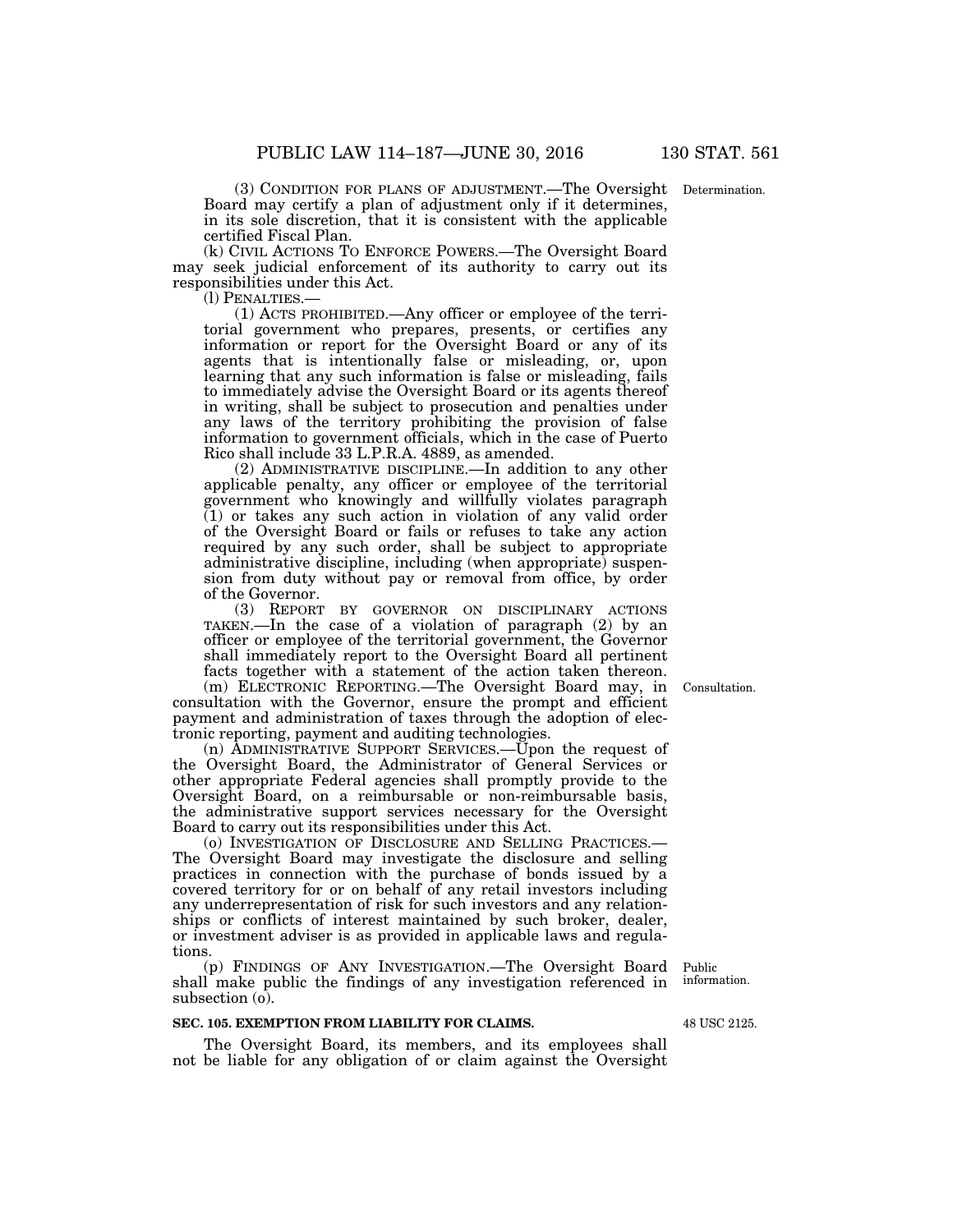Board or its members or employees or the territorial government resulting from actions taken to carry out this Act.

#### **SEC. 106. TREATMENT OF ACTIONS ARISING FROM ACT.**

(a) JURISDICTION.—Except as provided in section  $104(f)(2)$ (relating to the issuance of an order enforcing a subpoena), and title III (relating to adjustments of debts), any action against the Oversight Board, and any action otherwise arising out of this Act, in whole or in part, shall be brought in a United States district court for the covered territory or, for any covered territory that does not have a district court, in the United States District Court for the District of Hawaii.

(b) APPEAL.—Notwithstanding any other provision of law, any order of a United States district court that is issued pursuant to an action brought under subsection (a) shall be subject to review only pursuant to a notice of appeal to the applicable United States Court of Appeals.

(c) TIMING OF RELIEF.—Except with respect to any orders entered to remedy constitutional violations, no order of any court granting declaratory or injunctive relief against the Oversight Board, including relief permitting or requiring the obligation, borrowing, or expenditure of funds, shall take effect during the pendency of the action before such court, during the time appeal may be taken, or (if appeal is taken) during the period before the court has entered its final order disposing of such action.

(d) EXPEDITED CONSIDERATION.—It shall be the duty of the applicable United States District Court, the applicable United States Court of Appeals, and, as applicable, the Supreme Court of the United States to advance on the docket and to expedite to the greatest possible extent the disposition of any matter brought under this Act.

(e) REVIEW OF OVERSIGHT BOARD CERTIFICATIONS.—There shall be no jurisdiction in any United States district court to review challenges to the Oversight Board's certification determinations under this Act.

#### **SEC. 107. BUDGET AND FUNDING FOR OPERATION OF OVERSIGHT BOARD.**

(a) SUBMISSION OF BUDGET.—The Oversight Board shall submit a budget for each fiscal year during which the Oversight Board is in operation, to the President, the House of Representatives Committee on Natural Resources and the Senate Committee on Energy and Natural Resources, the Governor, and the Legislature.

(b) FUNDING.—The Oversight Board shall use its powers with respect to the Territory Budget of the covered territory to ensure that sufficient funds are available to cover all expenses of the Oversight Board.

(1) PERMANENT FUNDING.—Within 30 days after the date of enactment of this Act, the territorial government shall designate a dedicated funding source, not subject to subsequent legislative appropriations, sufficient to support the annual expenses of the Oversight Board as determined in the Oversight Board's sole and exclusive discretion.

(2)(A) INITIAL FUNDING.—On the date of establishment of an Oversight Board in accordance with section 101(b) and on the 5th day of each month thereafter, the Governor of the covered territory shall transfer or cause to be transferred the greater of \$2,000,000 or such amount as shall be determined

48 USC 2127.

Deadline.

Courts. 48 USC 2126.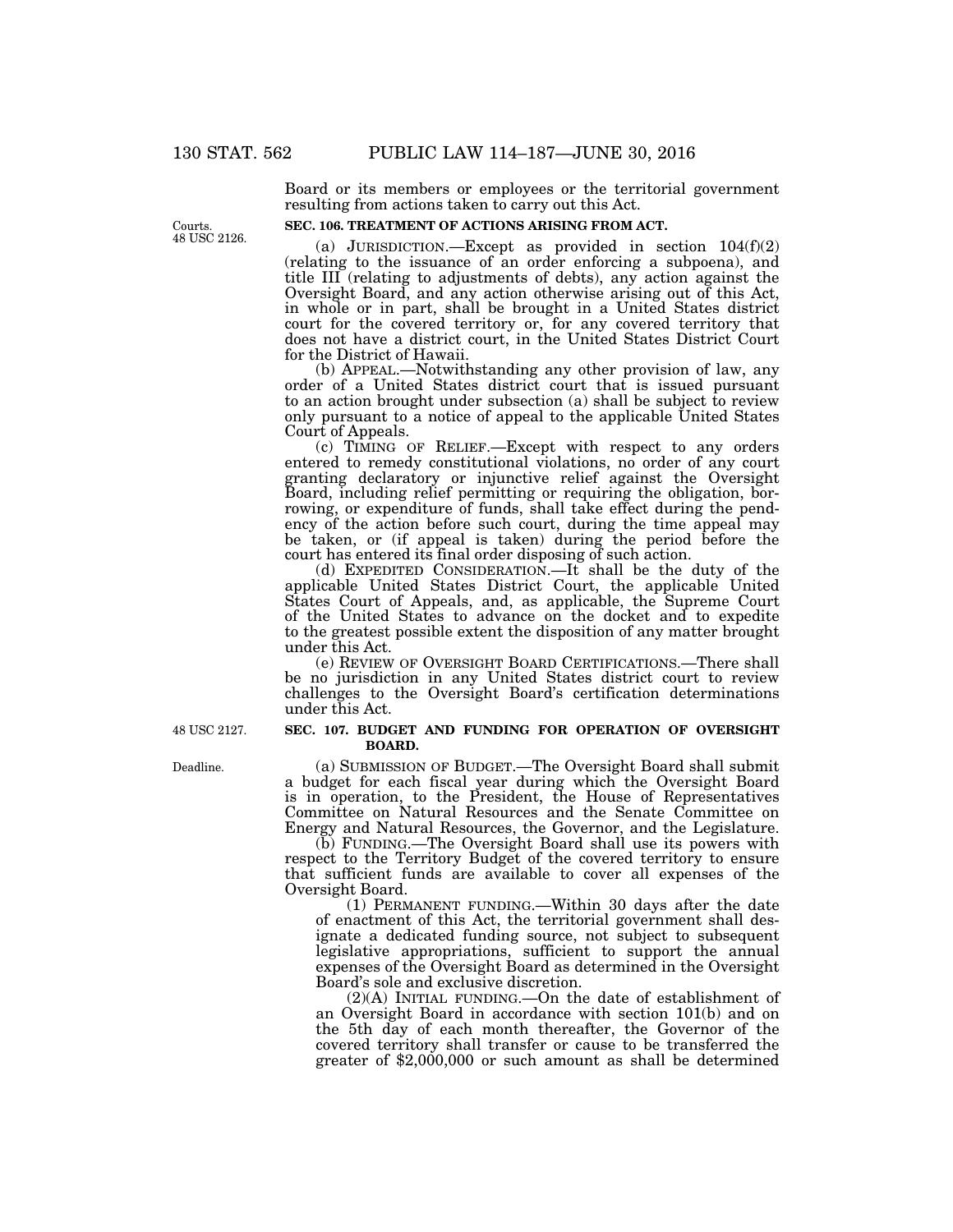by the Oversight Board pursuant to subsection (a) to a new account established by the territorial government, which shall be available to and subject to the exclusive control of the Oversight Board, without any legislative appropriations of the territorial government.

(B) TERMINATION.—The initial funding requirements under subparagraph (A) shall terminate upon the territorial government designating a dedicated funding source not subject to subsequent legislative appropriations under paragraph (1).

(3) REMISSION OF EXCESS FUNDS.—If the Oversight Board Determination. determines in its sole discretion that any funds transferred under this subsection exceed the amounts required for the Oversight Board's operations as established pursuant to subsection (a), any such excess funds shall be periodically remitted to the territorial government.

# **SEC. 108. AUTONOMY OF OVERSIGHT BOARD.**

(a) IN GENERAL.—Neither the Governor nor the Legislature may—

(1) exercise any control, supervision, oversight, or review over the Oversight Board or its activities; or

(2) enact, implement, or enforce any statute, resolution, policy, or rule that would impair or defeat the purposes of this Act, as determined by the Oversight Board.

(b) OVERSIGHT BOARD LEGAL REPRESENTATION.—In any action brought by, on behalf of, or against the Oversight Board, the Oversight Board shall be represented by such counsel as it may hire or retain so long as the representation complies with the applicable professional rules of conduct governing conflicts of interests.

#### **SEC. 109. ETHICS.**

(a) CONFLICT OF INTEREST.—Notwithstanding any ethics provision governing employees of the covered territory, all members and staff of the Oversight Board shall be subject to the Federal conflict of interest requirements described in section 208 of title 18, United States Code.

(b) FINANCIAL DISCLOSURE.—Notwithstanding any ethics provision governing employees of the covered territory, all members of the Oversight Board and staff designated by the Oversight Board shall be subject to disclosure of their financial interests, the contents of which shall conform to the same requirements set forth in section 102 of the Ethics in Government Act of 1978 (5 U.S.C. App.).

# **TITLE II—RESPONSIBILITIES OF OVERSIGHT BOARD**

### **SEC. 201. APPROVAL OF FISCAL PLANS.**

(a) IN GENERAL.—As soon as practicable after all of the members and the Chair have been appointed to the Oversight Board in accordance with section 101(e) in the fiscal year in which the Oversight Board is established, and in each fiscal year thereafter during which the Oversight Board is in operation, the Oversight Board shall deliver a notice to the Governor providing a schedule for the process of development, submission, approval, and certification of Fiscal Plans. The notice may also set forth a schedule for revisions to any Fiscal Plan that has already been certified,

48 USC 2129.

48 USC 2141.

Notice.

48 USC 2128.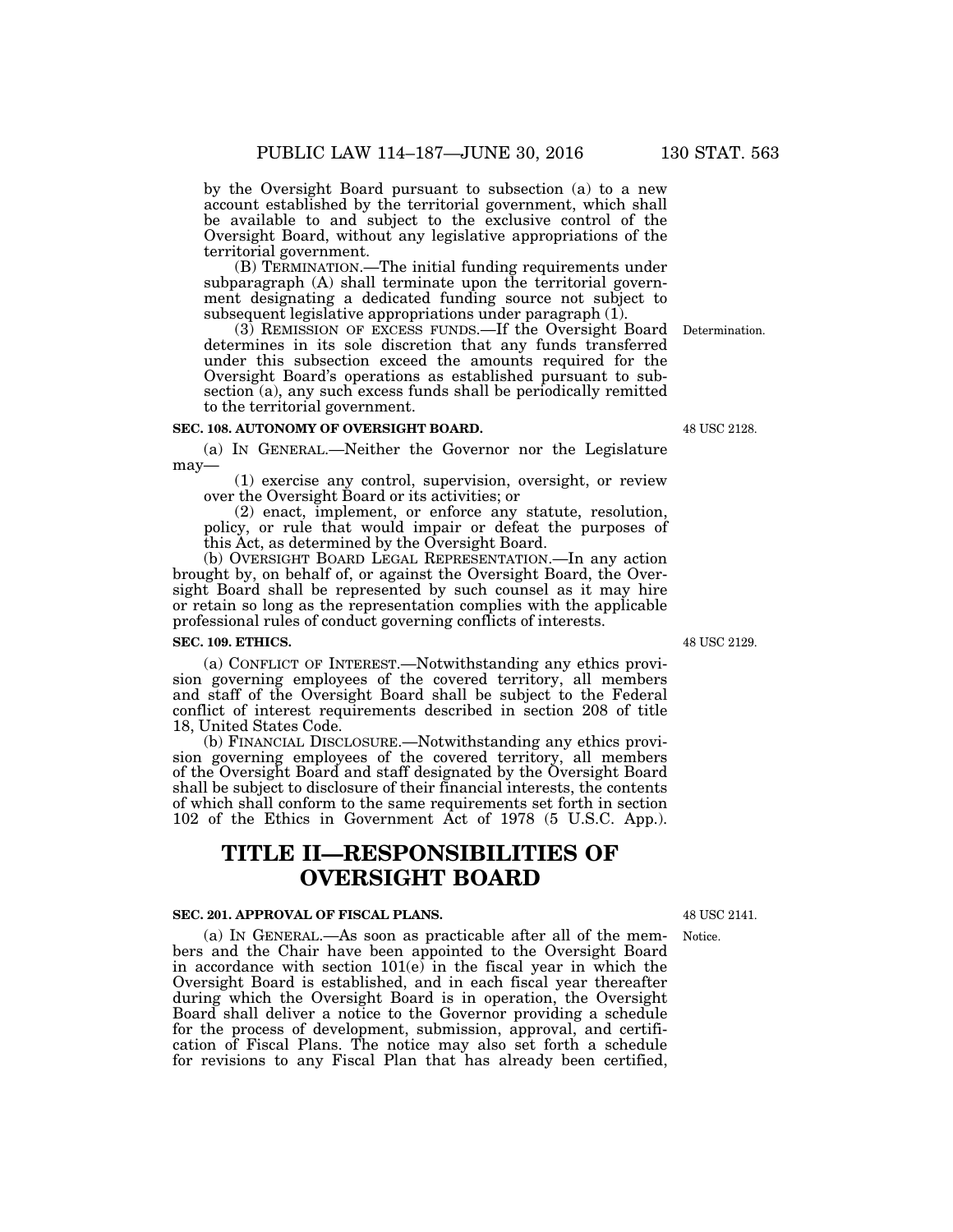Consultation.

which revisions must be subject to subsequent approval and certification by the Oversight Board. The Oversight Board shall consult with the Governor in establishing a schedule, but the Oversight Board shall retain sole discretion to set or, by delivery of a subsequent notice to the Governor, change the dates of such schedule as it deems appropriate and reasonably feasible.<br>(b) REQUIREMENTS.—

 $(1)$  In GENERAL.—A Fiscal Plan developed under this section shall, with respect to the territorial government or covered territorial instrumentality, provide a method to achieve fiscal responsibility and access to the capital markets, and—

(A) provide for estimates of revenues and expenditures in conformance with agreed accounting standards and be based on—

(i) applicable laws; or

(ii) specific bills that require enactment in order to reasonably achieve the projections of the Fiscal Plan;

(B) ensure the funding of essential public services;

(C) provide adequate funding for public pension systems;

(D) provide for the elimination of structural deficits; (E) for fiscal years covered by a Fiscal Plan in which

a stay under titles III or IV is not effective, provide for a debt burden that is sustainable;

(F) improve fiscal governance, accountability, and internal controls;

(G) enable the achievement of fiscal targets;

(H) create independent forecasts of revenue for the period covered by the Fiscal Plan;

(I) include a debt sustainability analysis;

(J) provide for capital expenditures and investments necessary to promote economic growth;

(K) adopt appropriate recommendations submitted by the Oversight Board under section 205(a);

(L) include such additional information as the Oversight Board deems necessary;

(M) ensure that assets, funds, or resources of a territorial instrumentality are not loaned to, transferred to, or otherwise used for the benefit of a covered territory or another covered territorial instrumentality of a covered territory, unless permitted by the constitution of the territory, an approved plan of adjustment under title III, or a Qualifying Modification approved under title VI; and

(N) respect the relative lawful priorities or lawful liens, as may be applicable, in the constitution, other laws, or agreements of a covered territory or covered territorial instrumentality in effect prior to the date of enactment of this Act.

(2) TERM.—A Fiscal Plan developed under this section shall cover a period of fiscal years as determined by the Oversight Board in its sole discretion but in any case a period of not less than 5 fiscal years from the fiscal year in which it is certified by the Oversight Board.

(c) DEVELOPMENT, REVIEW, APPROVAL, AND CERTIFICATION OF FISCAL PLANS.—<br>(1) TIMING REQUIREMENT.—The Governor may not submit

to the Legislature a Territory Budget under section 202 for

Analysis.

Recommendations.

Estimate.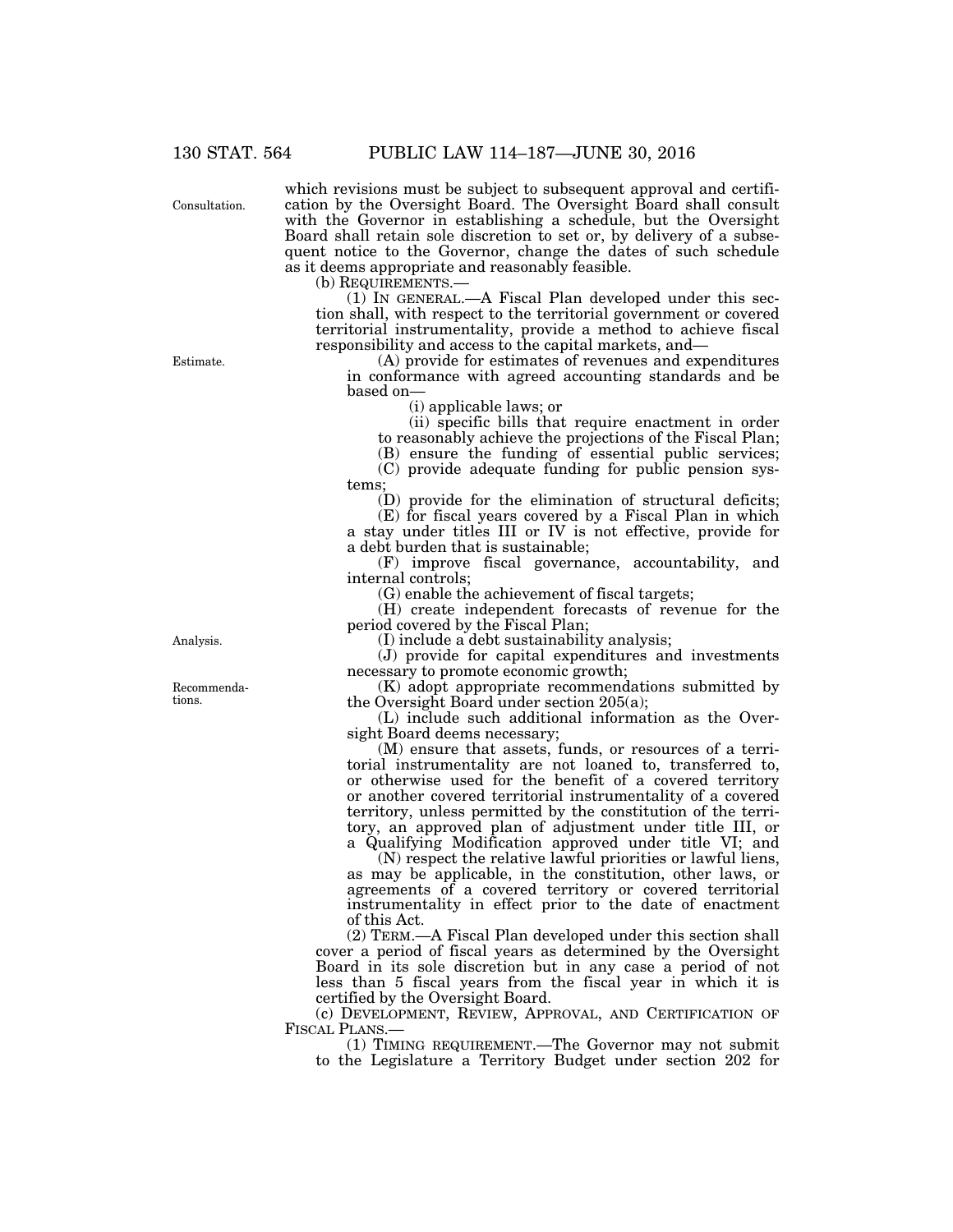a fiscal year unless the Oversight Board has certified the Territory Fiscal Plan for that fiscal year in accordance with this subsection, unless the Oversight Board in its sole discretion waives this requirement.

(2) FISCAL PLAN DEVELOPED BY GOVERNOR.—The Governor shall submit to the Oversight Board any proposed Fiscal Plan required by the Oversight Board by the time specified in the notice delivered under subsection (a).

(3) REVIEW BY THE OVERSIGHT BOARD.—The Oversight Determination. Board shall review any proposed Fiscal Plan to determine whether it satisfies the requirements set forth in subsection (b) and, if the Oversight Board determines in its sole discretion that the proposed Fiscal Plan—

(A) satisfies such requirements, the Oversight Board shall approve the proposed Fiscal Plan; or

(B) does not satisfy such requirements, the Oversight Board shall provide to the Governor—

(i) a notice of violation that includes recommenda-

tions for revisions to the applicable Fiscal Plan; and (ii) an opportunity to correct the violation in

accordance with subsection  $(d)(1)$ .

(d) REVISED FISCAL PLAN.—

(1) IN GENERAL.—If the Governor receives a notice of violation under subsection (c)(3), the Governor shall submit to the Oversight Board a revised proposed Fiscal Plan in accordance with subsection (b) by the time specified in the notice delivered under subsection (a). The Governor may submit as many revised Fiscal Plans to the Oversight Board as the schedule established in the notice delivered under subsection (a) permits.

(2) DEVELOPMENT BY OVERSIGHT BOARD.—If the Governor fails to submit to the Oversight Board a Fiscal Plan that the Oversight Board determines in its sole discretion satisfies the requirements set forth in subsection (b) by the time specified in the notice delivered under subsection (a), the Oversight Board shall develop and submit to the Governor and the Legislature a Fiscal Plan that satisfies the requirements set forth in subsection (b).

(e) APPROVAL AND CERTIFICATION.—

(1) APPROVAL OF FISCAL PLAN DEVELOPED BY GOVERNOR.— If the Oversight Board approves a Fiscal Plan under subsection (c)(3), it shall deliver a compliance certification for such Fiscal Plan to the Governor and the Legislature.

(2) DEEMED APPROVAL OF FISCAL PLAN DEVELOPED BY OVER-SIGHT BOARD.—If the Oversight Board develops a Fiscal Plan under subsection (d)(2), such Fiscal Plan shall be deemed approved by the Governor, and the Oversight Board shall issue a compliance certification for such Fiscal Plan to the Governor and the Legislature.

(f) JOINT DEVELOPMENT OF FISCAL PLAN.—Notwithstanding any other provision of this section, if the Governor and the Oversight Board jointly develop a Fiscal Plan for the fiscal year that meets the requirements under this section, and that the Governor and the Oversight Board certify that the fiscal plan reflects a consensus between the Governor and the Oversight Board, then such Fiscal Plan shall serve as the Fiscal Plan for the territory or territorial instrumentality for that fiscal year.

Notice. Recommendations.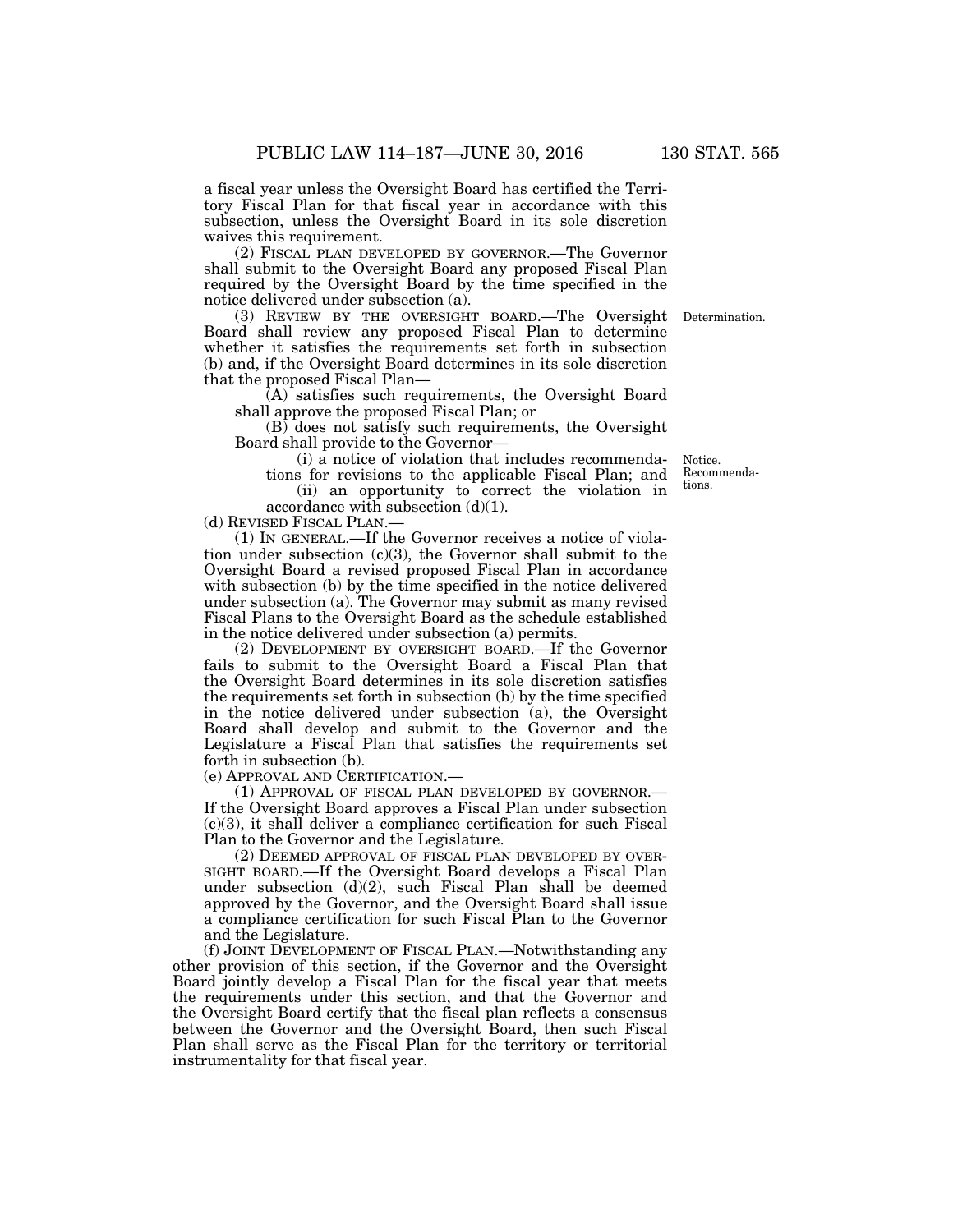48 USC 2142.

Notice. Certification. Time periods. Determination.

# **SEC. 202. APPROVAL OF BUDGETS.**

(a) REASONABLE SCHEDULE FOR DEVELOPMENT OF BUDGETS.— As soon as practicable after all of the members and the Chair have been appointed to the Oversight Board in the fiscal year in which the Oversight Board is established, and in each fiscal year thereafter during which the Oversight Board is in operation, the Oversight Board shall deliver a notice to the Governor and the Legislature providing a schedule for developing, submitting, approving, and certifying Budgets for a period of fiscal years as determined by the Oversight Board in its sole discretion but in any case a period of not less than one fiscal year following the fiscal year in which the notice is delivered. The notice may also set forth a schedule for revisions to Budgets that have already been certified, which revisions must be subject to subsequent approval and certification by the Oversight Board. The Oversight Board shall consult with the Governor and the Legislature in establishing a schedule, but the Oversight Board shall retain sole discretion to set or, by delivery of a subsequent notice to the Governor and the Legislature, change the dates of such schedule as it deems appropriate and reasonably feasible.

(b) REVENUE FORECAST.—The Oversight Board shall submit to the Governor and Legislature a forecast of revenues for the period covered by the Budgets by the time specified in the notice delivered under subsection (a), for use by the Governor in developing the Budget under subsection (c).

(c) BUDGETS DEVELOPED BY GOVERNOR.—

(1) GOVERNOR'S PROPOSED BUDGETS.—The Governor shall submit to the Oversight Board proposed Budgets by the time specified in the notice delivered under subsection (a). In consultation with the Governor in accordance with the process specified in the notice delivered under subsection (a), the Oversight Board shall determine in its sole discretion whether each proposed Budget is compliant with the applicable Fiscal Plan and—

(A) if a proposed Budget is a compliant budget, the Oversight Board shall—

(i) approve the Budget; and

(ii) if the Budget is a Territory Budget, submit the Territory Budget to the Legislature; or

(B) if the Oversight Board determines that the Budget is not a compliant budget, the Oversight Board shall provide to the Governor—

(i) a notice of violation that includes a description of any necessary corrective action; and

(ii) an opportunity to correct the violation in accordance with paragraph (2).

(2) GOVERNOR'S REVISIONS.—The Governor may correct any violations identified by the Oversight Board and submit a revised proposed Budget to the Oversight Board in accordance with paragraph (1). The Governor may submit as many revised Budgets to the Oversight Board as the schedule established in the notice delivered under subsection (a) permits. If the Governor fails to develop a Budget that the Oversight Board determines is a compliant budget by the time specified in the notice delivered under subsection (a), the Oversight Board shall develop and submit to the Governor, in the case of an

Consultation.

Determinations.

Consultation.

Notice.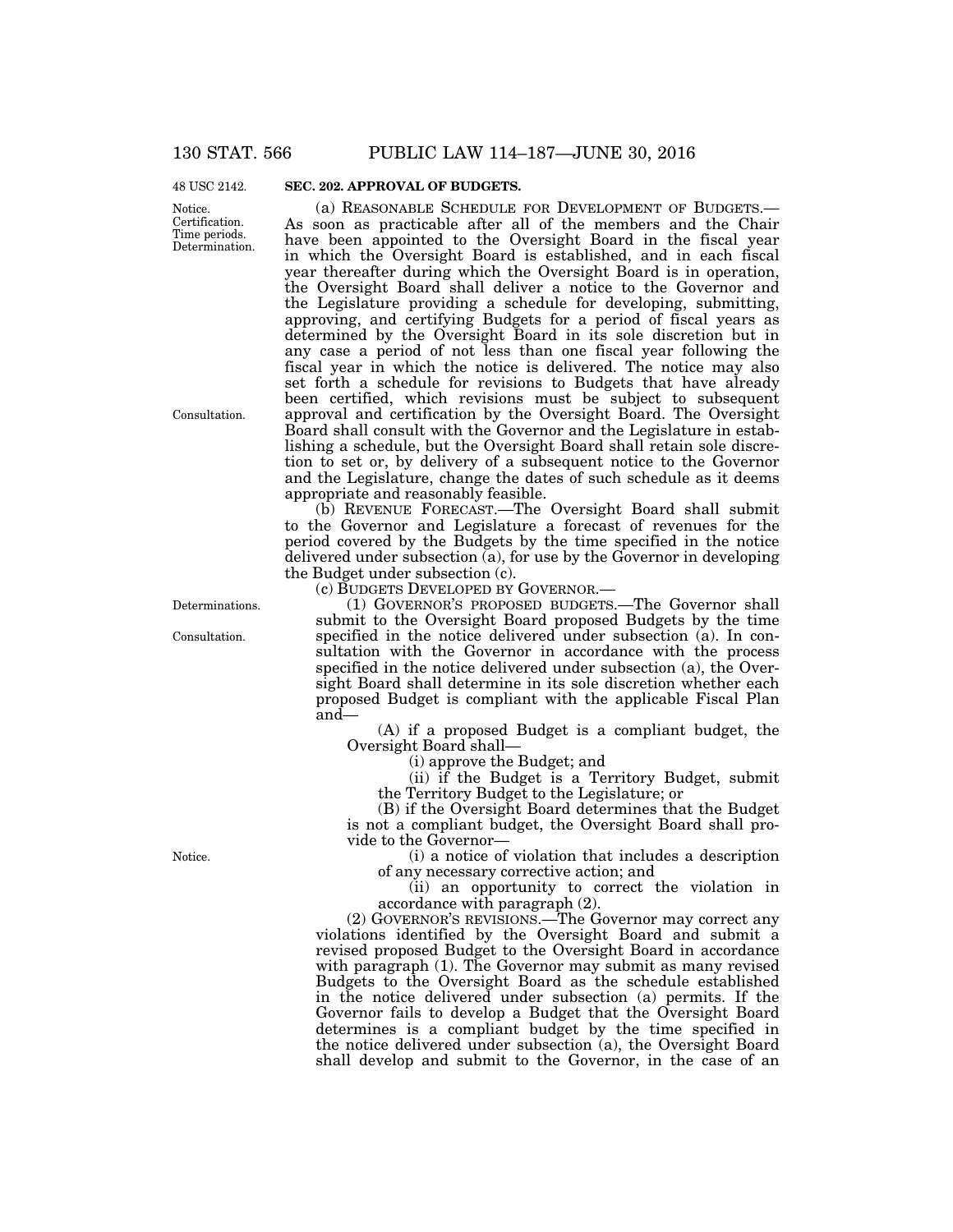Instrumentality Budget, and to the Governor and the Legislature, in the case of a Territory Budget, a revised compliant budget.

(d) BUDGET APPROVAL BY LEGISLATURE.— (1) LEGISLATURE ADOPTED BUDGET.—The Legislature shall submit to the Oversight Board the Territory Budget adopted by the Legislature by the time specified in the notice delivered under subsection (a). The Oversight Board shall determine whether the adopted Territory Budget is a compliant budget and— Certification. Determination.

(A) if the adopted Territory Budget is a compliant budget, the Oversight Board shall issue a compliance certification for such compliant budget pursuant to subsection (e); and

(B) if the adopted Territory Budget is not a compliant budget, the Oversight Board shall provide to the Legislature—

(i) a notice of violation that includes a description Notice. of any necessary corrective action; and

(ii) an opportunity to correct the violation in accordance with paragraph (2).

(2) LEGISLATURE'S REVISIONS.—The Legislature may correct any violations identified by the Oversight Board and submit a revised Territory Budget to the Oversight Board in accordance with the process established under paragraph (1) and by the time specified in the notice delivered under subsection (a). The Legislature may submit as many revised adopted Territory Budgets to the Oversight Board as the schedule established in the notice delivered under subsection (a) permits. If the Legislature fails to adopt a Territory Budget that the Oversight Board determines is a compliant budget by the time specified in the notice delivered under subsection (a), the Oversight Board shall develop a revised Territory Budget that is a compliant budget and submit it to the Governor and the Legislature.<br>(e) CERTIFICATION OF BUDGETS.—

 $(1)$  CERTIFICATION OF DEVELOPED AND APPROVED TERRITORY BUDGETS.—If the Governor and the Legislature develop and approve a Territory Budget that is a compliant budget by the day before the first day of the fiscal year for which the Territory Budget is being developed and in accordance with the process established under subsections (c) and (d), the Oversight Board shall issue a compliance certification to the Governor and the Legislature for such Territory Budget.

(2) CERTIFICATION OF DEVELOPED INSTRUMENTALITY BUDGETS.—If the Governor develops an Instrumentality Budget that is a compliant budget by the day before the first day of the fiscal year for which the Instrumentality Budget is being developed and in accordance with the process established under subsection (c), the Oversight Board shall issue a compliance certification to the Governor for such Instrumentality Budget.

(3) DEEMED CERTIFICATION OF TERRITORY BUDGETS.—If the Governor and the Legislature fail to develop and approve a Territory Budget that is a compliant budget by the day before the first day of the fiscal year for which the Territory Budget is being developed, the Oversight Board shall submit a Budget to the Governor and the Legislature (including any revision

Time period.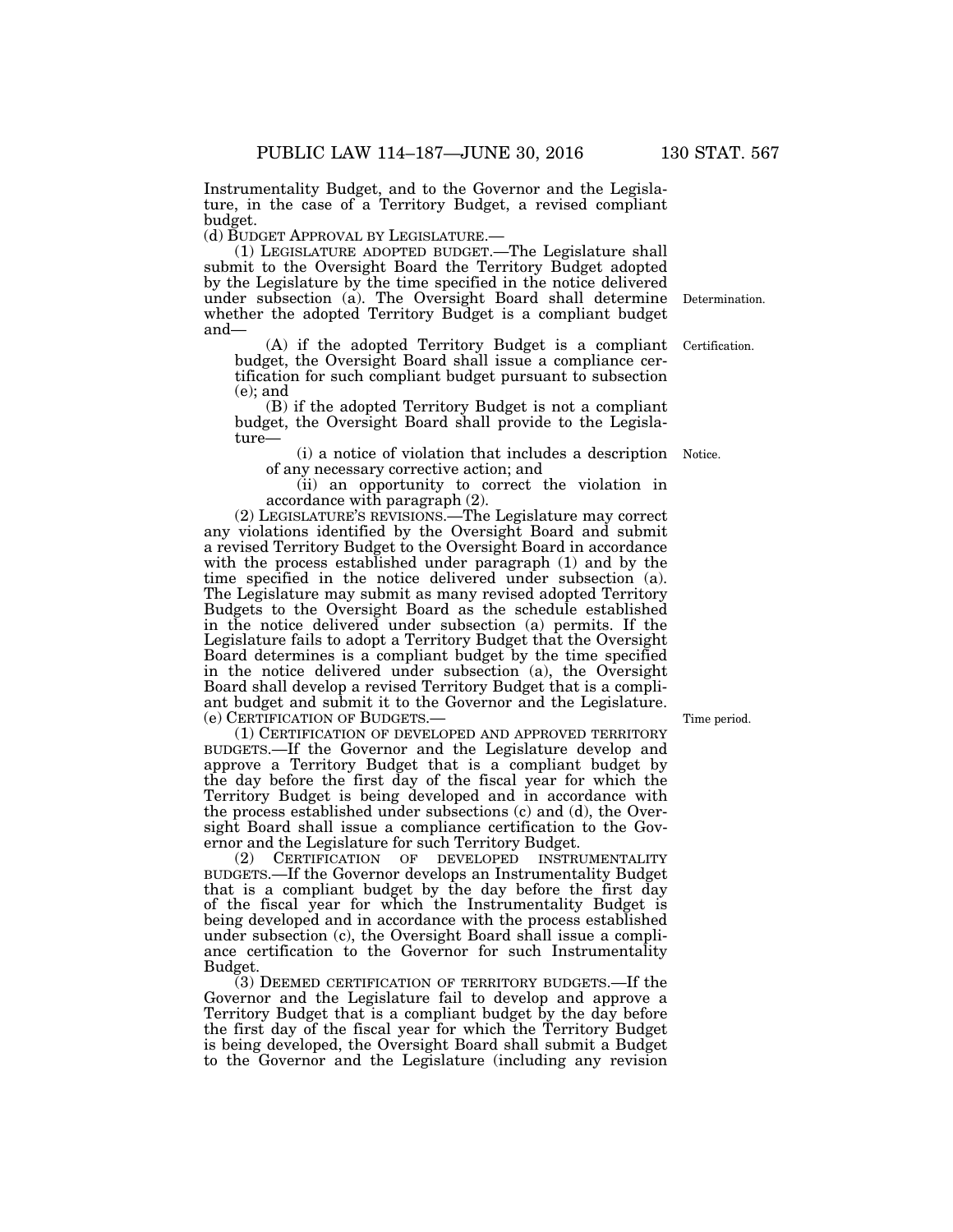to the Territory Budget made by the Oversight Board pursuant to subsection  $(d)(2)$  and such Budget shall be—

(A) deemed to be approved by the Governor and the Legislature;

(B) the subject of a compliance certification issued by the Oversight Board to the Governor and the Legislature; and

(C) in full force and effect beginning on the first day of the applicable fiscal year.<br>(4) DEEMED CERTIFICATION

(4) DEEMED CERTIFICATION OF INSTRUMENTALITY BUDGETS.—If the Governor fails to develop an Instrumentality Budget that is a compliant budget by the day before the first day of the fiscal year for which the Instrumentality Budget is being developed, the Oversight Board shall submit an Instrumentality Budget to the Governor (including any revision to the Instrumentality Budget made by the Oversight Board pursuant to subsection  $(c)(2)$  and such Budget shall be-

(A) deemed to be approved by the Governor;

(B) the subject of a compliance certification issued by the Oversight Board to the Governor; and

(C) in full force and effect beginning on the first day of the applicable fiscal year.

(f) JOINT DEVELOPMENT OF BUDGETS.—Notwithstanding any other provision of this section, if, in the case of a Territory Budget, the Governor, the Legislature, and the Oversight Board, or in the case of an Instrumentality Budget, the Governor and the Oversight Board, jointly develop such Budget for the fiscal year that meets the requirements under this section, and that the relevant parties certify that such budget reflects a consensus among them, then such Budget shall serve as the Budget for the territory or territorial instrumentality for that fiscal year.

#### **SEC. 203. EFFECT OF FINDING OF NONCOMPLIANCE WITH BUDGET.**

(a) SUBMISSION OF REPORTS.—Not later than 15 days after the last day of each quarter of a fiscal year (beginning with the fiscal year determined by the Oversight Board), the Governor shall submit to the Oversight Board a report, in such form as the Oversight Board may require, describing—

(1) the actual cash revenues, cash expenditures, and cash flows of the territorial government for the preceding quarter, as compared to the projected revenues, expenditures, and cash flows contained in the certified Budget for such preceding quarter; and

(2) any other information requested by the Oversight Board, which may include a balance sheet or a requirement that the Governor provide information for each covered territorial instrumentality separately.

(b) INITIAL ACTION BY OVERSIGHT BOARD.—

(1) IN GENERAL.—If the Oversight Board determines, based on reports submitted by the Governor under subsection (a), independent audits, or such other information as the Oversight Board may obtain, that the actual quarterly revenues, expenditures, or cash flows of the territorial government are not consistent with the projected revenues, expenditures, or cash flows set forth in the certified Budget for such quarter, the Oversight Board shall—

Effective date.

Effective date.

Determinations. 48 USC 2143.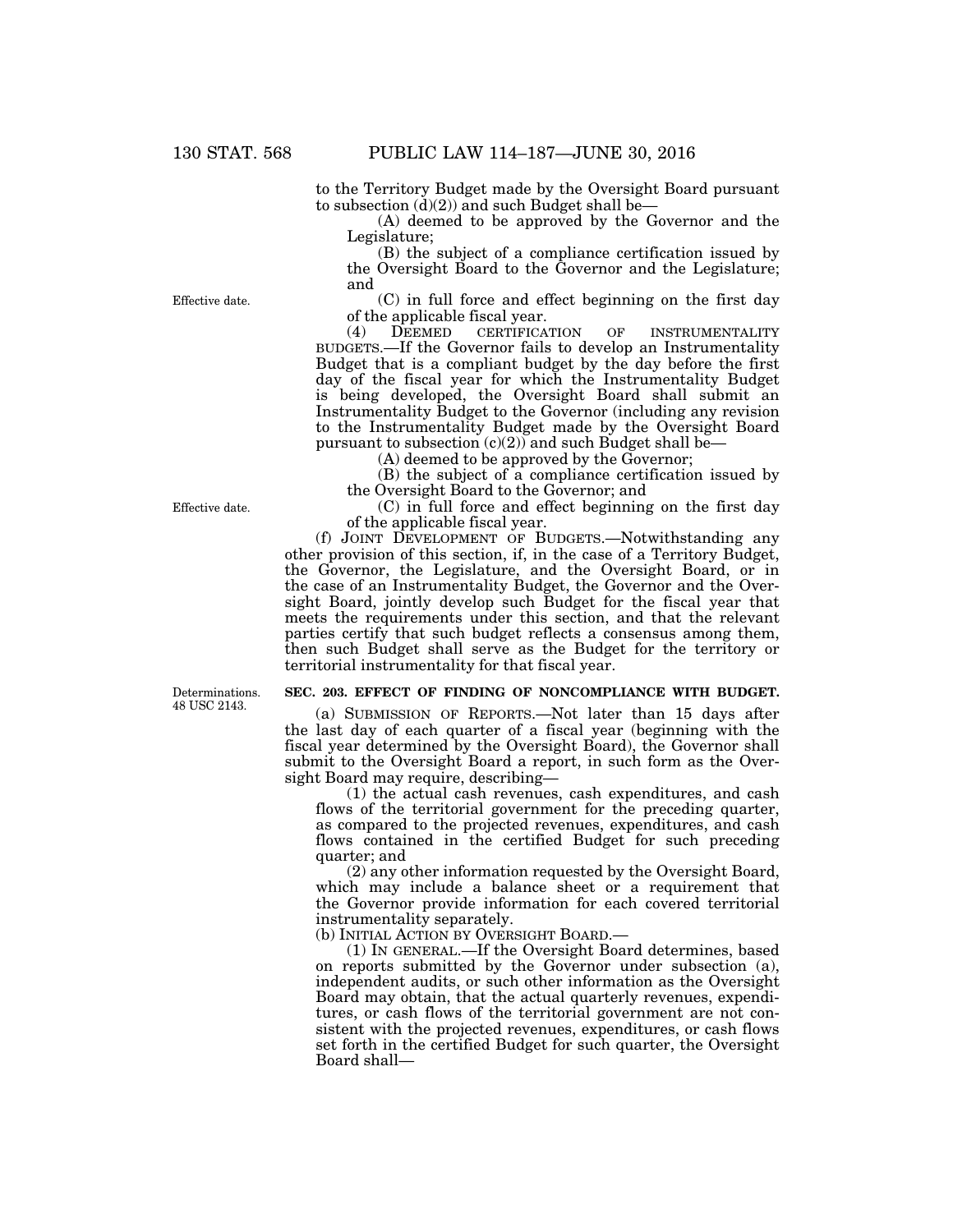(A) require the territorial government to provide such additional information as the Oversight Board determines to be necessary to explain the inconsistency; and

(B) if the additional information provided under subparagraph (A) does not provide an explanation for the inconsistency that the Oversight Board finds reasonable and appropriate, advise the territorial government to correct the inconsistency by implementing remedial action.

(2) DEADLINES.—The Oversight Board shall establish the deadlines by which the territorial government shall meet the requirements of subparagraphs (A) and (B) of paragraph (1). (c) CERTIFICATION.—

(1) INCONSISTENCY.—If the territorial government fails to provide additional information under subsection (b)(1)(A), or fails to correct an inconsistency under subsection  $(b)(1)(B)$ , prior to the applicable deadline under subsection (b)(2), the Oversight Board shall certify to the President, the House of Representatives Committee on Natural Resources, the Senate Committee on Energy and Natural Resources, the Governor, and the Legislature that the territorial government is inconsistent with the applicable certified Budget, and shall describe the nature and amount of the inconsistency.

(2) CORRECTION.—If the Oversight Board determines that the territorial government has initiated such measures as the Oversight Board considers sufficient to correct an inconsistency certified under paragraph (1), the Oversight Board shall certify the correction to the President, the House of Representatives Committee on Natural Resources, the Senate Committee on Energy and Natural Resources, the Governor, and the Legislature.

(d) BUDGET REDUCTIONS BY OVERSIGHT BOARD.—If the Oversight Board determines that the Governor, in the case of any then-applicable certified Instrumentality Budgets, and the Governor and the Legislature, in the case of the then-applicable certified Territory Budget, have failed to correct an inconsistency identified by the Oversight Board under subsection (c), the Oversight Board shall—

(1) with respect to the territorial government, other than covered territorial instrumentalities, make appropriate reductions in nondebt expenditures to ensure that the actual quarterly revenues and expenditures for the territorial government are in compliance with the applicable certified Territory Budget or, in the case of the fiscal year in which the Oversight Board is established, the budget adopted by the Governor and the Legislature; and

(2) with respect to covered territorial instrumentalities at the sole discretion of the Oversight Board—

(A) make reductions in nondebt expenditures to ensure that the actual quarterly revenues and expenses for the covered territorial instrumentality are in compliance with the applicable certified Budget or, in the case of the fiscal year in which the Oversight Board is established, the budget adopted by the Governor and the Legislature or the covered territorial instrumentality, as applicable; or

(B)(i) institute automatic hiring freezes at the covered territorial instrumentality; and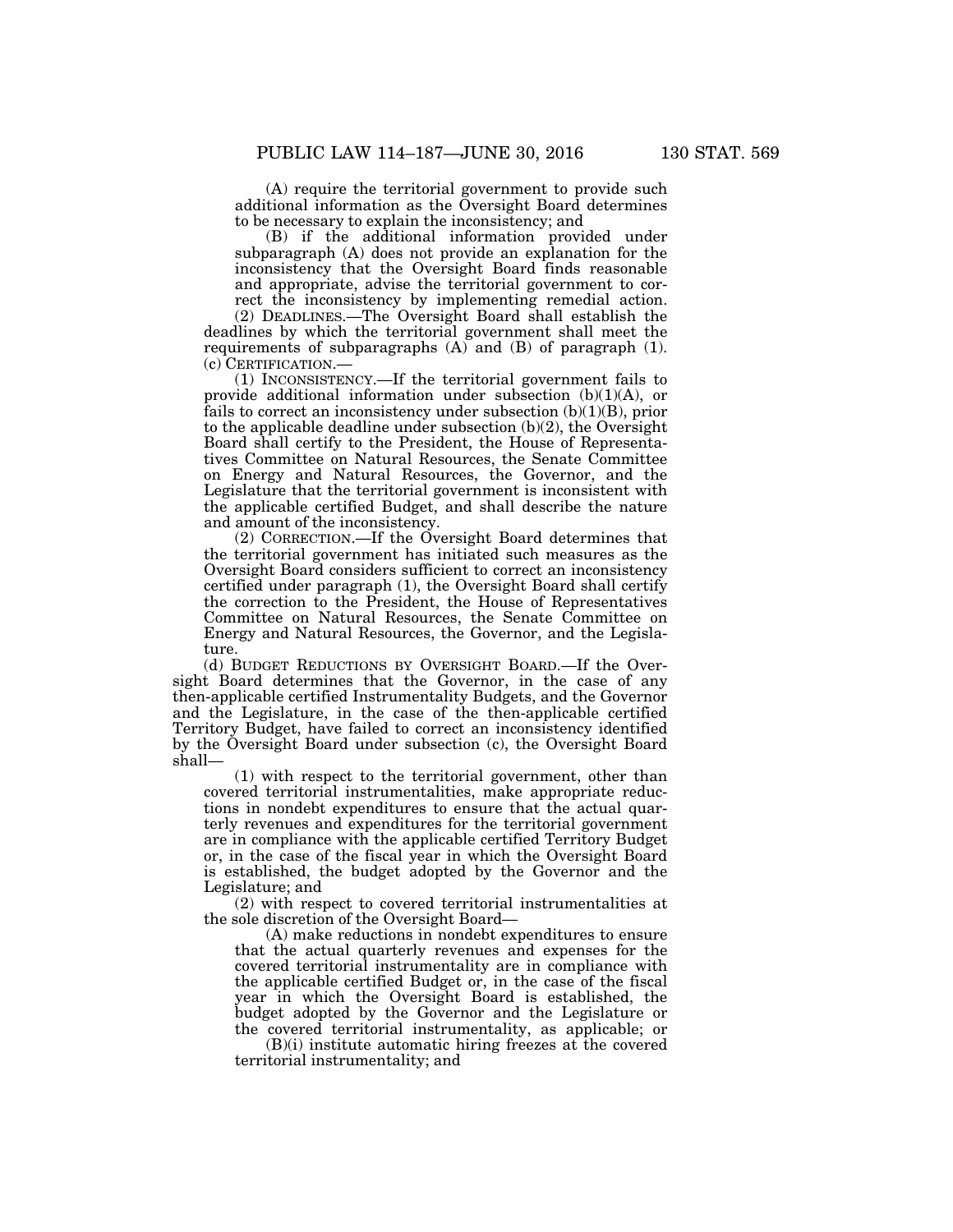(ii) prohibit the covered territorial instrumentality from entering into any contract or engaging in any financial or other transactions, unless the contract or transaction was previously approved by the Oversight Board.

(e) TERMINATION OF BUDGET REDUCTIONS.—The Oversight Board shall cancel the reductions, hiring freezes, or prohibition on contracts and financial transactions under subsection (d) if the Oversight Board determines that the territorial government or covered territorial instrumentality, as applicable, has initiated appropriate measures to reduce expenditures or increase revenues to ensure that the territorial government or covered territorial instrumentality is in compliance with the applicable certified Budget or, in the case of the fiscal year in which the Oversight Board is established, the budget adopted by the Governor and the Legislature.

48 USC 2144.

# **SEC. 204. REVIEW OF ACTIVITIES TO ENSURE COMPLIANCE WITH FISCAL PLAN.**

(a) SUBMISSION OF LEGISLATIVE ACTS TO OVERSIGHT BOARD.—

(1) SUBMISSION OF ACTS.—Except to the extent that the Oversight Board may provide otherwise in its bylaws, rules, and procedures, not later than 7 business days after a territorial government duly enacts any law during any fiscal year in which the Oversight Board is in operation, the Governor shall submit the law to the Oversight Board.

(2) COST ESTIMATE; CERTIFICATION OF COMPLIANCE OR NON-COMPLIANCE.—The Governor shall include with each law submitted to the Oversight Board under paragraph (1) the following:

(A) A formal estimate prepared by an appropriate entity of the territorial government with expertise in budgets and financial management of the impact, if any, that the law will have on expenditures and revenues.

(B) If the appropriate entity described in subparagraph (A) finds that the law is not significantly inconsistent with the Fiscal Plan for the fiscal year, it shall issue a certification of such finding.

(C) If the appropriate entity described in subparagraph (A) finds that the law is significantly inconsistent with the Fiscal Plan for the fiscal year, it shall issue a certification of such finding, together with the entity's reasons for such finding.

(3) NOTIFICATION.—The Oversight Board shall send a notification to the Governor and the Legislature if—

(A) the Governor submits a law to the Oversight Board under this subsection that is not accompanied by the estimate required under paragraph (2)(A);

(B) the Governor submits a law to the Oversight Board under this subsection that is not accompanied by either a certification described in paragraph  $(2)(B)$  or  $(2)(C)$ ; or

(C) the Governor submits a law to the Oversight Board under this subsection that is accompanied by a certification described in paragraph  $(2)(C)$  that the law is significantly inconsistent with the Fiscal Plan.

(4) OPPORTUNITY TO RESPOND TO NOTIFICATION.— (A) FAILURE TO PROVIDE ESTIMATE OR CERTIFICATION.— After sending a notification to the Governor and the

Contracts.

Deadline.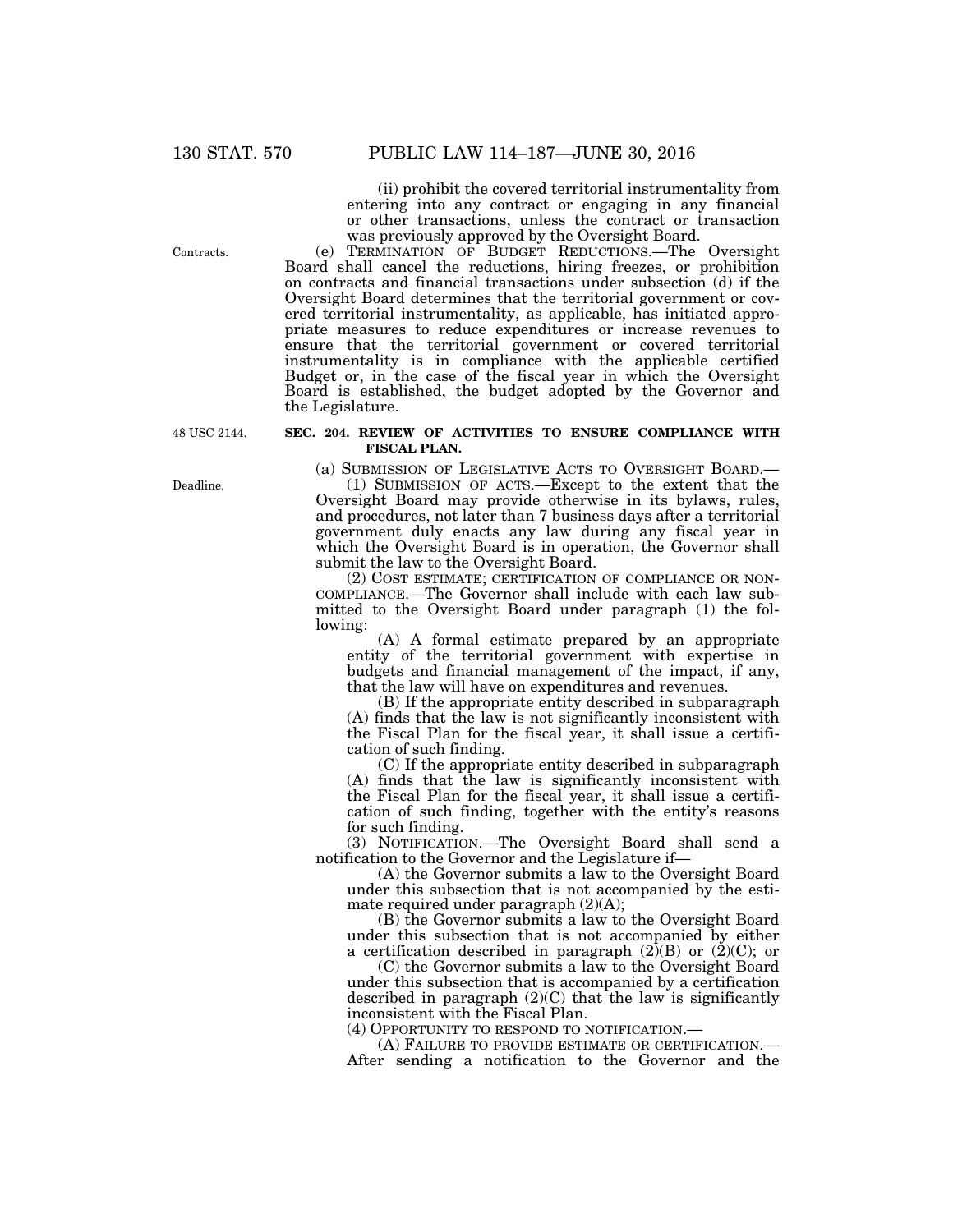Legislature under paragraph  $(3)(A)$  or  $(3)(B)$  with respect to a law, the Oversight Board may direct the Governor to provide the missing estimate or certification (as the case may be), in accordance with such procedures as the Oversight Board may establish.

(B) SUBMISSION OF CERTIFICATION OF SIGNIFICANT INCONSISTENCY WITH FISCAL PLAN AND BUDGET.—In accordance with such procedures as the Oversight Board may establish, after sending a notification to the Governor and Legislature under paragraph  $(3)(C)$  that a law is significantly inconsistent with the Fiscal Plan, the Oversight Board shall direct the territorial government to—

(i) correct the law to eliminate the inconsistency; or

(ii) provide an explanation for the inconsistency that the Oversight Board finds reasonable and appropriate.

(5) FAILURE TO COMPLY.—If the territorial government fails to comply with a direction given by the Oversight Board under paragraph (4) with respect to a law, the Oversight Board may take such actions as it considers necessary, consistent with this Act, to ensure that the enactment or enforcement of the law will not adversely affect the territorial government's compliance with the Fiscal Plan, including preventing the enforcement or application of the law.

**Determination** 

(6) PRELIMINARY REVIEW OF PROPOSED ACTS.—At the request of the Legislature, the Oversight Board may conduct a preliminary review of proposed legislation before the Legislature to determine whether the legislation as proposed would be consistent with the applicable Fiscal Plan under this subtitle, except that any such preliminary review shall not be binding on the Oversight Board in reviewing any law subsequently submitted under this subsection.

(b) EFFECT OF APPROVED FISCAL PLAN ON CONTRACTS, RULES, AND REGULATIONS.—

(1) TRANSPARENCY IN CONTRACTING.—The Oversight Board shall work with a covered territory's office of the comptroller or any functionally equivalent entity to promote compliance with the applicable law of any covered territory that requires agencies and instrumentalities of the territorial government to maintain a registry of all contracts executed, including amendments thereto, and to remit a copy to the office of the comptroller for inclusion in a comprehensive database available to the public. With respect to Puerto Rico, the term ''applicable law'' refers to 2 L.P.R.A. 97, as amended.

(2) AUTHORITY TO REVIEW CERTAIN CONTRACTS.—The Oversight Board may establish policies to require prior Oversight Board approval of certain contracts, including leases and contracts to a governmental entity or government-owned corporations rather than private enterprises that are proposed to be executed by the territorial government, to ensure such proposed contracts promote market competition and are not inconsistent with the approved Fiscal Plan.

(3) SENSE OF CONGRESS.—It is the sense of Congress that any policies established by the Oversight Board pursuant to paragraph (2) should be designed to make the government contracting process more effective, to increase the public's faith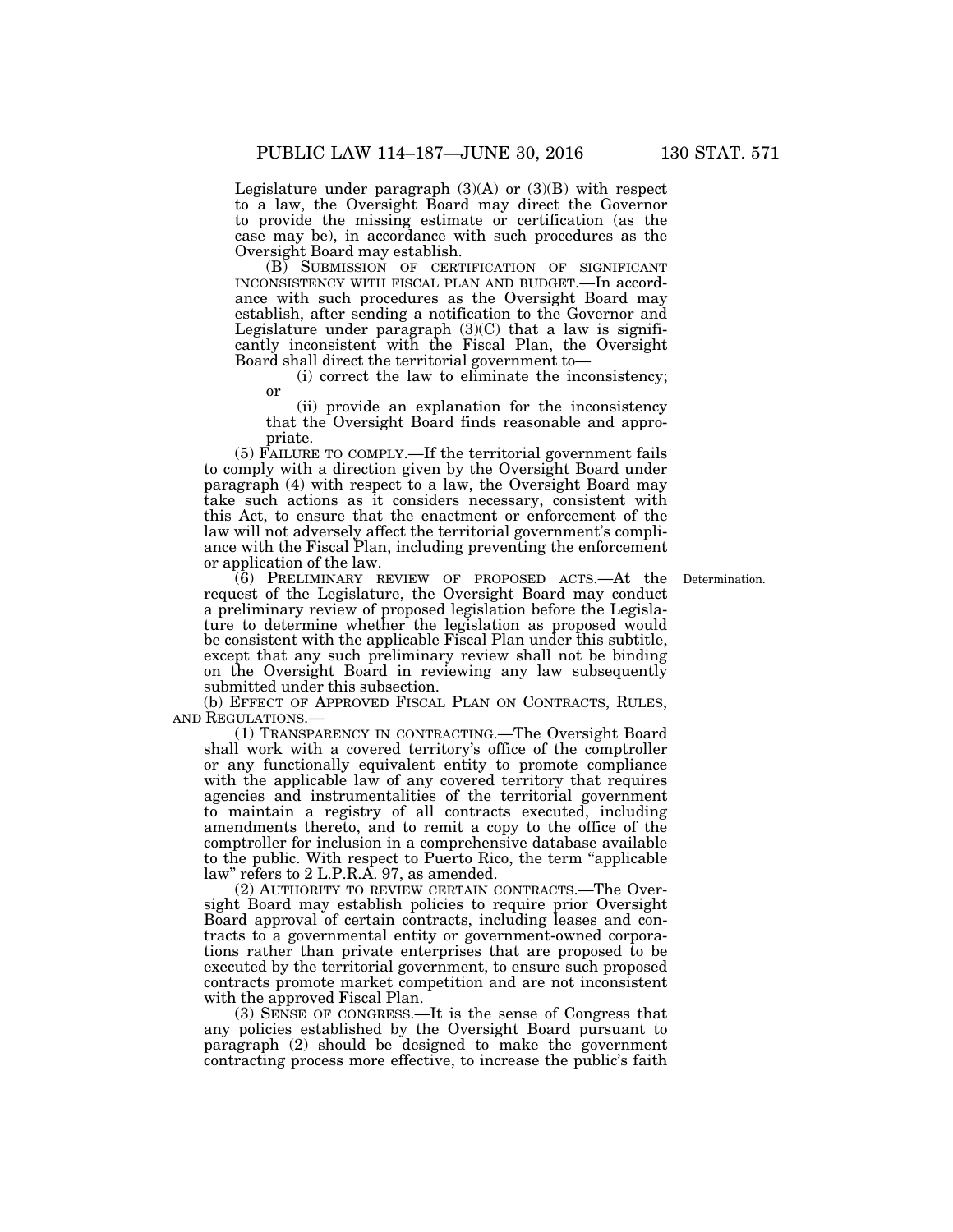in this process, to make appropriate use of the Oversight Board's time and resources, to make the territorial government a facilitator and not a competitor to private enterprise, and to avoid creating any additional bureaucratic obstacles to efficient contracting.<br>
(4) AUTHORITY TO REVIEW CERTAIN RULES, REGULATIONS,

AND EXECUTIVE ORDERS.—The provisions of this paragraph shall apply with respect to a rule, regulation, or executive order proposed to be issued by the Governor (or the head of any department or agency of the territorial government) in the same manner as such provisions apply to a contract.

(5) FAILURE TO COMPLY.—If a contract, rule, regulation, or executive order fails to comply with policies established by the Oversight Board under this subsection, the Oversight Board may take such actions as it considers necessary to ensure that such contract, rule, executive order or regulation will not adversely affect the territorial government's compliance with the Fiscal Plan, including by preventing the execution or enforcement of the contract, rule, executive order or regulation. (c) RESTRICTIONS ON BUDGETARY ADJUSTMENTS.—

(1) SUBMISSIONS OF REQUESTS TO OVERSIGHT BOARD.—If the Governor submits a request to the Legislature for the reprogramming of any amounts provided in a certified Budget, the Governor shall submit such request to the Oversight Board, which shall analyze whether the proposed reprogramming is significantly inconsistent with the Budget, and submit its analysis to the Legislature as soon as practicable after receiving the request.

 $(2)$  No action permitted until analysis received.—The Legislature shall not adopt a reprogramming, and no officer or employee of the territorial government may carry out any reprogramming, until the Oversight Board has provided the Legislature with an analysis that certifies such reprogramming will not be inconsistent with the Fiscal Plan and Budget.

(3) PROHIBITION ON ACTION UNTIL OVERSIGHT BOARD IS APPOINTED.—

(A) During the period after a territory becomes a covered territory and prior to the appointment of all members and the Chair of the Oversight Board, such covered territory shall not enact new laws that either permit the transfer of any funds or assets outside the ordinary course of business or that are inconsistent with the constitution or laws of the territory as of the date of enactment of this Act, provided that any executive or legislative action authorizing the movement of funds or assets during this time period may be subject to review and rescission by the Oversight Board upon appointment of the Oversight Board's full membership.

(B) Upon appointment of the Oversight Board's full membership, the Oversight Board may review, and in its sole discretion, rescind, any law that—

(i) was enacted during the period between, with respect to Puerto Rico, May 4, 2016; or with respect to any other territory, 45 days prior to the establishment of the Oversight Board for such territory, and the date of appointment of all members and the Chair of the Oversight Board; and

Applicability.

Analysis. Time periods.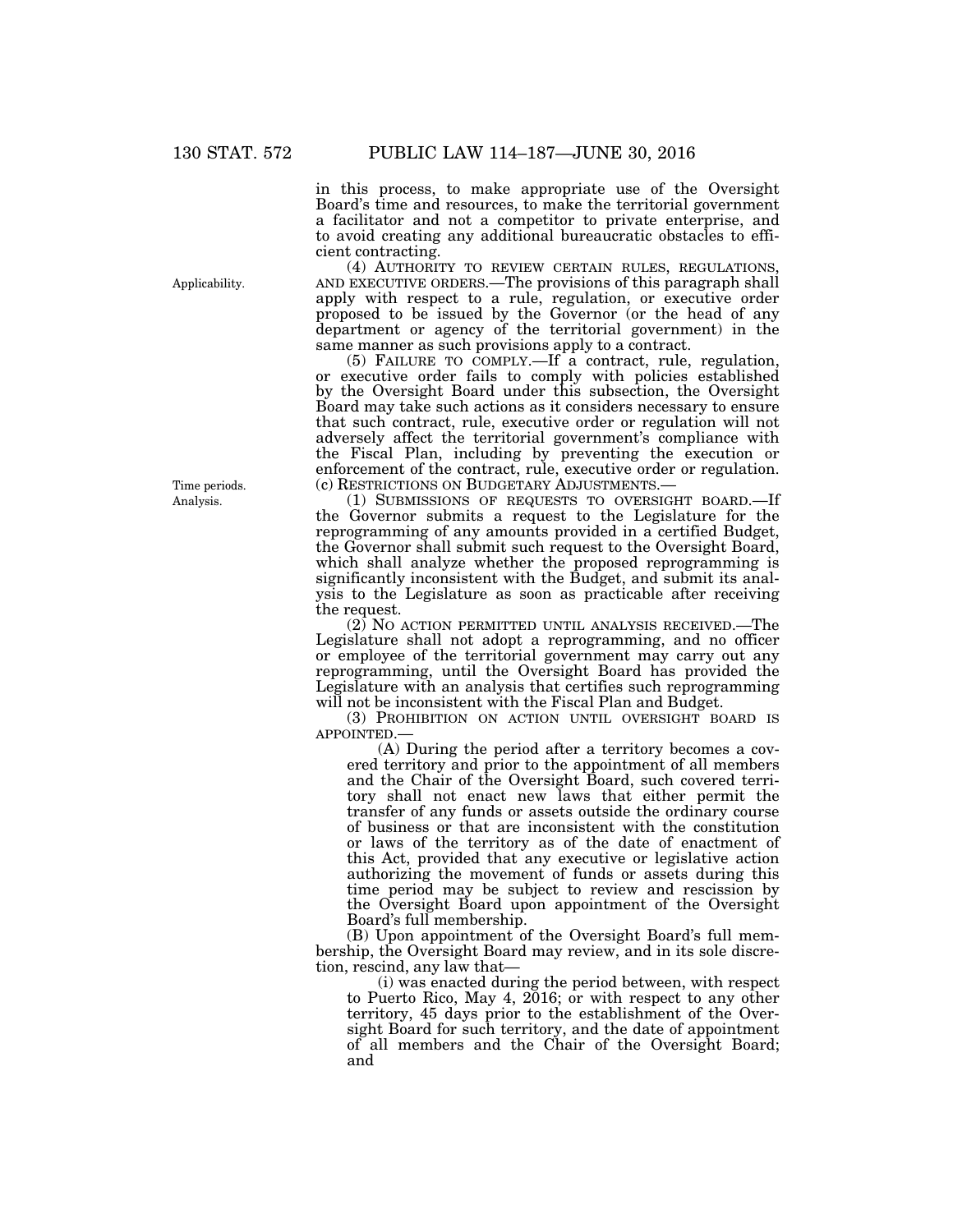(ii) alters pre-existing priorities of creditors in a manner outside the ordinary course of business or inconsistent with the territory's constitution or the laws of the territory as of, in the case of Puerto Rico, May 4, 2016, or with respect to any other territory, 45 days prior to

the establishment of the Oversight Board for such territory; but such rescission shall only be to the extent that the law alters such priorities.

(d) IMPLEMENTATION OF FEDERAL PROGRAMS.—In taking actions under this Act, the Oversight Board shall not exercise applicable authorities to impede territorial actions taken to—

(1) comply with a court-issued consent decree or injunction, or an administrative order or settlement with a Federal agency, with respect to Federal programs;

(2) implement a federally authorized or federally delegated program;

(3) implement territorial laws, which are consistent with a certified Fiscal Plan, that execute Federal requirements and standards; or

(4) preserve and maintain federally funded mass transportation assets.

#### **SEC. 205. RECOMMENDATIONS ON FINANCIAL STABILITY AND MANAGEMENT RESPONSIBILITY.**

48 USC 2145.

(a) IN GENERAL.—The Oversight Board may at any time submit recommendations to the Governor or the Legislature on actions the territorial government may take to ensure compliance with the Fiscal Plan, or to otherwise promote the financial stability, economic growth, management responsibility, and service delivery efficiency of the territorial government, including recommendations relating to—

(1) the management of the territorial government's financial affairs, including economic forecasting and multiyear fiscal forecasting capabilities, information technology, placing controls on expenditures for personnel, reducing benefit costs, reforming procurement practices, and placing other controls on expenditures;

(2) the structural relationship of departments, agencies, and independent agencies within the territorial government;

(3) the modification of existing revenue structures, or the establishment of additional revenue structures;

(4) the establishment of alternatives for meeting obligations to pay for the pensions of territorial government employees;

(5) modifications or transfers of the types of services that are the responsibility of, and are delivered by the territorial government;

(6) modifications of the types of services that are delivered by entities other than the territorial government under alternative service delivery mechanisms;

(7) the effects of the territory's laws and court orders on the operations of the territorial government;

(8) the establishment of a personnel system for employees of the territorial government that is based upon employee performance standards;

(9) the improvement of personnel training and proficiency, the adjustment of staffing levels, and the improvement of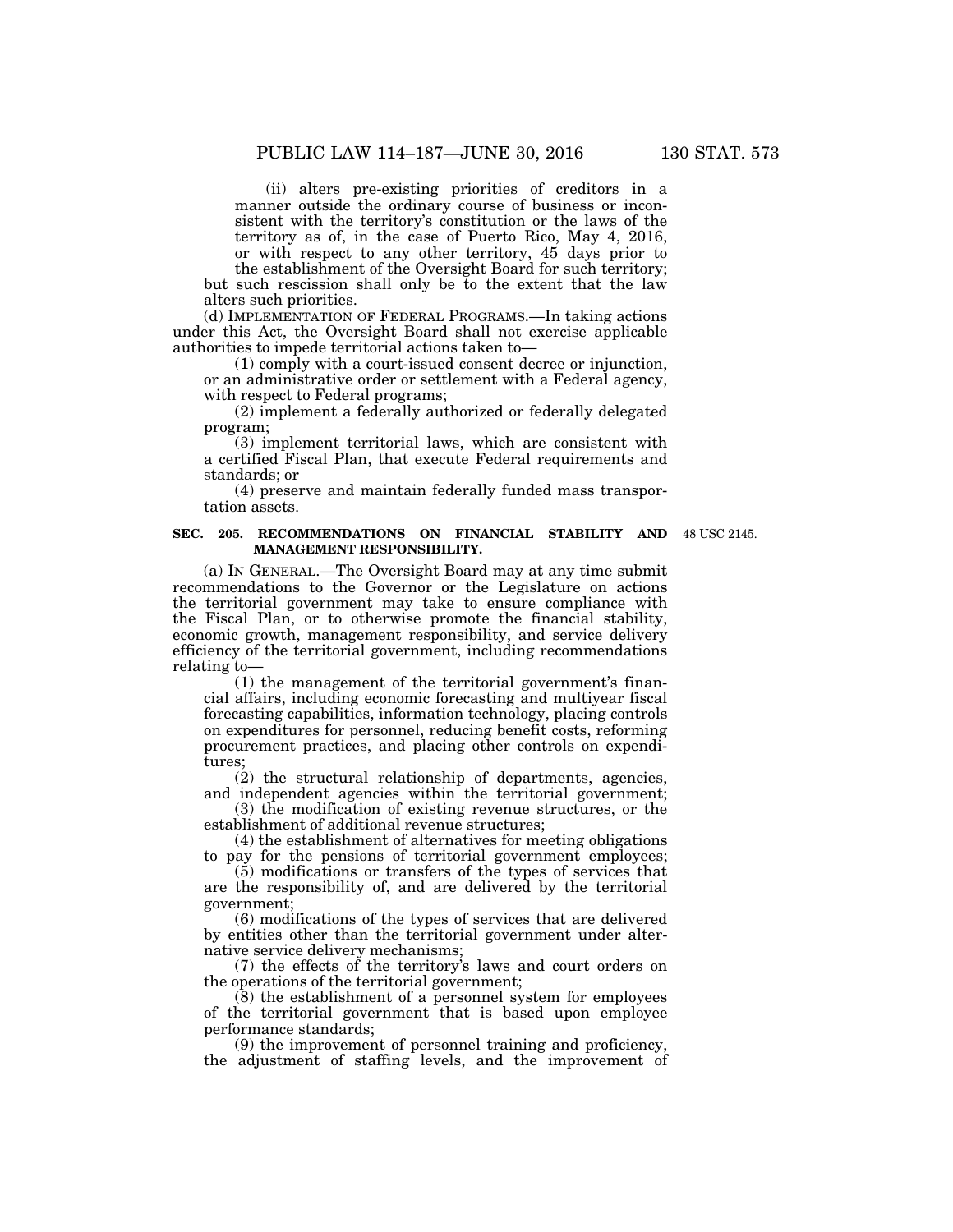training and performance of management and supervisory personnel; and

(10) the privatization and commercialization of entities within the territorial government.

(b) RESPONSE TO RECOMMENDATIONS BY THE TERRITORIAL GOVERNMENT.—

 $(1)$  In GENERAL.—In the case of any recommendations submitted under subsection (a) that are within the authority of the territorial government to adopt, not later than 90 days after receiving the recommendations, the Governor or the Legislature (whichever has the authority to adopt the recommendation) shall submit a statement to the Oversight Board that provides notice as to whether the territorial government will adopt the recommendations.<br>(2) IMPLEMENTATION PLAN REQUIRED FOR ADOPTED REC-

(2) OMMENDATIONS.—If the Governor or the Legislature (whichever is applicable) notifies the Oversight Board under paragraph (1) that the territorial government will adopt any of the recommendations submitted under subsection (a), the Governor or the Legislature (whichever is applicable) shall include in the statement a written plan to implement the recommendation that includes—

(A) specific performance measures to determine the extent to which the territorial government has adopted the recommendation; and

(B) a clear and specific timetable pursuant to which the territorial government will implement the recommendation.

(3) EXPLANATIONS REQUIRED FOR RECOMMENDATIONS NOT ADOPTED.—If the Governor or the Legislature (whichever is applicable) notifies the Oversight Board under paragraph (1) that the territorial government will not adopt any recommendation submitted under subsection (a) that the territorial government has authority to adopt, the Governor or the Legislature shall include in the statement explanations for the rejection of the recommendations, and the Governor or the Legislature shall submit such statement of explanations to the President and Congress.

# **SEC. 206. OVERSIGHT BOARD DUTIES RELATED TO RESTRUCTURING.**

(a) REQUIREMENTS FOR RESTRUCTURING CERTIFICATION.—The Oversight Board, prior to issuing a restructuring certification regarding an entity (as such term is defined in section 101 of title 11, United States Code), shall determine, in its sole discretion, that—

(1) the entity has made good-faith efforts to reach a consensual restructuring with creditors;

(2) the entity has—

(A) adopted procedures necessary to deliver timely audited financial statements; and

(B) made public draft financial statements and other information sufficient for any interested person to make an informed decision with respect to a possible restructuring;

(3) the entity is either a covered territory that has adopted a Fiscal Plan certified by the Oversight Board, a covered territorial instrumentality that is subject to a Territory Fiscal Plan

Deadline. **Notice** 

48 USC 2146.

Determination.

Procedures.

Public information.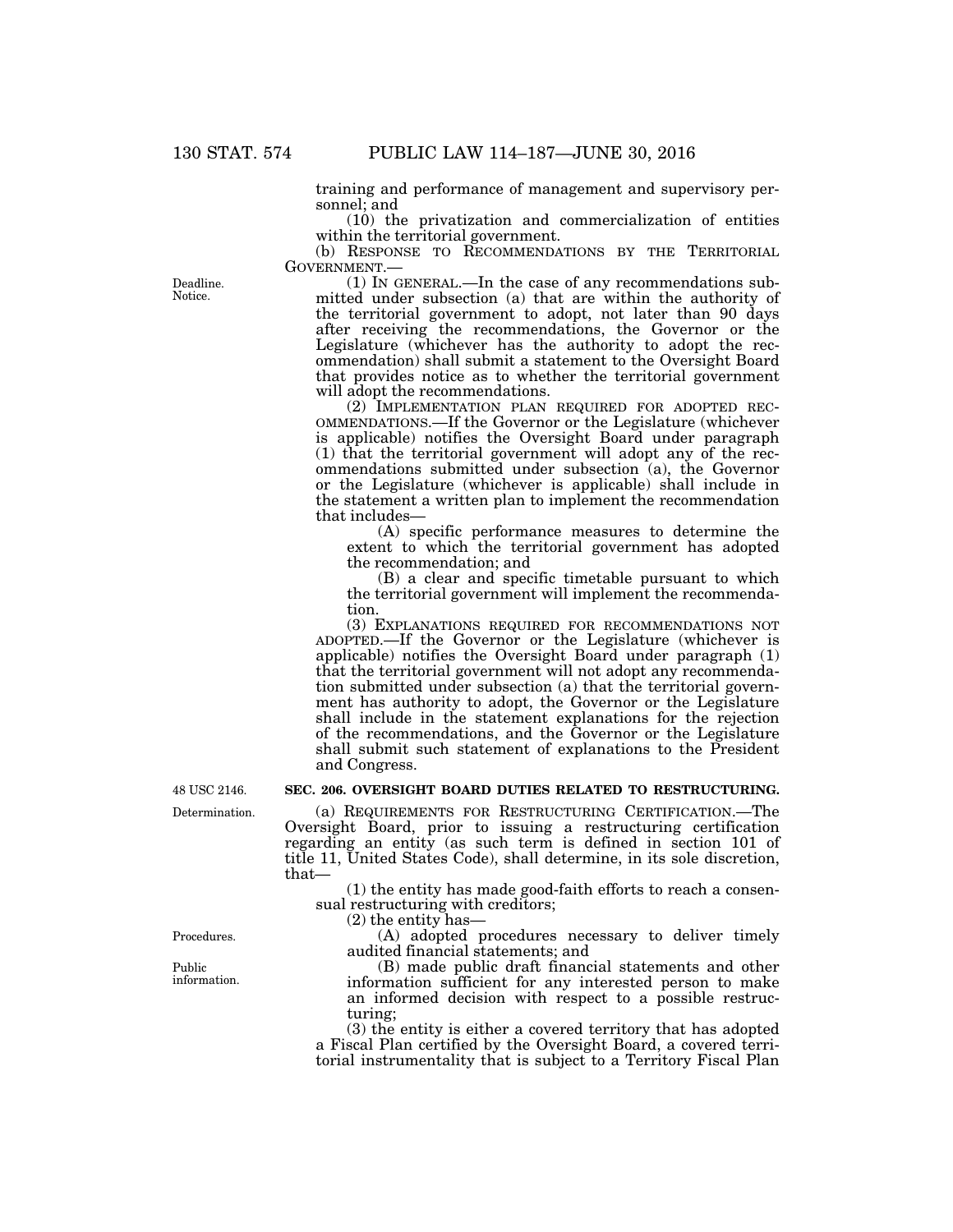certified by the Oversight Board, or a covered territorial instrumentality that has adopted an Instrumentality Fiscal Plan certified by the Oversight Board; and

(4)(A) no order approving a Qualifying Modification under section 601 has been entered with respect to such entity; or

(B) if an order approving a Qualifying Modification has been entered with respect to such entity, the entity is unable to make its debt payments notwithstanding the approved Qualifying Modification, in which case, all claims affected by the Qualifying Modification shall be subject to a title III case.

(b) ISSUANCE OF RESTRUCTURING CERTIFICATION.—The issuance of a restructuring certification under this section requires a vote of no fewer than 5 members of the Oversight Board in the affirmative, which shall satisfy the requirement set forth in section 302(2) of this Act.

#### **SEC. 207. OVERSIGHT BOARD AUTHORITY RELATED TO DEBT**  48 USC 2147. **ISSUANCE.**

For so long as the Oversight Board remains in operation, no territorial government may, without the prior approval of the Oversight Board, issue debt or guarantee, exchange, modify, repurchase, redeem, or enter into similar transactions with respect to its debt.

### **SEC. 208. REQUIRED REPORTS.**

(a) ANNUAL REPORT.—Not later than 30 days after the last day of each fiscal year, the Oversight Board shall submit a report to the President, Congress, the Governor and the Legislature, describing—

(1) the progress made by the territorial government in meeting the objectives of this Act during the fiscal year;

(2) the assistance provided by the Oversight Board to the territorial government in meeting the purposes of this Act during the fiscal year;

(3) recommendations to the President and Congress on changes to this Act or other Federal laws, or other actions of the Federal Government, that would assist the territorial government in complying with any certified Fiscal Plan;

(4) the precise manner in which funds allocated to the Oversight Board under section 107 and, as applicable, section 104(e) have been spent by the Oversight Board during the fiscal year; and

(5) any other activities of the Oversight Board during the fiscal year.

(b) REPORT ON DISCRETIONARY TAX ABATEMENT AGREEMENTS.— Within six months of the establishment of the Oversight Board, the Governor shall submit a report to the Oversight Board documenting all existing discretionary tax abatement or similar tax relief agreements to which the territorial government, or any territorial instrumentality, is a party, provided that—

(1) nothing in this Act shall be interpreted to limit the power of the territorial government or any territorial instrumentality to execute or modify discretionary tax abatement or similar tax relief agreements, or to enforce compliance with the terms and conditions of any discretionary tax abatement or similar tax relief agreement, to which the territorial government or any territorial instrumentality is a party; and

Recommendations.

48 USC 2148.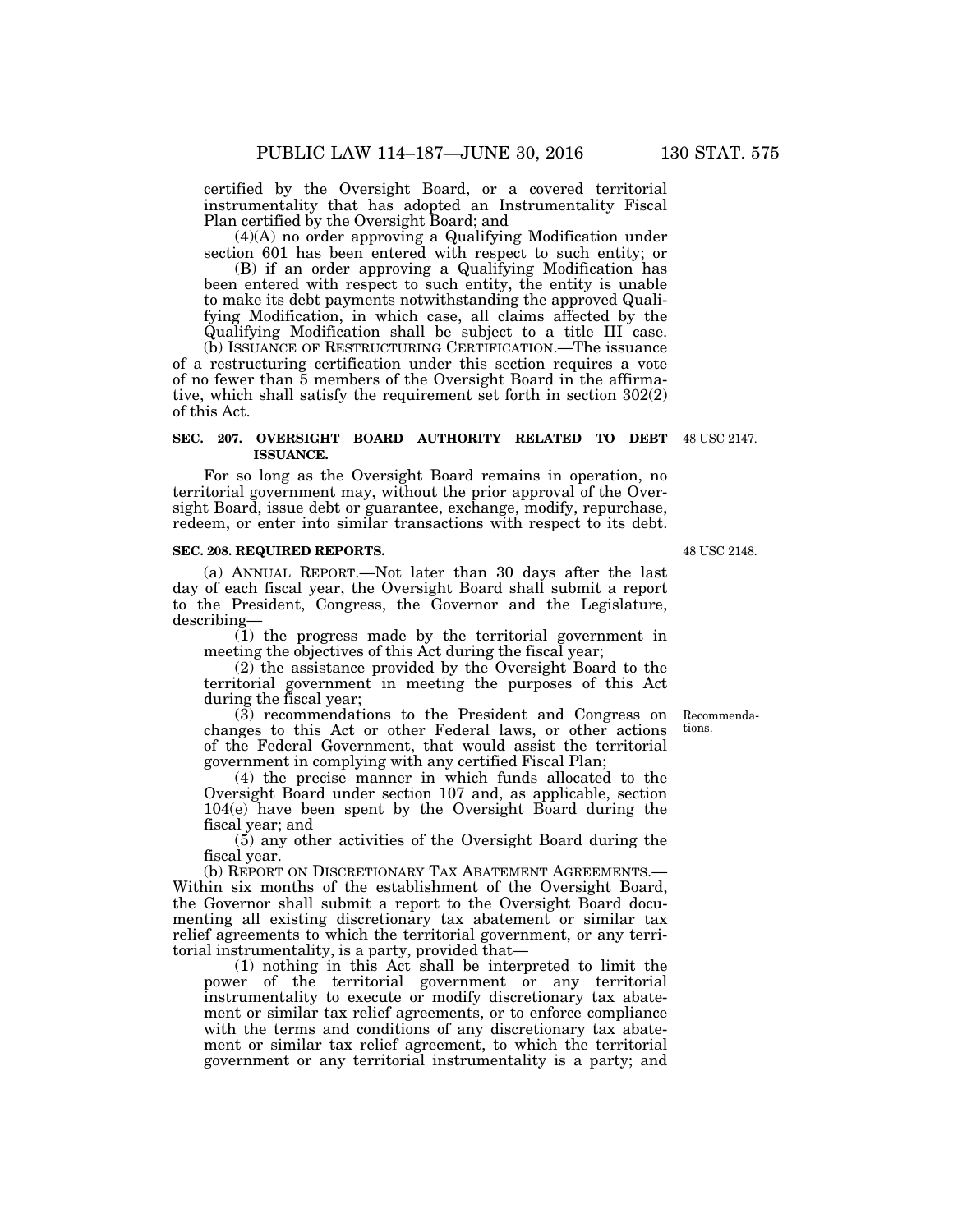(2) the members and staff of the Oversight Board shall not disclose the contents of the report described in this subsection, and shall otherwise comply with all applicable territorial and Federal laws and regulations regarding the handling of confidential taxpayer information.

(c) QUARTERLY REPORTS OF CASH FLOW.—The Oversight Board, when feasible, shall report on the amount of cash flow available for the payment of debt service on all notes, bonds, debentures, credit agreements, or other instruments for money borrowed whose enforcement is subject to a stay or moratorium hereunder, together with any variance from the amount set forth in the debt sustainability analysis of the Fiscal Plan under section 201(b)(1)(I).

Certification. 48 USC 2149.

# **SEC. 209. TERMINATION OF OVERSIGHT BOARD.**

An Oversight Board shall terminate upon certification by the Oversight Board that—

(1) the applicable territorial government has adequate access to short-term and long-term credit markets at reasonable interest rates to meet the borrowing needs of the territorial government; and

(2) for at least 4 consecutive fiscal years—

(A) the territorial government has developed its Budgets in accordance with modified accrual accounting standards; and

(B) the expenditures made by the territorial government during each fiscal year did not exceed the revenues of the territorial government during that year, as determined in accordance with modified accrual accounting standards.

48 USC 2150.

# **SEC. 210. NO FULL FAITH AND CREDIT OF THE UNITED STATES.**

(a) IN GENERAL.—The full faith and credit of the United States is not pledged for the payment of any principal of or interest on any bond, note, or other obligation issued by a covered territory or covered territorial instrumentality. The United States is not responsible or liable for the payment of any principal of or interest on any bond, note, or other obligation issued by a covered territory or covered territorial instrumentality.

(b) SUBJECT TO APPROPRIATIONS.—Any claim to which the United States is determined to be liable under this Act shall be subject to appropriations.

(c) FUNDING.—No Federal funds shall be authorized by this Act for the payment of any liability of the territory or territorial instrumentality.

# **SEC. 211. ANALYSIS OF PENSIONS.**

(a) DETERMINATION.—If the Oversight Board determines, in its sole discretion, that a pension system of the territorial government is materially underfunded, the Oversight Board shall conduct an analysis prepared by an independent actuary of such pension system to assist the Oversight Board in evaluating the fiscal and economic impact of the pension cash flows.

(b) PROVISIONS OF ANALYSIS.—An analysis conducted under subsection (a) shall include—

(1) an actuarial study of the pension liabilities and funding strategy that includes a forward looking projection of payments of at least 30 years of benefit payments and funding strategy to cover such payments;

48 USC 2151.

Study. Time period.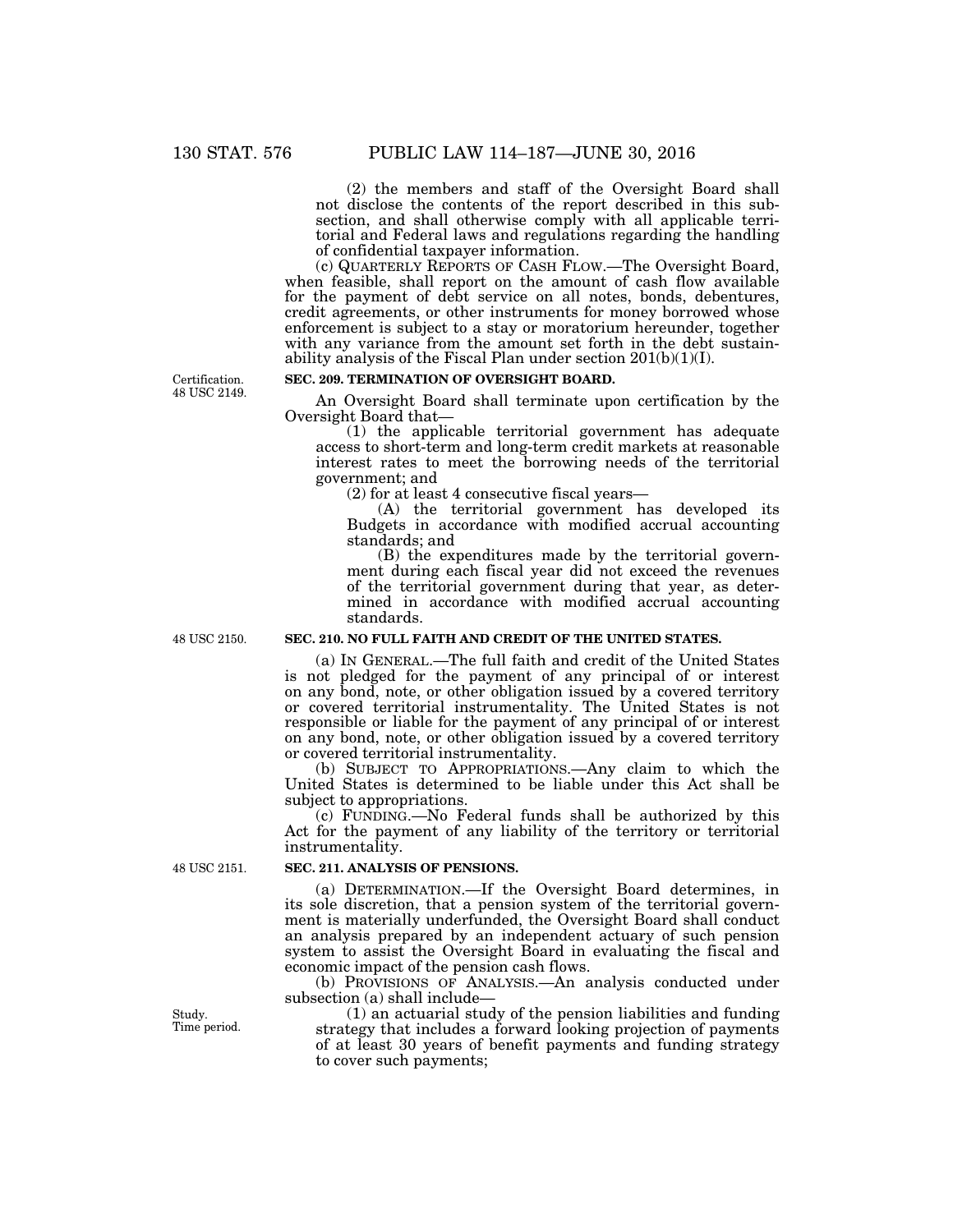(2) sources of funding to cover such payments;

(3) a review of the existing benefits and their sustainability; Review. and

(4) a review of the system's legal structure and operational Review. arrangements, and any other studies of the pension system the Oversight Board shall deem necessary.

(c) SUPPLEMENTARY INFORMATION.—In any case, the analysis conducted under subsection (a) shall include information regarding the fair market value and liabilities using an appropriate discount rate as determined by the Oversight Board.

#### **SEC. 212. INTERVENTION IN LITIGATION.**

(a) INTERVENTION.—The Oversight Board may intervene in any litigation filed against the territorial government.

(b) INJUNCTIVE RELIEF.—

(1) IN GENERAL.—If the Oversight Board intervenes in a litigation under subsection (a), the Oversight Board may seek injunctive relief, including a stay of litigation.

(2) NO INDEPENDENT BASIS FOR RELIEF.—This section does not create an independent basis on which injunctive relief, including a stay of litigation, may be granted.

# **TITLE III—ADJUSTMENTS OF DEBTS**

# **SEC. 301. APPLICABILITY OF OTHER LAWS; DEFINITIONS.**

(a) SECTIONS APPLICABLE TO CASES UNDER THIS TITLE.—Sections 101 (except as otherwise provided in this section), 102, 104, 105, 106, 107, 108, 112, 333, 344, 347(b), 349, 350(b), 351, 361, 362, 364(c), 364(d), 364(e), 364(f), 365, 366, 501, 502, 503, 504, 506, 507(a)(2), 509, 510, 524(a)(1), 524(a)(2), 544, 545, 546, 547, 548, 549(a), 549(c), 549(d), 550, 551, 552, 553, 555, 556, 557, 559, 560, 561, 562, 902 (except as otherwise provided in this section), 922, 923, 924, 925, 926, 927, 928, 942, 944, 945, 946, 1102, 1103, 1109, 1111(b), 1122, 1123(a)(1), 1123(a)(2), 1123(a)(3), 1123(a)(4), 1123(a)(5), 1123(b), 1123(d), 1124, 1125, 1126(a), 1126(b), 1126(c), 1126(e), 1126(f), 1126(g), 1127(d), 1128, 1129(a)(2), 1129(a)(3), 1129(a)(6), 1129(a)(8), 1129(a)(10), 1129(b)(1), 1129(b)(2)(A), 1129(b)(2)(B), 1142(b), 1143, 1144, 1145, and 1146(a) of title 11, United States Code, apply in a case under this title and section 930 of title 11, United States Code, applies in a case under this title; however, section 930 shall not apply in any case during the first 120 days after the date on which such case is commenced under this title.

(b) MEANINGS OF TERMS.—A term used in a section of title 11, United States Code, made applicable in a case under this title by subsection (a), has the meaning given to the term for the purpose of the applicable section, unless the term is otherwise defined in this title.

(c) DEFINITIONS.—In this title:

(1) AFFILIATE.—The term ''affiliate'' means, in addition to the definition made applicable in a case under this title by subsection (a)—

(A) for a territory, any territorial instrumentality; and

(B) for a territorial instrumentality, the governing territory and any of the other territorial instrumentalities of the territory.

48 USC 2161.

Time period.

48 USC 2152.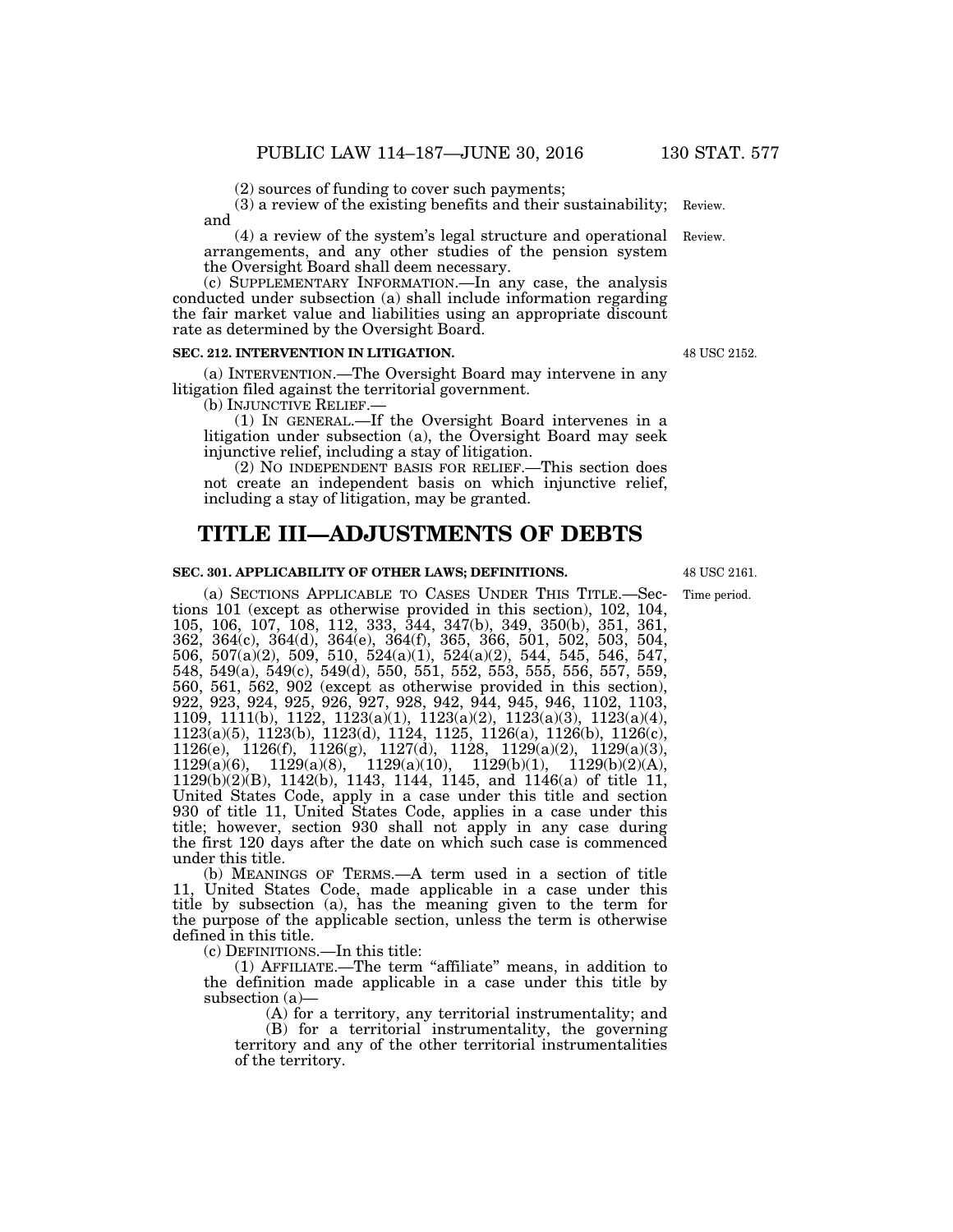(2) DEBTOR.—The term ''debtor'' means the territory or covered territorial instrumentality concerning which a case under this title has been commenced.

(3) HOLDER OF A CLAIM OR INTEREST.—The term ''holder of a claim or interest'', when used in section 1126 of title 11, United States Code, made applicable in a case under this title by subsection (a)—

(A) shall exclude any Issuer or Authorized Instrumentality of the Territory Government Issuer (as defined under Title VI of this Act) or a corporation, trust or other legal entity that is controlled by the Issuer or an Authorized Territorial Instrumentality of the Territory Government Issuer, provided that the beneficiaries of such claims, to the extent they are not referenced in this subparagraph, shall not be excluded, and that, for each excluded trust or other legal entity, the court shall, upon the request of any participant or beneficiary of such trust or entity, at any time after the commencement of the case, order the appointment of a separate committee of creditors pursuant to section 1102(a)(2) of title 11, United States Code; and

(B) with reference to Insured Bonds, shall mean the monoline insurer insuring such Insured Bond to the extent such insurer is granted the right to vote Insured Bonds for purposes of directing remedies or consenting to proposed amendments or modifications as provided in the applicable documents pursuant to which such Insured Bond was issued and insured.

(4) INSURED BOND.—The term ''Insured Bond'' means a bond subject to a financial guarantee or similar insurance contract, policy and/or surety issued by a monoline insurer.

(5) PROPERTY OF THE ESTATE.—The term ''property of the estate'', when used in a section of title 11, United States Code, made applicable in a case under this title by subsection (a), means property of the debtor.

(6) STATE.—The term ''State'' when used in a section of title 11, United States Code, made applicable in a case under this title by subsection (a) means State or territory when used in reference to the relationship of a State to the municipality of the State or the territorial instrumentality of a territory, as applicable.

 $(7)$  TRUSTEE.—The term "trustee", when used in a section of title 11, United States Code, made applicable in a case under this title by subsection (a), means the Oversight Board, except as provided in section 926 of title 11, United States Code. The term "trustee" as described in this paragraph does not mean the U.S. Trustee, an official of the United States Trustee Program, which is a component of the United States Department of Justice.

(d) REFERENCE TO TITLE.—Solely for purposes of this title, a reference to ''this title'', ''this chapter'', or words of similar import in a section of title 11, United States Code, made applicable in a case under this title by subsection (a) or to ''this title'', ''title 11", "Chapter 9", "Chapter 11", "the Code", or words of similar import in the Federal Rules of Bankruptcy Procedure made applicable in a case under this title shall be deemed to be a reference to this title.

Courts.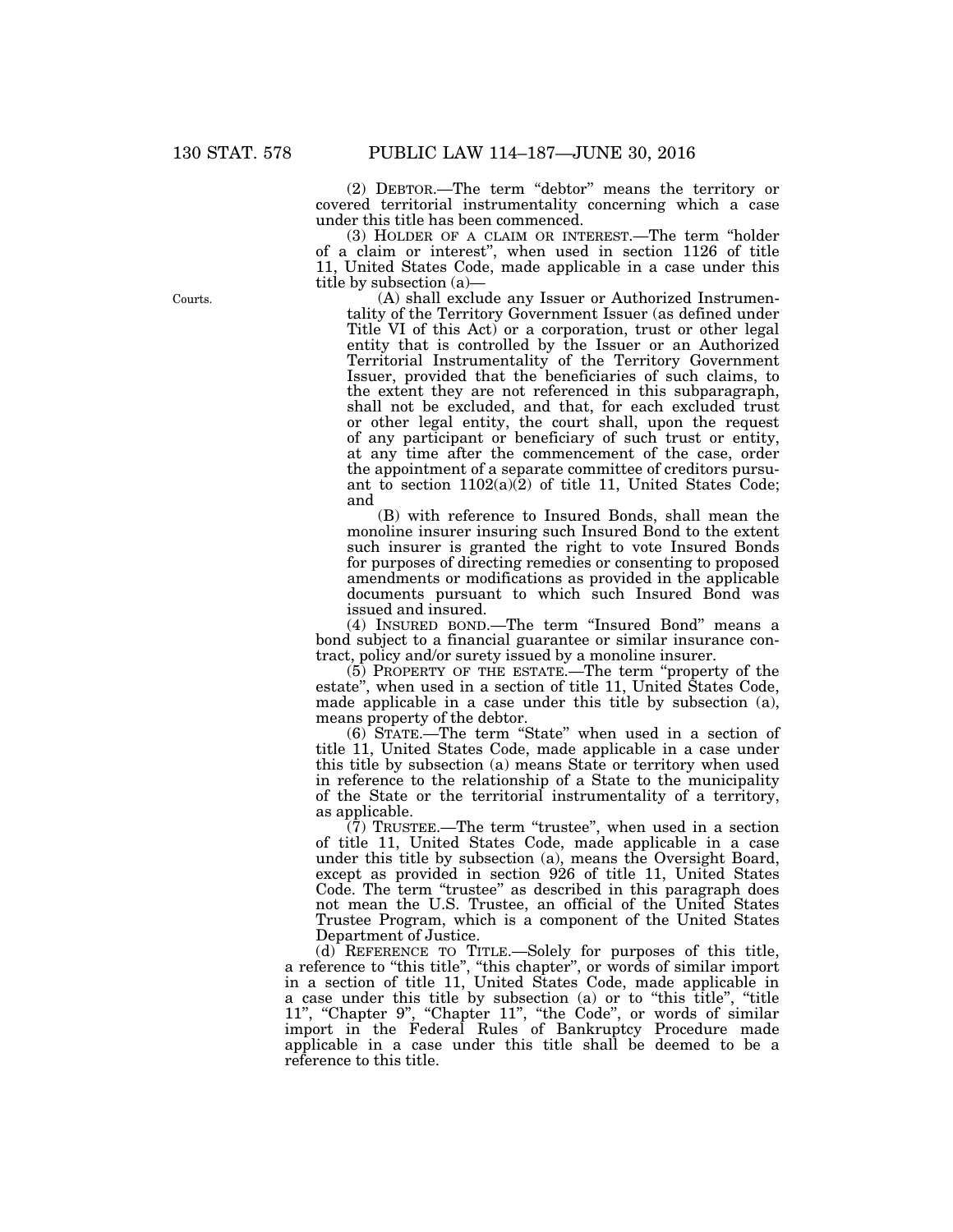(e) SUBSTANTIALLY SIMILAR.—In determining whether claims Determination. are ''substantially similar'' for the purpose of section 1122 of title 11, United States Code, made applicable in a case under this title by subsection (a), the Oversight Board shall consider whether

such claims are secured and whether such claims have priority over other claims. (f) OPERATIVE CLAUSES.—A section made applicable in a case under this title by subsection (a) that is operative if the business of the debtor is authorized to be operated is operative in a case

#### **SEC. 302. WHO MAY BE A DEBTOR.**

under this title.

An entity may be a debtor under this title if—

(1) the entity is—

(A) a territory that has requested the establishment of an Oversight Board or has had an Oversight Board established for it by the United States Congress in accordance with section 101 of this Act; or

(B) a covered territorial instrumentality of a territory described in paragraph (1)(A);

(2) the Oversight Board has issued a certification under section 206(b) of this Act for such entity; and

(3) the entity desires to effect a plan to adjust its debts. **SEC. 303. RESERVATION OF TERRITORIAL POWER TO CONTROL TERRI-**48 USC 2163.

# **TORY AND TERRITORIAL INSTRUMENTALITIES.**

Subject to the limitations set forth in titles I and II of this Act, this title does not limit or impair the power of a covered territory to control, by legislation or otherwise, the territory or any territorial instrumentality thereof in the exercise of the political or governmental powers of the territory or territorial instrumentality, including expenditures for such exercise, but whether or not a case has been or can be commenced under this title—

(1) a territory law prescribing a method of composition of indebtedness or a moratorium law, but solely to the extent that it prohibits the payment of principal or interest by an entity not described in section 109(b)(2) of title 11, United States Code, may not bind any creditor of a covered territory or any covered territorial instrumentality thereof that does not consent to the composition or moratorium;

(2) a judgment entered under a law described in paragraph (1) may not bind a creditor that does not consent to the composition; and

(3) unlawful executive orders that alter, amend, or modify rights of holders of any debt of the territory or territorial instrumentality, or that divert funds from one territorial instrumentality to another or to the territory, shall be preempted by this Act.

#### **SEC. 304. PETITION AND PROCEEDINGS RELATING TO PETITION.**

Courts. 48 USC 2164.

(a) COMMENCEMENT OF CASE.—A voluntary case under this title is commenced by the filing with the district court of a petition by the Oversight Board pursuant to the determination under section 206 of this Act.

(b) OBJECTION TO PETITION.—After any objection to the petition, the court, after notice and a hearing, may dismiss the petition if the petition does not meet the requirements of this title; however, this subsection shall not apply in any case during the first 120

48 USC 2162.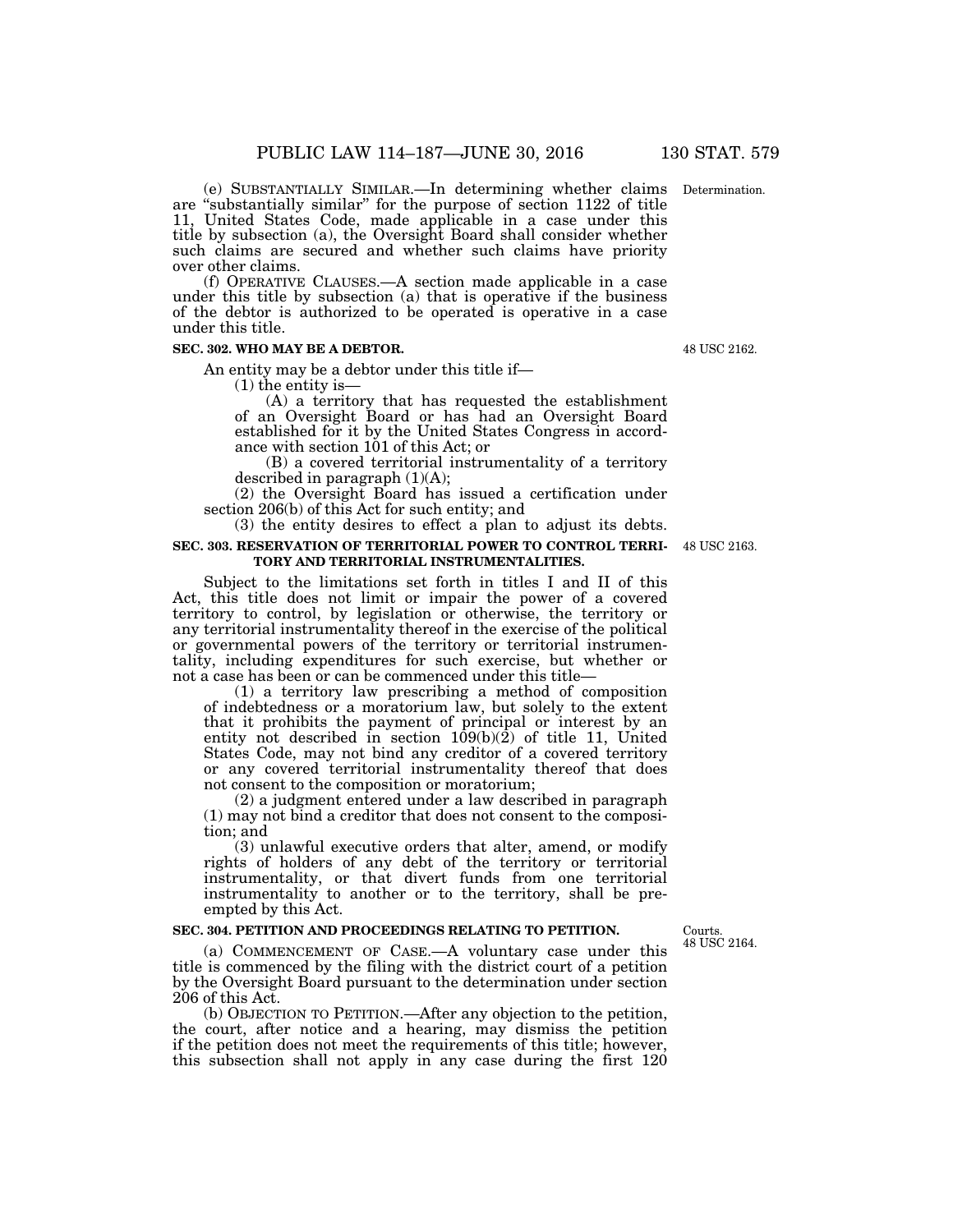days after the date on which such case is commenced under this title.

(c) ORDER FOR RELIEF.—The commencement of a case under this title constitutes an order for relief.

(d) APPEAL.—The court may not, on account of an appeal from an order for relief, delay any proceeding under this title in the case in which the appeal is being taken, nor shall any court order a stay of such proceeding pending such appeal.

(e) VALIDITY OF DEBT.—The reversal on appeal of a finding of jurisdiction shall not affect the validity of any debt incurred that is authorized by the court under section  $364(c)$  or  $364(d)$ of title 11, United States Code.

(f) JOINT FILING OF PETITIONS AND PLANS PERMITTED.—The Oversight Board, on behalf of debtors under this title, may file petitions or submit or modify plans of adjustment jointly if the debtors are affiliates; provided, however, that nothing in this title shall be construed as authorizing substantive consolidation of the cases of affiliated debtors.

(g) JOINT ADMINISTRATION OF AFFILIATED CASES.—If the Oversight Board, on behalf of a debtor and one or more affiliates, has filed separate cases and the Oversight Board, on behalf of the debtor or one of the affiliates, files a motion to administer the cases jointly, the court may order a joint administration of the cases.

(h) PUBLIC SAFETY.—This Act may not be construed to permit the discharge of obligations arising under Federal police or regulatory laws, including laws relating to the environment, public health or safety, or territorial laws implementing such Federal legal provisions. This includes compliance obligations, requirements under consent decrees or judicial orders, and obligations to pay associated administrative, civil, or other penalties.

(i) VOTING ON DEBT ADJUSTMENT PLANS NOT STAYED.—Notwithstanding any provision in this title to the contrary, including sections of title 11, United States Code, incorporated by reference, nothing in this section shall prevent the holder of a claim from voting on or consenting to a proposed modification of such claim under title VI of this Act.

### **SEC. 305. LIMITATION ON JURISDICTION AND POWERS OF COURT.**

Subject to the limitations set forth in titles I and II of this Act, notwithstanding any power of the court, unless the Oversight Board consents or the plan so provides, the court may not, by any stay, order, or decree, in the case or otherwise, interfere with—

(1) any of the political or governmental powers of the debtor;

(2) any of the property or revenues of the debtor; or

(3) the use or enjoyment by the debtor of any incomeproducing property.

Courts. 48 USC 2166.

48 USC 2165.

# **SEC. 306. JURISDICTION.**

(a) FEDERAL SUBJECT MATTER JURISDICTION.—The district courts shall have—

(1) except as provided in paragraph (2), original and exclusive jurisdiction of all cases under this title; and

(2) except as provided in subsection (b), and notwithstanding any Act of Congress that confers exclusive jurisdiction on a court or courts other than the district courts, original but not exclusive jurisdiction of all civil proceedings arising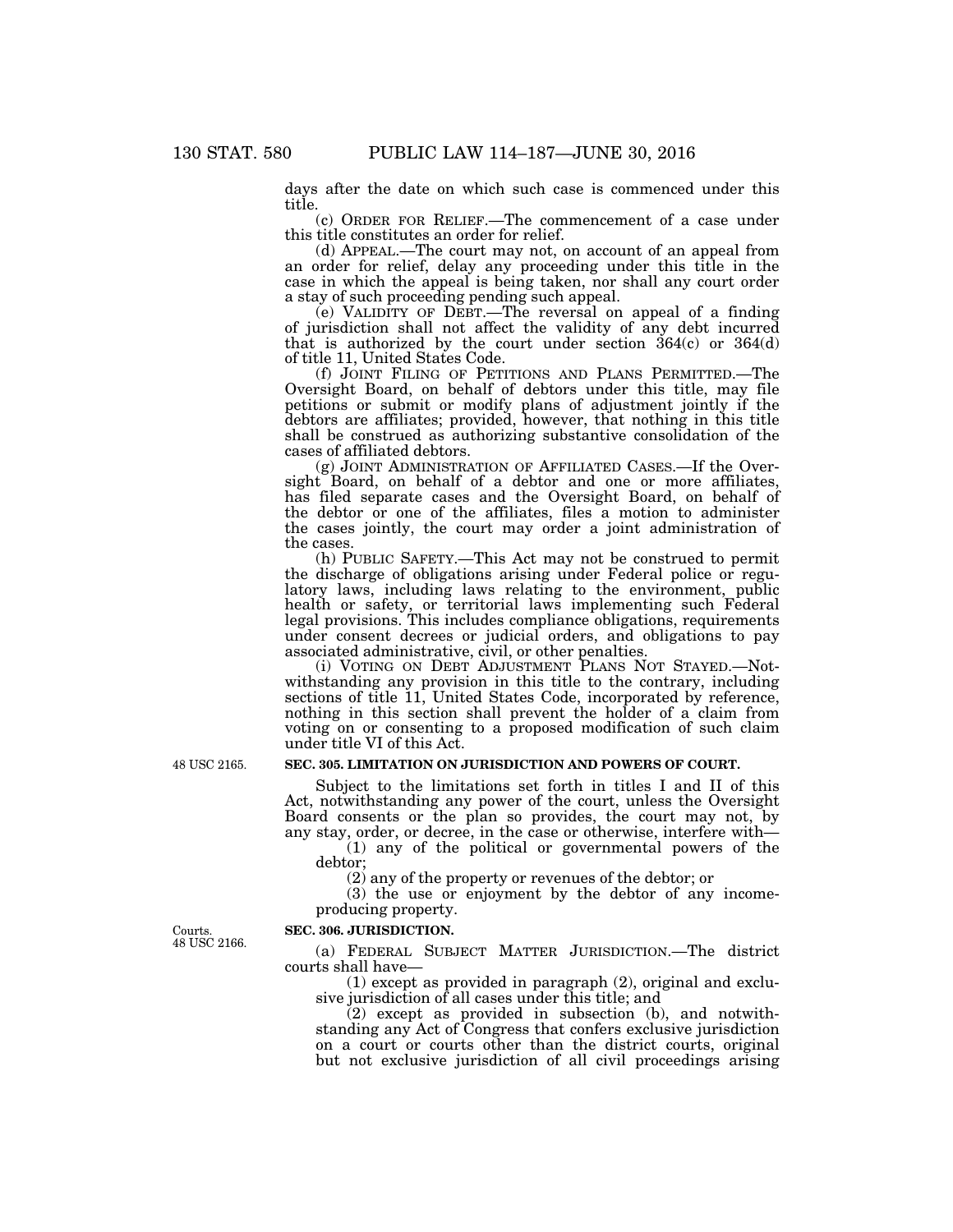under this title, or arising in or related to cases under this title.

(b) PROPERTY JURISDICTION.—The district court in which a case under this title is commenced or is pending shall have exclusive jurisdiction of all property, wherever located, of the debtor as of the commencement of the case.

(c) PERSONAL JURISDICTION.—The district court in which a case under this title is pending shall have personal jurisdiction over any person or entity.<br>(d) REMOVAL, REMAND, AND TRANSFER.—

(1) REMOVAL.—A party may remove any claim or cause of action in a civil action, other than a proceeding before the United States Tax Court or a civil action by a governmental unit to enforce the police or regulatory power of the governmental unit, to the district court for the district in which the civil action is pending, if the district court has jurisdiction of the claim or cause of action under this section.

(2) REMAND.—The district court to which the claim or cause of action is removed under paragraph (1) may remand the claim or cause of action on any equitable ground. An order entered under this subsection remanding a claim or cause of action, or a decision not to remand, is not reviewable by appeal or otherwise by the court of appeals under section  $158(d)$ , 1291 or 1292 of title 28, United States Code, or by the Supreme Court of the United States under section 1254 of title 28, United States Code.

(3) TRANSFER.—A district court shall transfer any civil proceeding arising under this title, or arising in or related to a case under this title, to the district court in which the case under this title is pending.

 $(e)$  APPEAL.

(1) An appeal shall be taken in the same manner as appeals in civil proceedings generally are taken to the courts of appeals from the district court.

(2) The court of appeals for the circuit in which a case under this title has venue pursuant to section 307 of this title shall have jurisdiction of appeals from all final decisions, judgments, orders and decrees entered under this title by the district court.

(3) The court of appeals for the circuit in which a case under this title has venue pursuant to section 307 of this title shall have jurisdiction to hear appeals of interlocutory orders or decrees if—

Certification.

(A) the district court on its own motion or on the request of a party to the order or decree certifies that— (i) the order or decree involves a question of law

as to which there is no controlling decision of the court of appeals for the circuit or of the Supreme Court of the United States, or involves a matter of public importance;

(ii) the order or decree involves a question of law requiring the resolution of conflicting decisions; or

(iii) an immediate appeal from the order or decree may materially advance the progress of the case or proceeding in which the appeal is taken; and

(B) the court of appeals authorizes the direct appeal of the order or decree.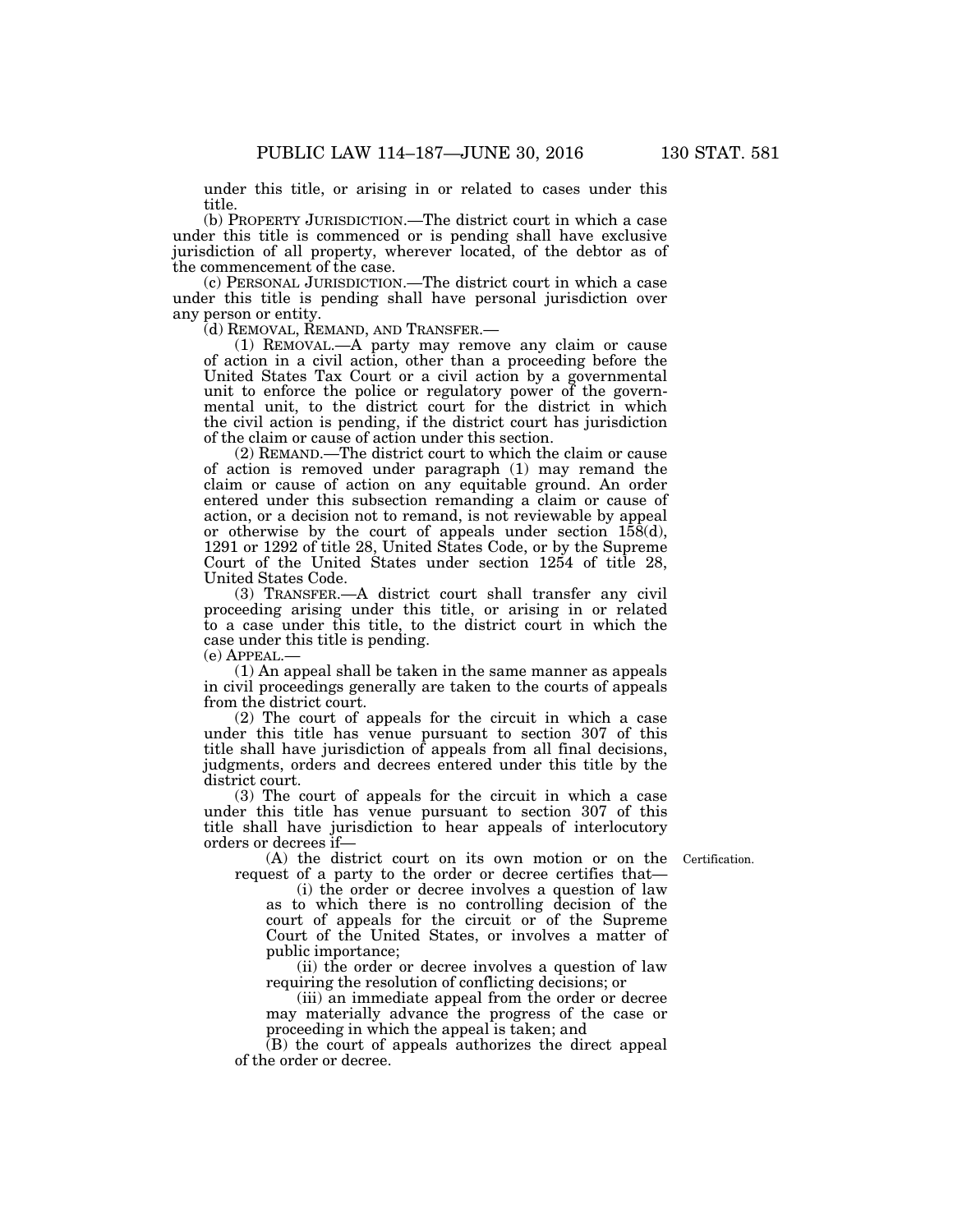Determination.

(4) If the district court on its own motion or on the request of a party determines that a circumstance specified in clauses  $(i)$ ,  $(ii)$ , or  $(iii)$  of paragraph  $(3)(A)$  exists, then the district court shall make the certification described in paragraph (3).

(5) The parties may supplement the certification with a short statement of the basis for the certification issued by the district court under paragraph (3)(A).

(6) Except as provided in section 304(d), an appeal of an interlocutory order or decree does not stay any proceeding of the district court from which the appeal is taken unless the district court, or the court of appeals in which the appeal is pending, issues a stay of such proceedings pending the appeal.

(7) Any request for a certification in respect to an interlocutory appeal of an order or decree shall be made not later than 60 days after the entry of the order or decree.

(f) REALLOCATION OF COURT STAFF.—Notwithstanding any law to the contrary, the clerk of the court in which a case is pending shall reallocate as many staff and assistants as the clerk deems necessary to ensure that the court has adequate resources to provide for proper case management.

#### **SEC. 307. VENUE.**

(a) IN GENERAL.—Venue shall be proper in—

(1) with respect to a territory, the district court for the territory or, for any territory that does not have a district court, the United States District Court for the District of Hawaii; and

(2) with respect to a covered territorial instrumentality, the district court for the territory in which the covered territorial instrumentality is located or, for any territory that does not have a district court, the United States District Court for the District of Hawaii.

(b) ALTERNATIVE VENUE.—

(1) If the Oversight Board so determines in its sole discretion, then venue shall be proper in the district court for the jurisdiction in which the Oversight Board maintains an office that is located outside the territory.

(2) With respect to paragraph (1), the Oversight Board may consider, among other things—

(A) the resources of the district court to adjudicate a case or proceeding; and

(B) the impact on witnesses who may be called in such a case or proceeding.

48 USC 2168.

Determination.

#### **SEC. 308. SELECTION OF PRESIDING JUDGE.**

(a) For cases in which the debtor is a territory, the Chief Justice of the United States shall designate a district court judge to sit by designation to conduct the case.

(b) For cases in which the debtor is not a territory, and no motion for joint administration of the debtor's case with the case of its affiliate territory has been filed or there is no case in which the affiliate territory is a debtor, the chief judge of the court of appeals for the circuit embracing the district in which the case is commenced shall designate a district court judge to conduct the case.

Deadline.

48 USC 2167.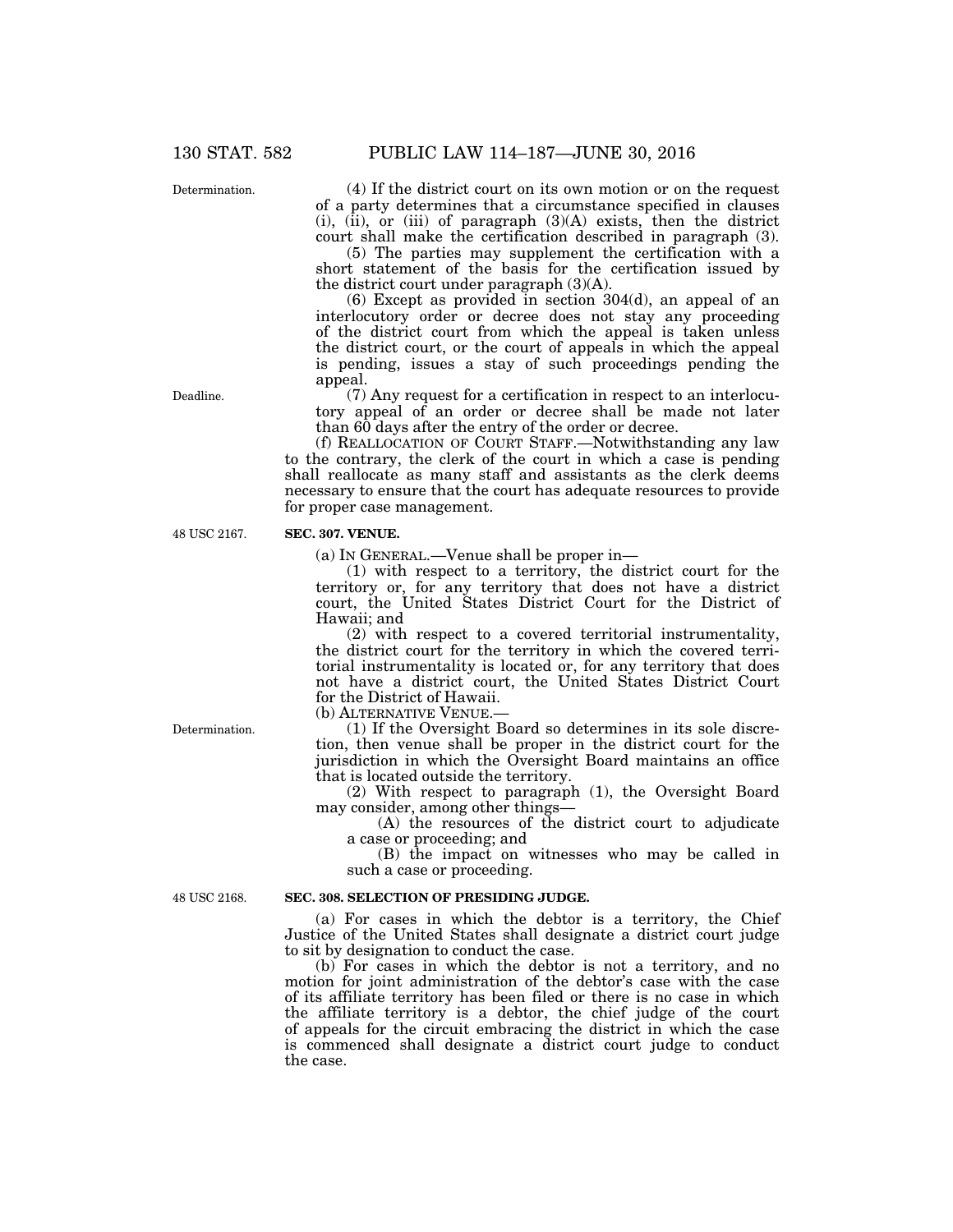# **SEC. 309. ABSTENTION.**

# Nothing in this title prevents a district court in the interests of justice from abstaining from hearing a particular proceeding arising in or related to a case under this title.

# **SEC. 310. APPLICABLE RULES OF PROCEDURE.**

The Federal Rules of Bankruptcy Procedure shall apply to a case under this title and to all civil proceedings arising in or related to cases under this title.

#### **SEC. 311. LEASES.**

A lease to a territory or territorial instrumentality shall not be treated as an executory contract or unexpired lease for the purposes of section 365 or  $502(b)(6)$  of title 11, United States Code, solely by reason of the lease being subject to termination in the event the debtor fails to appropriate rent.

#### **SEC. 312. FILING OF PLAN OF ADJUSTMENT.**

(a) EXCLUSIVITY.—Only the Oversight Board, after the issuance of a certificate pursuant to section 104(j) of this Act, may file a plan of adjustment of the debts of the debtor.

(b) DEADLINE FOR FILING PLAN.—If the Oversight Board does not file a plan of adjustment with the petition, the Oversight Board shall file a plan of adjustment at the time set by the court.

#### **SEC. 313. MODIFICATION OF PLAN.**

The Oversight Board, after the issuance of a certification pursuant to section 104(j) of this Act, may modify the plan at any time before confirmation, but may not modify the plan so that the plan as modified fails to meet the requirements of this title. After the Oversight Board files a modification, the plan as modified becomes the plan.

#### **SEC. 314. CONFIRMATION.**

(a) OBJECTION.—A special tax payer may object to confirmation 48 USC 2174. of a plan.

(b) CONFIRMATION.—The court shall confirm the plan if—

(1) the plan complies with the provisions of title 11 of the United States Code, made applicable to a case under this title by section 301 of this Act;

(2) the plan complies with the provisions of this title; (3) the debtor is not prohibited by law from taking any action necessary to carry out the plan;

(4) except to the extent that the holder of a particular claim has agreed to a different treatment of such claim, the plan provides that on the effective date of the plan each holder of a claim of a kind specified in  $507(a)(2)$  of title 11, United States Code, will receive on account of such claim cash equal to the allowed amount of such claim;

(5) any legislative, regulatory, or electoral approval necessary under applicable law in order to carry out any provision of the plan has been obtained, or such provision is expressly conditioned on such approval;

(6) the plan is feasible and in the best interests of creditors, which shall require the court to consider whether available remedies under the non-bankruptcy laws and constitution of the territory would result in a greater recovery for the creditors than is provided by such plan; and

48 USC 2169.

48 USC 2170.

48 USC 2171.

48 USC 2172.

48 USC 2173.

Plan. Courts.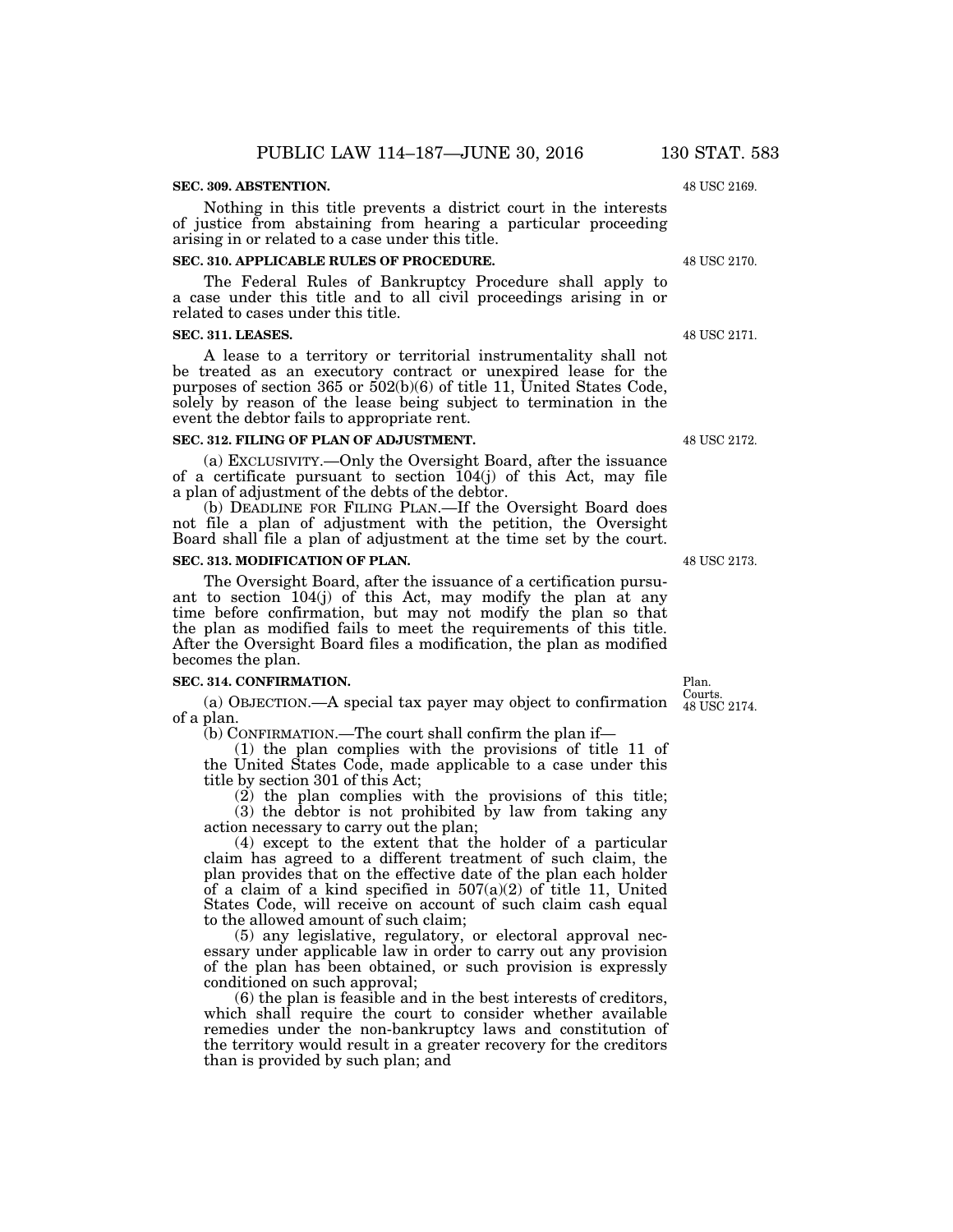(7) the plan is consistent with the applicable Fiscal Plan certified by the Oversight Board under title II.

(c) CONFIRMATION FOR DEBTORS WITH A SINGLE CLASS OF CLAIMS.—If all of the requirements of section 314(b) of this title and section 1129(a) of title 11, United States Code, incorporated into this title by section 301 other than sections  $1129(a)\overline{(8)}$  and  $1129(a)(10)$  are met with respect to a plan—

(1) with respect to which all claims are substantially similar under section  $301(e)$  of this title;

(2) that includes only one class of claims, which claims are impaired claims; and

 $(3)$  that was not accepted by such impaired class,

the court shall confirm the plan notwithstanding the requirements of such sections  $1129(a)(8)$  and  $1129(a)(10)$  of title 11, United States Code if the plan is fair and equitable and does not discriminate unfairly with respect to such impaired class.

48 USC 2175.

# **SEC. 315. ROLE AND CAPACITY OF OVERSIGHT BOARD.**

(a) ACTIONS OF OVERSIGHT BOARD.—For the purposes of this title, the Oversight Board may take any action necessary on behalf of the debtor to prosecute the case of the debtor, including—

(1) filing a petition under section 304 of this Act;

(2) submitting or modifying a plan of adjustment under sections 312 and 313; or

(3) otherwise generally submitting filings in relation to the case with the court.

(b) REPRESENTATIVE OF DEBTOR.—The Oversight Board in a case under this title is the representative of the debtor.

Courts. 48 USC 2176.

# **SEC. 316. COMPENSATION OF PROFESSIONALS.**

(a) After notice to the parties in interest and the United States Trustee and a hearing, the court may award to a professional person employed by the debtor (in the debtor's sole discretion), the Oversight Board (in the Oversight Board's sole discretion), a committee under section 1103 of title 11, United States Code, or a trustee appointed by the court under section 926 of title 11, United States Code—

(1) reasonable compensation for actual, necessary services rendered by the professional person, or attorney and by any paraprofessional person employed by any such person; and

(2) reimbursement for actual, necessary expenses.

(b) The court may, on its own motion or on the motion of the United States Trustee or any other party in interest, award compensation that is less than the amount of compensation that is requested.

(c) In determining the amount of reasonable compensation to be awarded to a professional person, the court shall consider the nature, the extent, and the value of such services, taking into account all relevant factors, including—

(1) the time spent on such services;

(2) the rates charged for such services;

(3) whether the services were necessary to the administration of, or beneficial at the time at which the service was rendered toward the completion of, a case under this chapter;

(4) whether the services were performed within a reasonable amount of time commensurate with the complexity, importance, and nature of the problem, issue, or task addressed;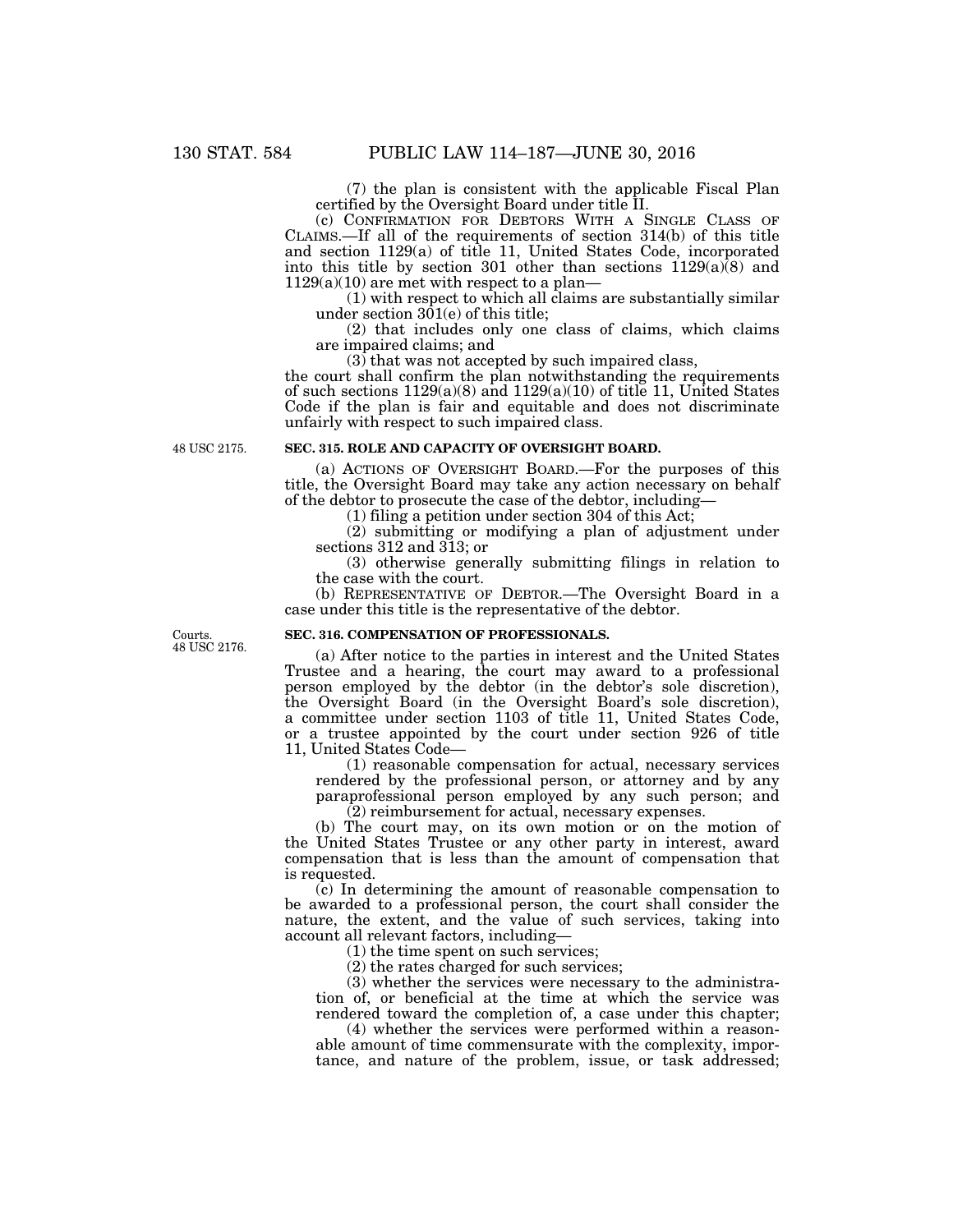(5) with respect to a professional person, whether the person is board certified or otherwise has demonstrated skill and experience in the restructuring field; and

(6) whether the compensation is reasonable based on the customary compensation charged by comparably skilled practitioners in cases other than cases under this title or title 11, United States Code.

(d) The court shall not allow compensation for—

- (1) unnecessary duplication of services; or
- (2) services that were not—
	- (A) reasonably likely to benefit the debtor; or
	- (B) necessary to the administration of the case.

(e) The court shall reduce the amount of compensation awarded under this section by the amount of any interim compensation awarded under section 317 of this title, and, if the amount of such interim compensation exceeds the amount of compensation awarded under this section, may order the return of the excess to the debtor.

(f) Any compensation awarded for the preparation of a fee application shall be based on the level and skill reasonably required to prepare the application.

# **SEC. 317. INTERIM COMPENSATION.**

A debtor's attorney, or any professional person employed by the debtor (in the debtor's sole discretion), the Oversight Board (in the Oversight Board's sole discretion), a committee under section 1103 of title 11, United States Code, or a trustee appointed by the court under section 926 of title 11, United States Code, may apply to the court not more than once every 120 days after an order for relief in a case under this title, or more often if the court permits, for such compensation for services rendered before the date of such an application or reimbursement for expenses incurred before such date as is provided under section 316 of this title.

# **TITLE IV—MISCELLANEOUS PROVISIONS**

# **SEC. 401. RULES OF CONSTRUCTION.**

Nothing in this Act is intended, or may be construed—

(1) to limit the authority of Congress to exercise legislative authority over the territories pursuant to Article IV, section 3 of the Constitution of the United States;

(2) to authorize the application of section 104(f) of this Act (relating to issuance of subpoenas) to judicial officers or employees of territory courts;

(3) to alter, amend, or abrogate any provision of the Covenant To Establish a Commonwealth of the Northern Mariana Islands in Political Union With the United States of America (48 U.S.C. 1801 et seq.); or

(4) to alter, amend, or abrogate the treaties of cession regarding certain islands of American Samoa (48 U.S.C. 1661).

48 USC 2191.

Time period. 48 USC 2177.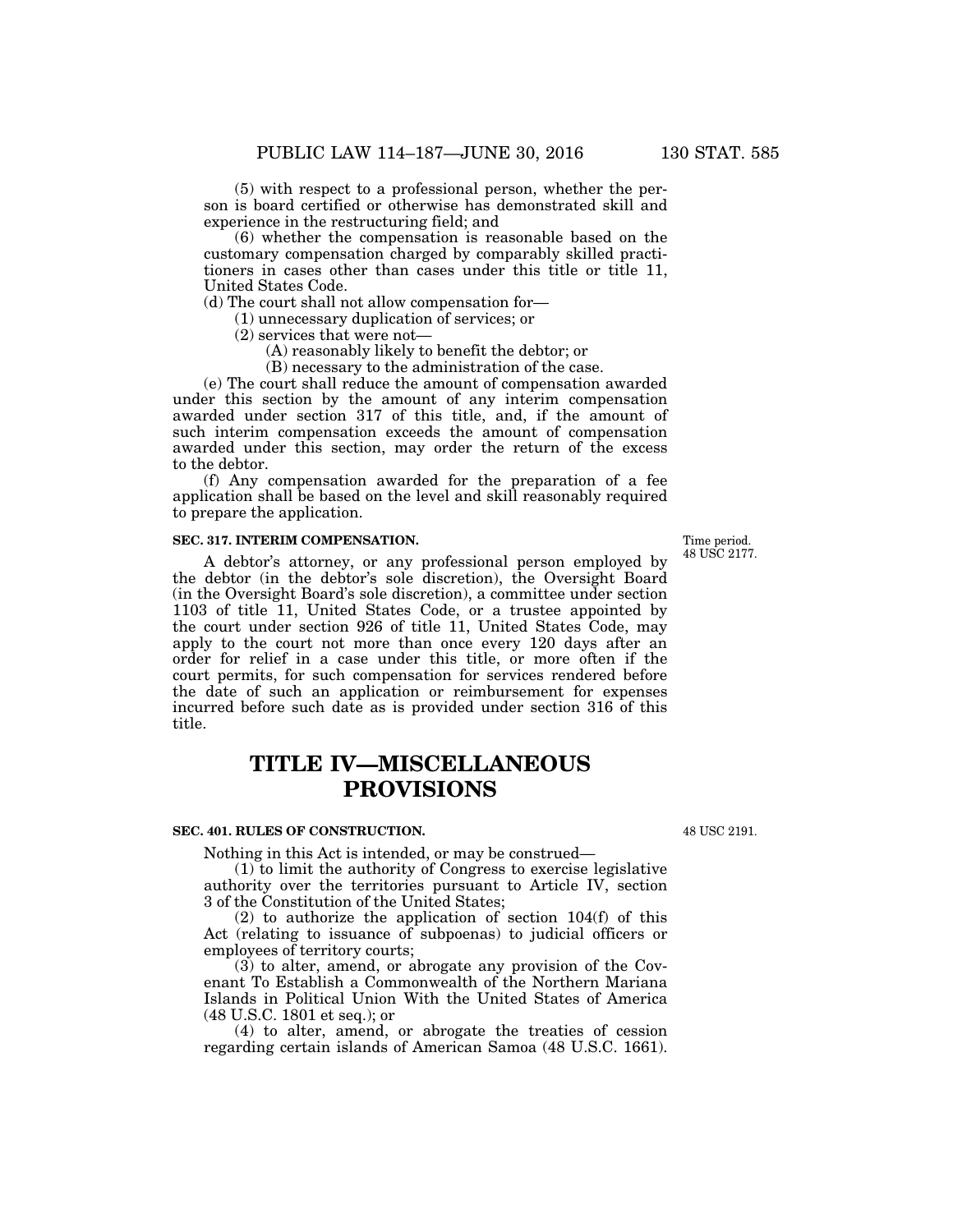48 USC 2192.

#### **SEC. 402. RIGHT OF PUERTO RICO TO DETERMINE ITS FUTURE POLIT-ICAL STATUS.**

Nothing in this Act shall be interpreted to restrict Puerto Rico's right to determine its future political status, including by conducting the plebiscite as authorized by Public Law 113–76.

#### **SEC. 403. FIRST MINIMUM WAGE IN PUERTO RICO.**

Section 6(g) of the Fair Labor Standards Act of 1938 (29 U.S.C. 206(g)) is amended by striking paragraphs (2) through (4) and inserting the following:

"(2) In lieu of the rate prescribed by subsection (a)(1), the Governor of Puerto Rico, subject to the approval of the Financial Oversight and Management Board established pursuant to section 101 of the Puerto Rico Oversight, Management, and Economic Stability Act, may designate a time period not to exceed four years during which employers in Puerto Rico may pay employees who are initially employed after the date of enactment of such Act a wage which is not less than the wage described in paragraph (1). Notwithstanding the time period designated, such wage shall not continue in effect after such Board terminates in accordance with section 209 of such Act.

''(3) No employer may take any action to displace employees (including partial displacements such as reduction in hours, wages, or employment benefits) for purposes of hiring individuals at the wage authorized in paragraph  $(1)$  or  $(2)$ .

"(4) Any employer who violates this subsection shall be considered to have violated section  $15(a)(3)(29$  U.S.C.  $215(a)(3)$ .

''(5) This subsection shall only apply to an employee who has not attained the age of 20 years, except in the case of the wage applicable in Puerto Rico, 25 years, until such time as the Board described in paragraph (2) terminates in accordance with section 209 of the Act described in such paragraph.''.

#### **SEC. 404. APPLICATION OF REGULATION TO PUERTO RICO.**

(a) SPECIAL RULE.—The regulations proposed by the Secretary of Labor relating to exemptions regarding the rates of pay for executive, administrative, professional, outside sales, and computer employees, and published in a notice in the Federal Register on July 6, 2015, and any final regulations issued related to such notice, shall have no force or effect in the Commonwealth of Puerto Rico until—

(1) the Comptroller General of the United States completes the assessment and transmits the report required under subsection (b); and

(2) the Secretary of Labor, taking into account the assessment and report of the Comptroller General, provides a written determination to Congress that applying such rule to Puerto Rico would not have a negative impact on the economy of Puerto Rico.

(b) ASSESSMENT AND REPORT.—Not later than two years after the date of enactment of this Act, the Comptroller General shall examine the economic conditions in Puerto Rico and shall transmit a report to Congress assessing the impact of applying the regulations described in subsection (a) to Puerto Rico, taking into consideration regional, metropolitan, and non-metropolitan salary and costof-living differences.

(c) SENSE OF CONGRESS.—It is the sense of Congress that—

Time period.

Applicability.

48 USC 2193.

Assessment.

Determination.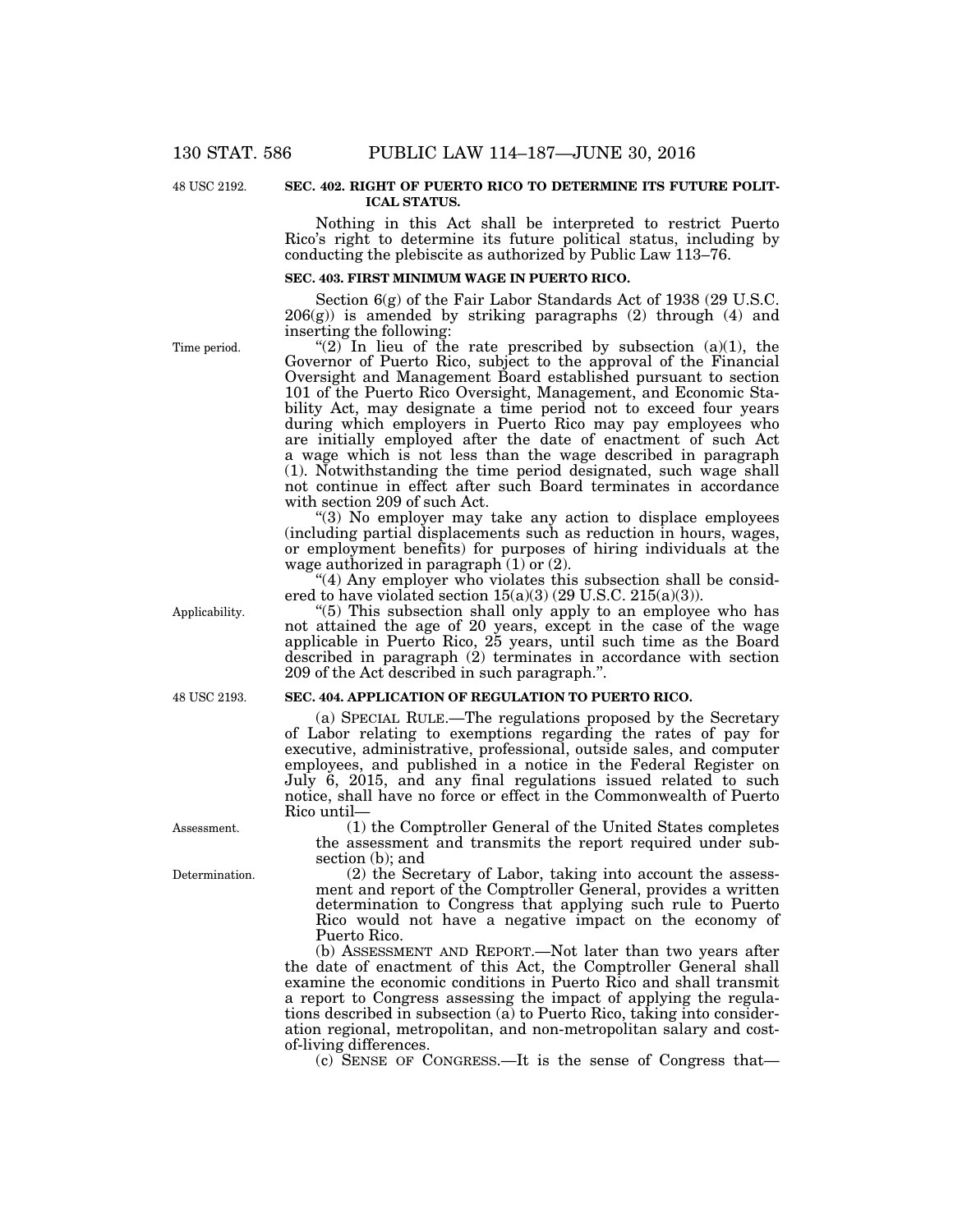(1) the Bureau of the Census should conduct a study to determine the feasibility of expanding data collection to include Puerto Rico and the other United States territories in the Current Population Survey, which is jointly administered by the Bureau of the Census and the Bureau of Labor Statistics, and which is the primary source of labor force statistics for the population of the United States; and

 $(2)$  if necessary, the Bureau of the Census should request the funding required to conduct this feasibility study as part of its budget submission to Congress for fiscal year 2018.

# **SEC. 405. AUTOMATIC STAY UPON ENACTMENT.**

(a) DEFINITIONS.—In this section:

(1) LIABILITY.—The term ''Liability'' means a bond, loan, letter of credit, other borrowing title, obligation of insurance, or other financial indebtedness for borrowed money, including rights, entitlements, or obligations whether such rights, entitlements, or obligations arise from contract, statute, or any other source of law related to such a bond, loan, letter of credit, other borrowing title, obligation of insurance, or other financial indebtedness in physical or dematerialized form, of which—

(A) the issuer, obligor, or guarantor is the Government of Puerto Rico; and

(B) the date of issuance or incurrence precedes the date of enactment of this Act.

(2) LIABILITY CLAIM.—The term "Liability Claim" means, as it relates to a Liability—

(A) right to payment, whether or not such right is reduced to judgment, liquidated, unliquidated, fixed, contingent, matured, unmatured, disputed, undisputed, legal, equitable, secured, or unsecured; or

(B) right to an equitable remedy for breach of performance if such breach gives rise to a right to payment, whether or not such right to an equitable remedy is reduced to judgment, fixed, contingent, matured, unmatured, disputed, undisputed, secured, or unsecured.

(b) IN GENERAL.—Except as provided in subsection (c) of this section, the establishment of an Oversight Board for Puerto Rico (i.e., the enactment of this Act) in accordance with section 101 operates with respect to a Liability as a stay, applicable to all entities (as such term is defined in section 101 of title 11, United States Code), of—

(1) the commencement or continuation, including the issuance or employment of process, of a judicial, administrative, or other action or proceeding against the Government of Puerto Rico that was or could have been commenced before the enactment of this Act, or to recover a Liability Claim against the Government of Puerto Rico that arose before the enactment of this Act;

(2) the enforcement, against the Government of Puerto Rico or against property of the Government of Puerto Rico, of a judgment obtained before the enactment of this Act;

(3) any act to obtain possession of property of the Government of Puerto Rico or of property from the Government of Puerto Rico or to exercise control over property of the Government of Puerto Rico;

48 USC 2194.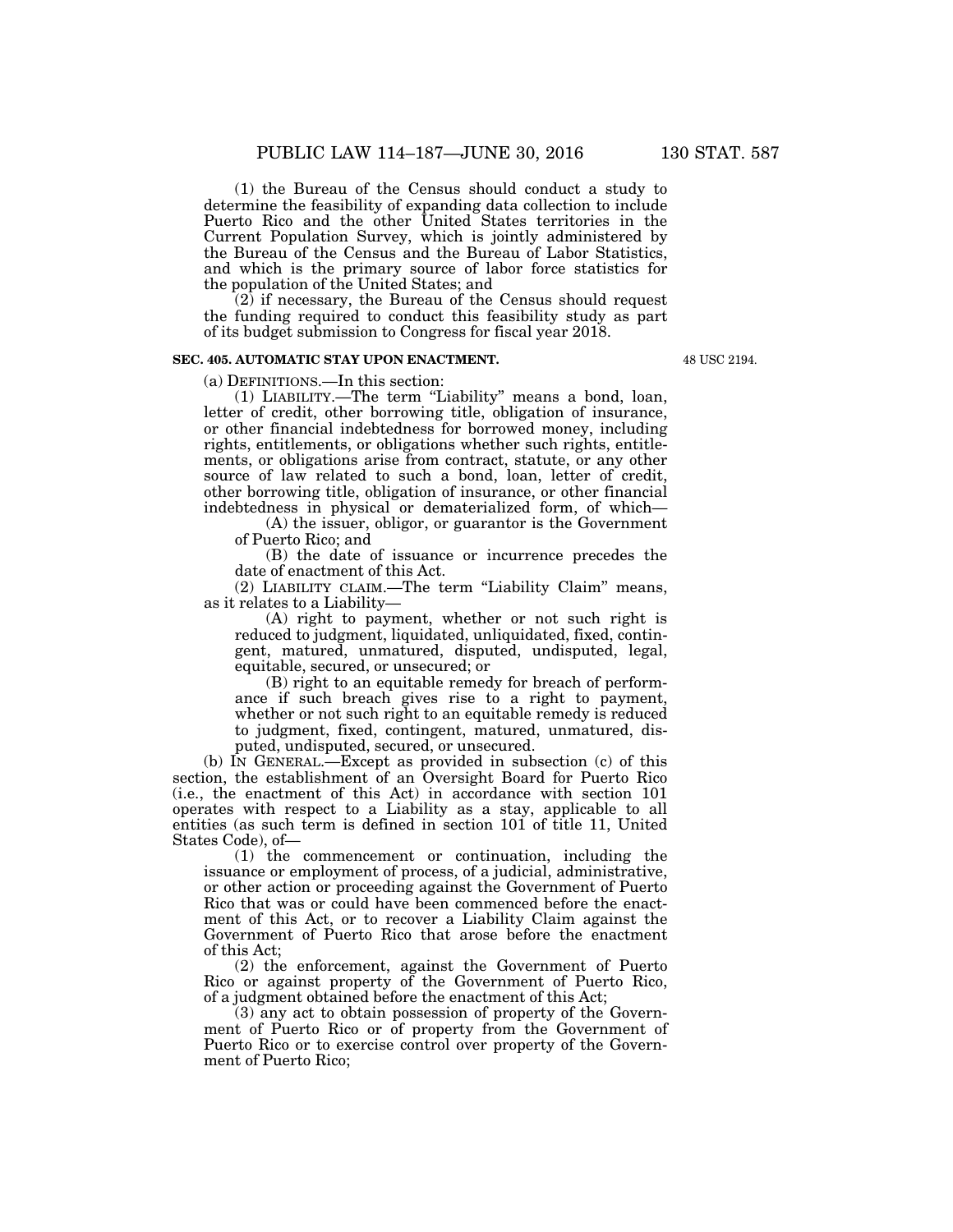(4) any act to create, perfect, or enforce any lien against property of the Government of Puerto Rico;

(5) any act to create, perfect, or enforce against property of the Government of Puerto Rico any lien to the extent that such lien secures a Liability Claim that arose before the enactment of this Act;

(6) any act to collect, assess, or recover a Liability Claim against the Government of Puerto Rico that arose before the enactment of this Act; and

(7) the setoff of any debt owing to the Government of Puerto Rico that arose before the enactment of this Act against any Liability Claim against the Government of Puerto Rico.

(c) STAY NOT OPERABLE.—The establishment of an Oversight Board for Puerto Rico in accordance with section 101 does not operate as a stay—

(1) solely under subsection (b)(1) of this section, of the continuation of, including the issuance or employment of process, of a judicial, administrative, or other action or proceeding against the Government of Puerto Rico that was commenced on or before December 18, 2015; or

(2) of the commencement or continuation of an action or proceeding by a governmental unit to enforce such governmental unit's or organization's police and regulatory power, including the enforcement of a judgment other than a money judgment, obtained in an action or proceeding by the governmental unit to enforce such governmental unit's or organization's police or regulatory power.

(d) CONTINUATION OF STAY.—Except as provided in subsections (e), (f), and (g) the stay under subsection (b) continues until the earlier of—

(1) the later of—

(A) the later of—

(i) February 15, 2017; or

(ii) six months after the establishment of an Oversight Board for Puerto Rico as established by section  $101(b)$ ;

(B) the date that is 75 days after the date in subparagraph (A) if the Oversight Board delivers a certification to the Governor that, in the Oversight Board's sole discretion, an additional 75 days are needed to seek to complete a voluntary process under title VI of this Act with respect to the government of the Commonwealth of Puerto Rico or any of its territorial instrumentalities; or

(C) the date that is 60 days after the date in subparagraph (A) if the district court to which an application has been submitted under subparagraph  $601(m)(1)(D)$  of this Act determines, in the exercise of the court's equitable powers, that an additional 60 days are needed to complete a voluntary process under title VI of this Act with respect to the government of the Commonwealth of Puerto Rico or any of its territorial instrumentalities; or

(2) with respect to the government of the Commonwealth of Puerto Rico or any of its territorial instrumentalities, the date on which a case is filed by or on behalf of the government of the Commonwealth of Puerto Rico or any of its territorial instrumentalities, as applicable, under title III.

(e) JURISDICTION, RELIEF FROM STAY.—

Deadline. Time periods.

Certification.

Determination.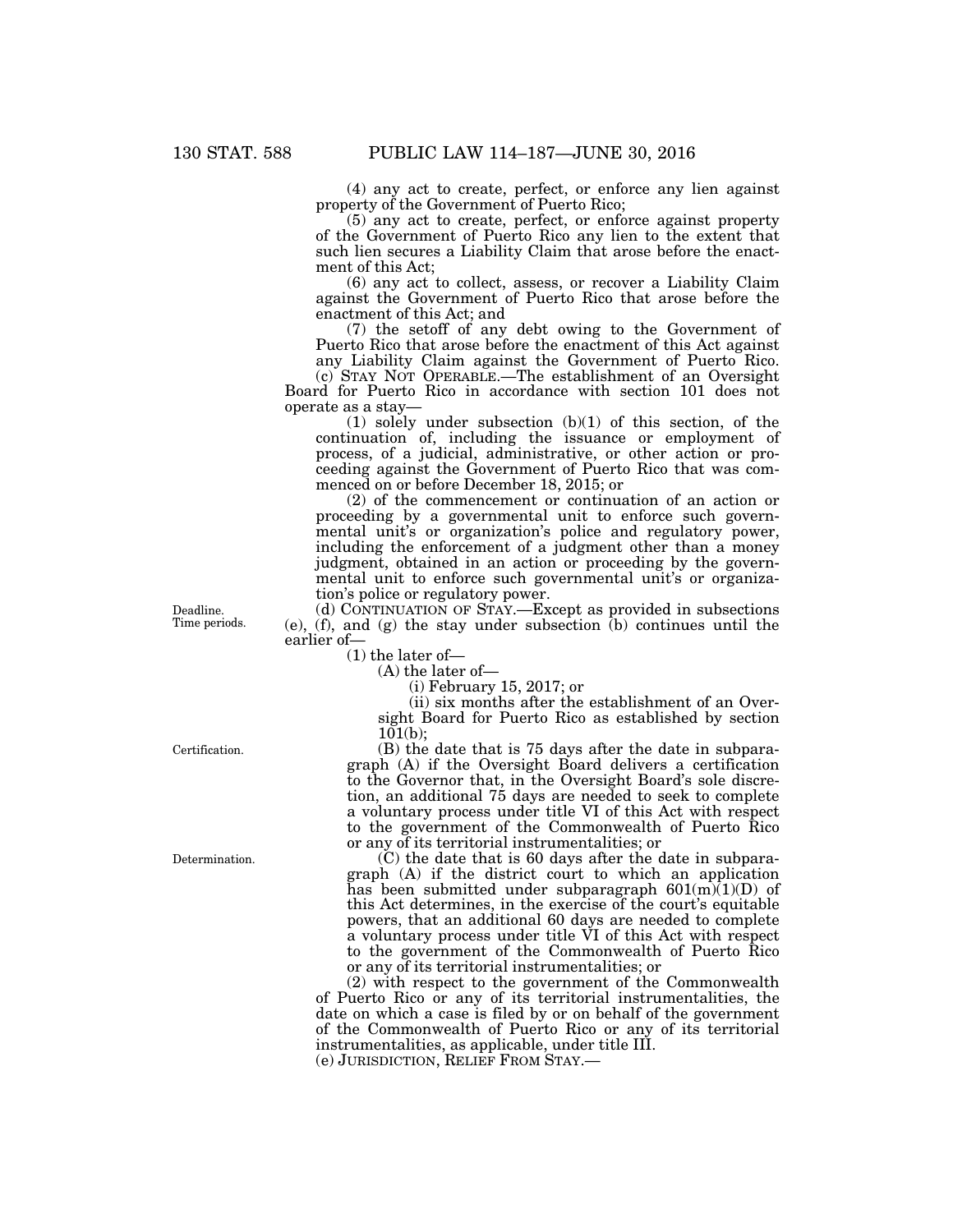(1) The United States District Court for the District of Puerto Rico shall have original and exclusive jurisdiction of any civil actions arising under or related to this section.

(2) On motion of or action filed by a party in interest and after notice and a hearing, the United States District Court for the District of Puerto Rico, for cause shown, shall grant relief from the stay provided under subsection (b) of this section.

(f) TERMINATION OF STAY; HEARING.—Forty-five days after a request under subsection  $(e)(2)$  for relief from the stay of any act against property of the Government of Puerto Rico under subsection (b), such stay is terminated with respect to the party in interest making such request, unless the court, after notice and a hearing, orders such stay continued in effect pending the conclusion of, or as a result of, a final hearing and determination under subsection  $(e)(2)$ . A hearing under this subsection may be a preliminary hearing, or may be consolidated with the final hearing under subsection  $(e)(2)$ . The court shall order such stay continued in effect pending the conclusion of the final hearing under subsection (e)(2) if there is a reasonable likelihood that the party opposing relief from such stay will prevail at the conclusion of such final hearing. If the hearing under this subsection is a preliminary hearing, then such final hearing shall be concluded not later than thirty days after the conclusion of such preliminary hearing, unless the thirty-day period is extended with the consent of the parties in interest or for a specific time which the court finds is required by compelling circumstances.

(g) RELIEF TO PREVENT IRREPARABLE DAMAGE.—Upon request of a party in interest, the court, with or without a hearing, shall grant such relief from the stay provided under subsection (b) as is necessary to prevent irreparable damage to the interest of an entity in property, if such interest will suffer such damage before there is an opportunity for notice and a hearing under subsection (e) or (f).

(h) ACT IN VIOLATION OF STAY IS VOID.—Any order, judgment, or decree entered in violation of this section and any act taken in violation of this section is void, and shall have no force or effect, and any person found to violate this section may be liable for damages, costs, and attorneys' fees incurred in defending any action taken in violation of this section, and the Oversight Board or the Government of Puerto Rico may seek an order from the court enforcing the provisions of this section.

(i) GOVERNMENT OF PUERTO RICO.—For purposes of this section, the term ''Government of Puerto Rico'', in addition to the definition set forth in section 5(11) of this Act, shall include—

(1) the individuals, including elected and appointed officials, directors, officers of and employees acting in their official capacity on behalf of the Government of Puerto Rico; and

(2) the Oversight Board, including the directors and officers of and employees acting in their official capacity on behalf of the Oversight Board.

(j) NO DEFAULT UNDER EXISTING CONTRACTS.—

(1) Notwithstanding any contractual provision or applicable law to the contrary and so long as a stay under this section is in effect, the holder of a Liability Claim or any other claim (as such term is defined in section 101 of title 11, United States Code) may not exercise or continue to exercise any

Notice. Courts.

Time periods.

Courts.

Definition.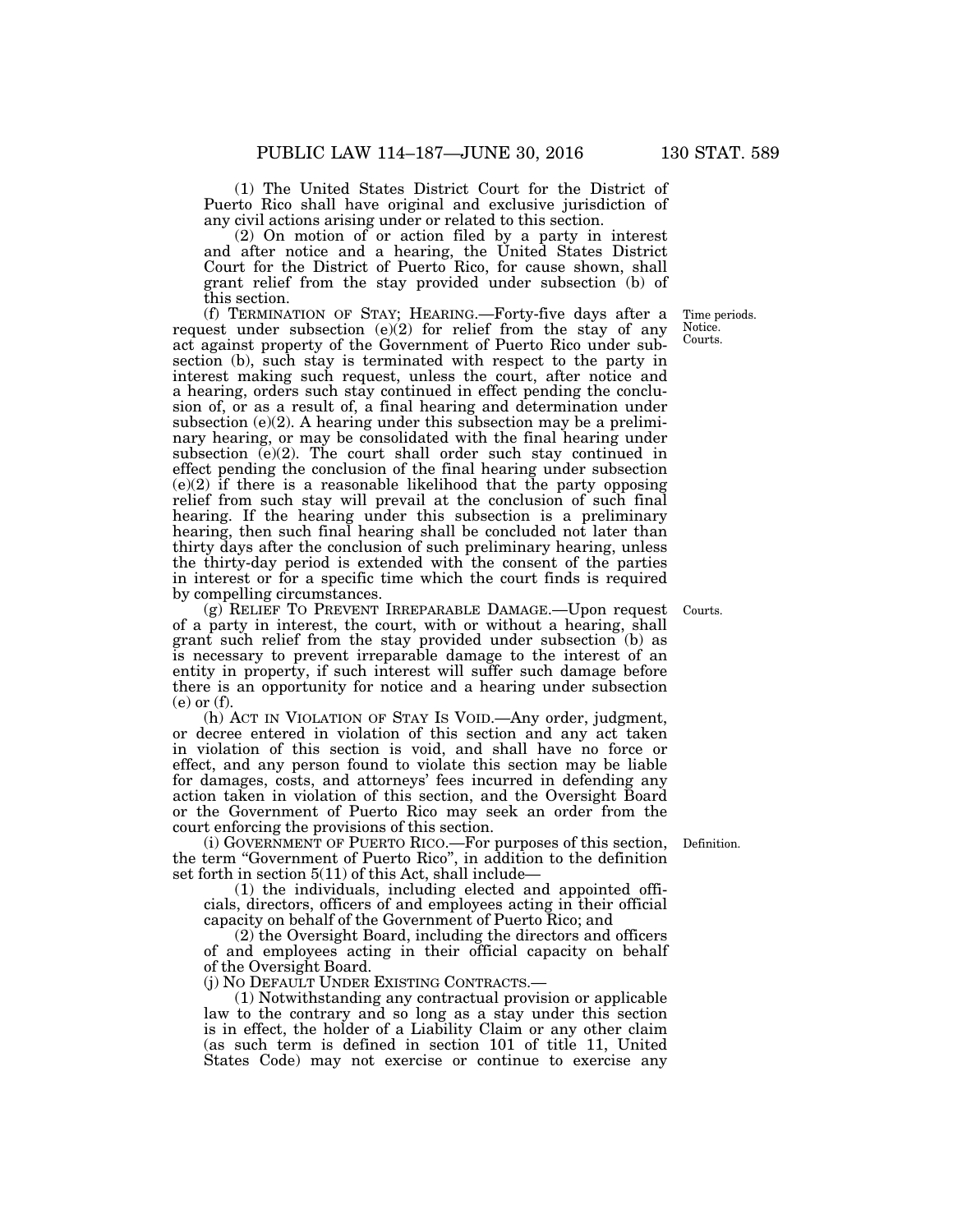remedy under a contract or applicable law in respect to the Government of Puerto Rico or any of its property—

(A) that is conditioned upon the financial condition of, or the commencement of a restructuring, insolvency, bankruptcy, or other proceeding (or a similar or analogous process) by, the Government of Puerto Rico, including a default or an event of default thereunder; or

(B) with respect to Liability Claims—

(i) for the non-payment of principal or interest; or

(ii) for the breach of any condition or covenant. (2) The term ''remedy'' as used in paragraph (1) shall be interpreted broadly, and shall include any right existing in law or contract, including any right to—

(A) setoff;

(B) apply or appropriate funds;

(C) seek the appointment of a custodian (as such term is defined in section 101(11) of title 11, United States Code);

(D) seek to raise rates; or

(E) exercise control over property of the Government of Puerto Rico.

(3) Notwithstanding any contractual provision or applicable law to the contrary and so long as a stay under this section is in effect, a contract to which the Government of Puerto Rico is a party may not be terminated or modified, and any right or obligation under such contract may not be terminated or modified, solely because of a provision in such contract is conditioned on—

(A) the insolvency or financial condition of the Government of Puerto Rico at any time prior to the enactment of this Act;

(B) the adoption of a resolution or establishment of an Oversight Board pursuant to section 101 of this Act; or

(C) a default under a separate contract that is due to, triggered by, or a result of the occurrence of the events or matters in paragraph  $(1)(B)$ .

(4) Notwithstanding any contractual provision to the contrary and so long as a stay under this section is in effect, a counterparty to a contract with the Government of Puerto Rico for the provision of goods and services shall, unless the Government of Puerto Rico agrees to the contrary in writing, continue to perform all obligations under, and comply with the terms of, such contract, provided that the Government of Puerto Rico is not in default under such contract other than as a result of a condition specified in paragraph (3).

(k) EFFECT.—This section does not discharge an obligation of the Government of Puerto Rico or release, invalidate, or impair any security interest or lien securing such obligation. This section does not impair or affect the implementation of any restructuring support agreement executed by the Government of Puerto Rico to be implemented pursuant to Puerto Rico law specifically enacted for that purpose prior to the enactment of this Act or the obligation of the Government of Puerto Rico to proceed in good faith as set forth in any such agreement.

Definition.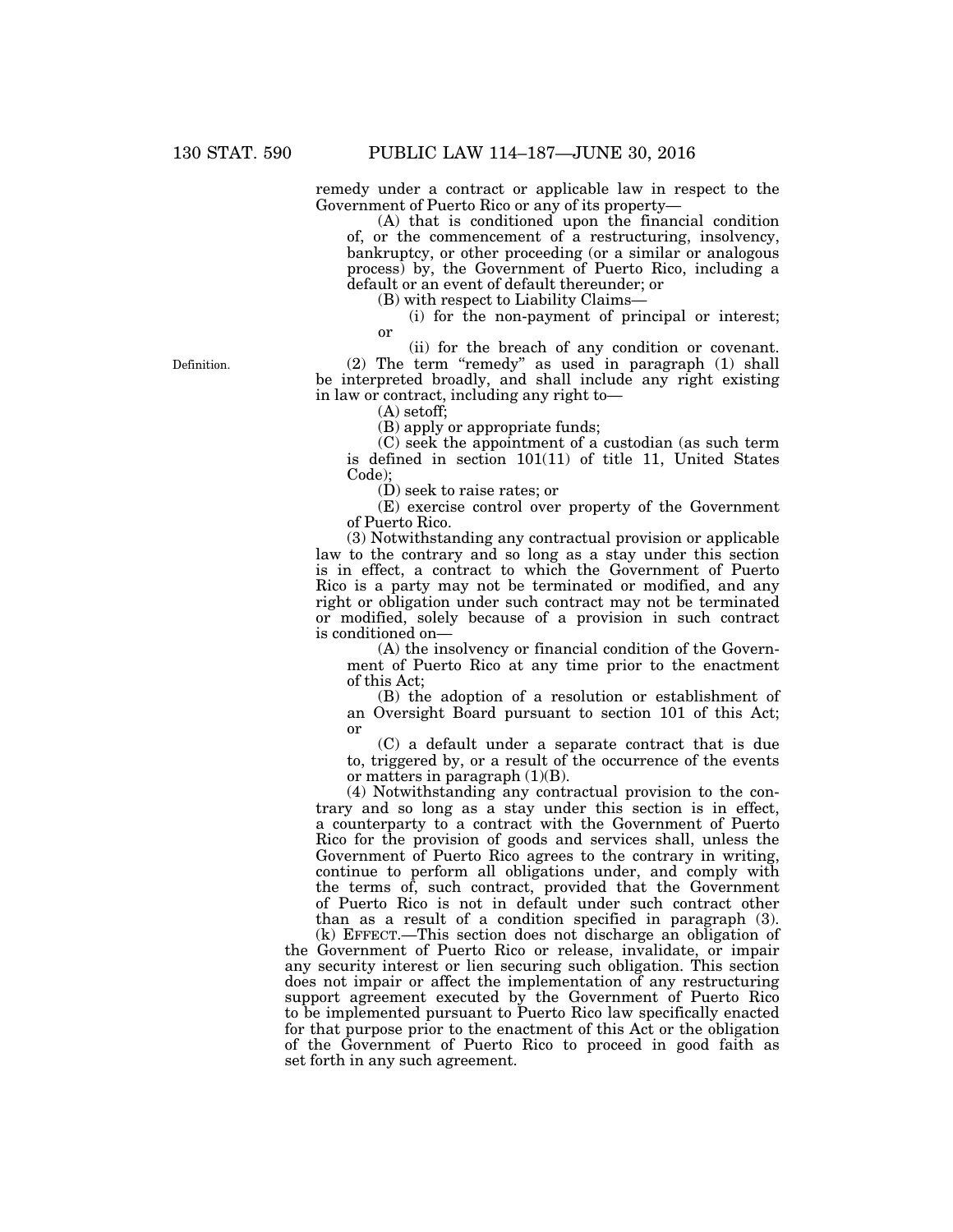(l) PAYMENTS ON LIABILITIES.—Nothing in this section shall be construed to prohibit the Government of Puerto Rico from making any payment on any Liability when such payment becomes due during the term of the stay, and to the extent the Oversight Board, in its sole discretion, determines it is feasible, the Government of Puerto Rico shall make interest payments on outstanding indebtedness when such payments become due during the length of the stay.

(m) FINDINGS.—Congress finds the following:

(1) A combination of severe economic decline, and, at times, accumulated operating deficits, lack of financial transparency, management inefficiencies, and excessive borrowing has created a fiscal emergency in Puerto Rico.

(2) As a result of its fiscal emergency, the Government of Puerto Rico has been unable to provide its citizens with effective services.

(3) The current fiscal emergency has also affected the longterm economic stability of Puerto Rico by contributing to the accelerated outmigration of residents and businesses.

(4) A comprehensive approach to fiscal, management, and structural problems and adjustments that exempts no part of the Government of Puerto Rico is necessary, involving independent oversight and a Federal statutory authority for the Government of Puerto Rico to restructure debts in a fair and orderly process.

(5) Additionally, an immediate—but temporary—stay is essential to stabilize the region for the purposes of resolving this territorial crisis.

(A) The stay advances the best interests common to all stakeholders, including but not limited to a functioning independent Oversight Board created pursuant to this Act to determine whether to appear or intervene on behalf of the Government of Puerto Rico in any litigation that may have been commenced prior to the effectiveness or upon expiration of the stay.

(B) The stay is limited in nature and narrowly tailored to achieve the purposes of this Act, including to ensure all creditors have a fair opportunity to consensually renegotiate terms of repayment based on accurate financial information that is reviewed by an independent authority or, at a minimum, receive a recovery from the Government of Puerto Rico equal to their best possible outcome absent the provisions of this Act.

(6) Finally, the ability of the Government of Puerto Rico to obtain funds from capital markets in the future will be severely diminished without congressional action to restore its financial accountability and stability.

(n) PURPOSES.—The purposes of this section are to—

(1) provide the Government of Puerto Rico with the resources and the tools it needs to address an immediate existing and imminent crisis;

(2) allow the Government of Puerto Rico a limited period of time during which it can focus its resources on negotiating a voluntary resolution with its creditors instead of defending numerous, costly creditor lawsuits;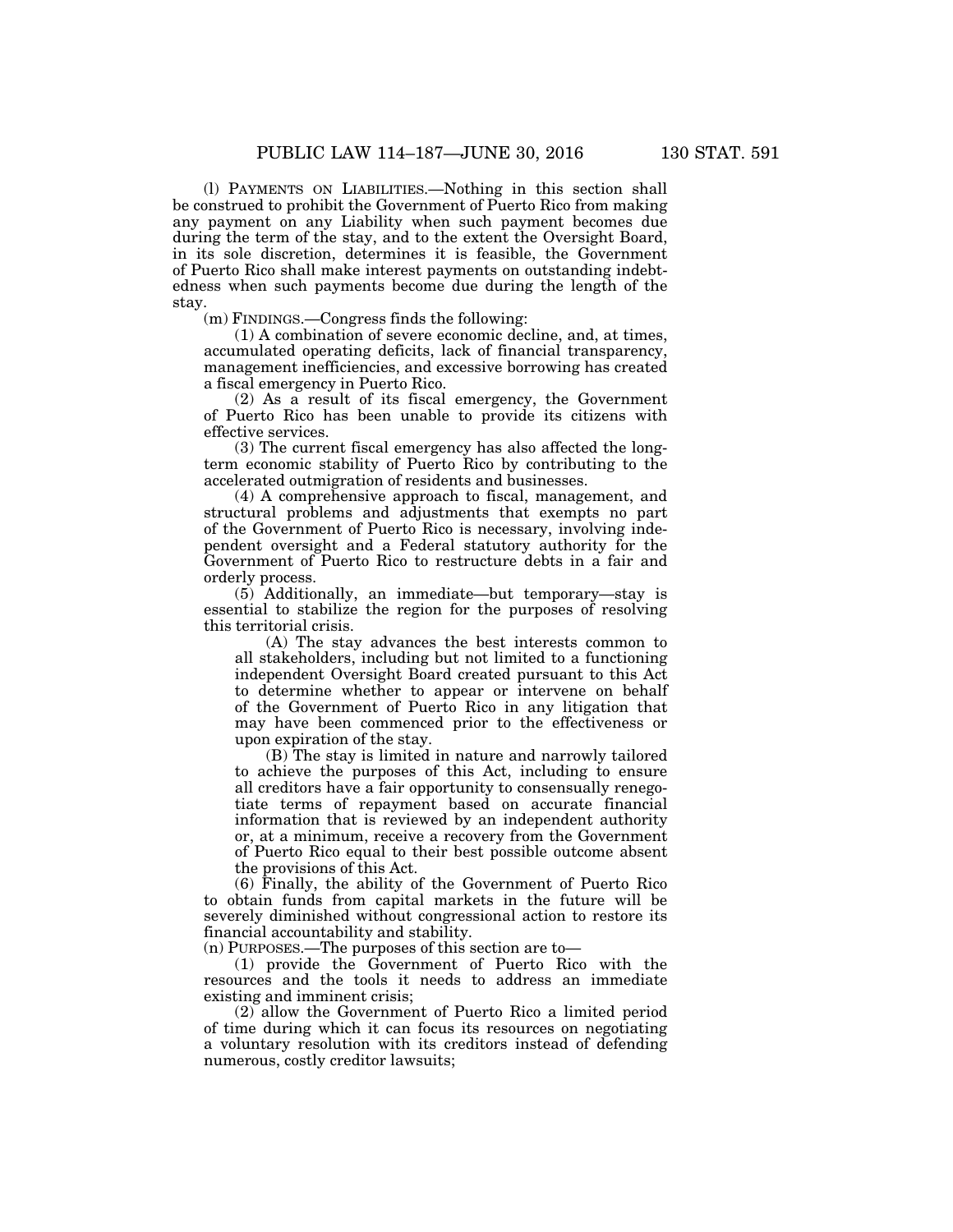(3) provide an oversight mechanism to assist the Government of Puerto Rico in reforming its fiscal governance and support the implementation of potential debt restructuring;

(4) make available a Federal restructuring authority, if necessary, to allow for an orderly adjustment of all of the Government of Puerto Rico's liabilities; and

(5) benefit the lives of 3.5 million American citizens living in Puerto Rico by encouraging the Government of Puerto Rico to resolve its longstanding fiscal governance issues and return to economic growth.

(o) VOTING ON VOLUNTARY AGREEMENTS NOT STAYED.—Notwithstanding any provision in this section to the contrary, nothing in this section shall prevent the holder of a Liability Claim from voting on or consenting to a proposed modification of such Liability Claim under title VI of this Act.

#### **SEC. 406. PURCHASES BY TERRITORY GOVERNMENTS.**

The text of section 302 of the Omnibus Insular Areas Act of 1992 (48 U.S.C. 1469e), is amended to read as follows: ''The Governments of the Commonwealth of Puerto Rico, Guam, American Samoa, the Commonwealth of the Northern Mariana Islands, and the United States Virgin Islands are authorized to make purchases through the General Services Administration.''.

48 USC 2195.

# **SEC. 407. PROTECTION FROM INTER-DEBTOR TRANSFERS.**

(a) PROTECTION OF CREDITORS.—While an Oversight Board for Puerto Rico is in existence, if any property of any territorial instrumentality of Puerto Rico is transferred in violation of applicable law under which any creditor has a valid pledge of, security interest in, or lien on such property, or which deprives any such territorial instrumentality of property in violation of applicable law assuring the transfer of such property to such territorial instrumentality for the benefit of its creditors, then the transferee shall be liable for the value of such property.

(b) ENFORCEABILITY.—A creditor may enforce rights under this section by bringing an action in the United States District Court for the District of Puerto Rico after the expiration or lifting of the stay of section 405, unless a stay under title III is in effect.

#### **SEC. 408. GAO REPORT ON SMALL BUSINESS ADMINISTRATION PRO-GRAMS IN PUERTO RICO.**

Section 15 of the Small Business Act (15 U.S.C. 644) is amended by adding at the end the following new subsection:

''(t) GAO REPORT ON SMALL BUSINESS ADMINISTRATION PRO-GRAMS IN PUERTO RICO.—Not later than one year after the date of enactment of this subsection, the Comptroller General of the United States shall submit to the Committee on Small Business of the House of Representatives and the Committee on Small Business and Entrepreneurship of the Senate a report on the application and utilization of contracting activities of the Administration (including contracting activities relating to HUBZone small business concerns) in Puerto Rico. The report shall also identify any provisions of Federal law that may create an obstacle to the efficient implementation of such contracting activities.''.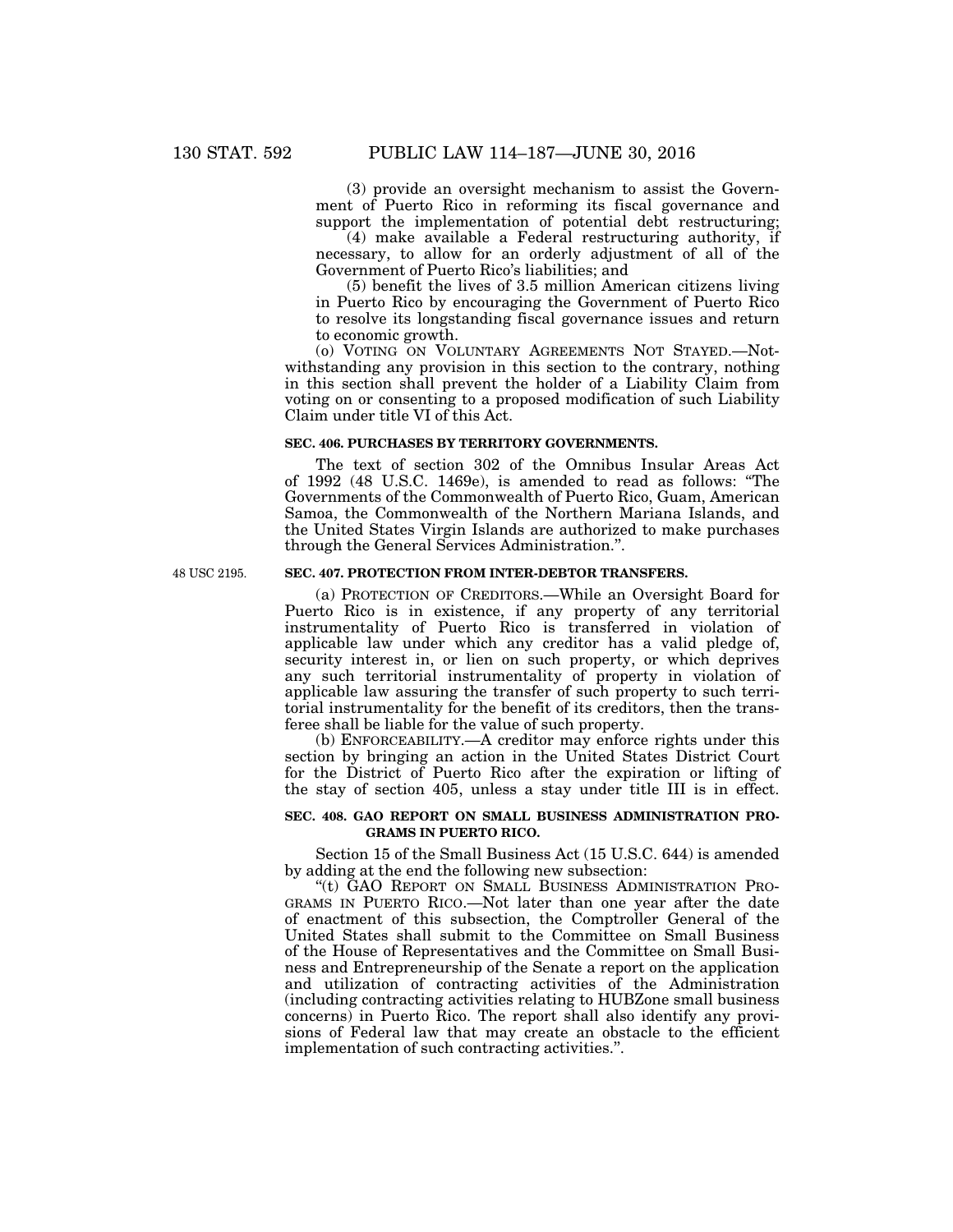#### **SEC. 409. CONGRESSIONAL TASK FORCE ON ECONOMIC GROWTH IN**  48 USC 2196. **PUERTO RICO.**

(a) ESTABLISHMENT.—There is established within the legislative branch a Congressional Task Force on Economic Growth in Puerto Rico (hereinafter referred to as the "Task Force").

(b) MEMBERSHIP.—The Task Force shall be composed of eight members as follows:

(1) One member of the House of Representatives, who shall be appointed by the Speaker of the House of Representatives, in coordination with the Chairman of the Committee on Natural Resources of the House of Representatives.

(2) One member of the House of Representatives, who shall be appointed by the Speaker of the House of Representatives, in coordination with the Chairman of the Committee on Ways and Means of the House of Representatives.

(3) One member of the House of Representatives, who shall be appointed by the Minority Leader of the House of Representatives, in coordination with the ranking minority member of the Committee on Natural Resources of the House of Representatives.

(4) One member of the House of Representatives, who shall be appointed by the Minority Leader of the House of Representatives, in coordination with the ranking minority member of the Committee on Ways and Means of the House of Representatives.

(5) One member of the Senate, who shall be appointed by the Majority Leader of the Senate, in coordination with the Chairman of the Committee on Energy and Natural Resources of the Senate.

(6) One member of the Senate, who shall be appointed by the Majority Leader of the Senate, in coordination with the Chairman of the Committee on Finance of the Senate.

(7) One member of the Senate, who shall be appointed by the Minority Leader of the Senate, in coordination with the ranking minority member of the Committee on Energy and Natural Resources of the Senate.

(8) One member of the Senate, who shall be appointed by the Minority Leader of the Senate, in coordination with the ranking minority member of the Committee on Finance of the Senate.

(c) DEADLINE FOR APPOINTMENT.—All appointments to the Task Force shall be made not later than 15 days after the date of enactment of this Act.

(d) CHAIR.—The Speaker shall designate one Member to serve as chair of the Task Force.

(e) VACANCIES.—Any vacancy in the Task Force shall be filled in the same manner as the original appointment.

Time period.

(f) STATUS UPDATE.—Between September 1, 2016, and September 15, 2016, the Task Force shall provide a status update to the House and Senate that includes—

(1) information the Task Force has collected; and

(2) a discussion on matters the chairman of the Task Force deems urgent for consideration by Congress.

(g) REPORT.—Not later than December 31, 2016, the Task Force shall issue a report of its findings to the House and Senate regarding—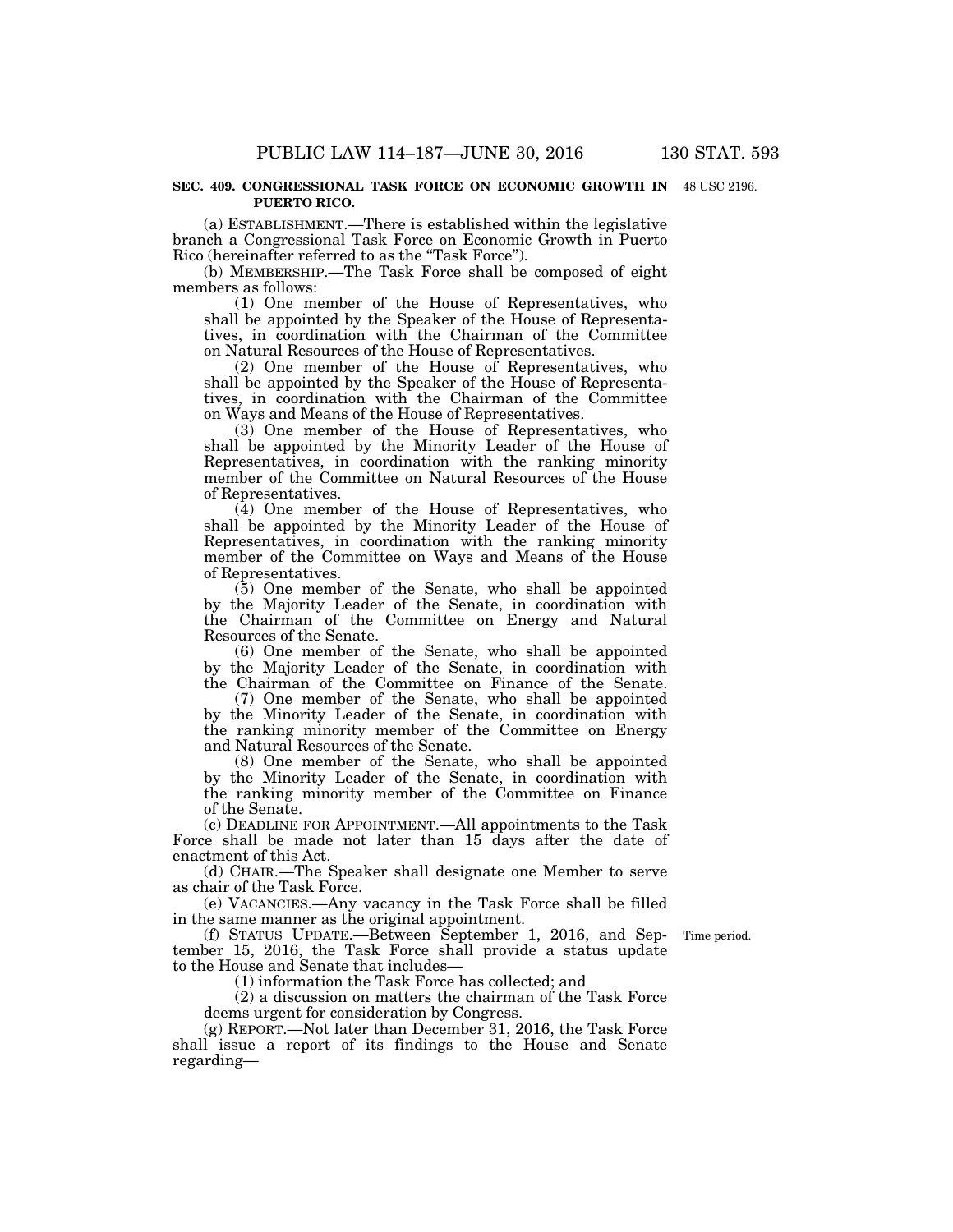(1) impediments in current Federal law and programs to economic growth in Puerto Rico including equitable access to Federal health care programs;

(2) recommended changes to Federal law and programs that, if adopted, would serve to spur sustainable long-term economic growth, job creation, reduce child poverty, and attract investment in Puerto Rico;

(3) the economic effect of Administrative Order No. 346 of the Department of Health of the Commonwealth of Puerto Rico (relating to natural products, natural supplements, and dietary supplements) or any successor or substantially similar order, rule, or guidance of the Commonwealth of Puerto Rico; and

(4) additional information the Task Force deems appropriate.

(h) CONSENSUS VIEWS.—To the greatest extent practicable, the report issued under subsection (f) shall reflect the shared views of all eight Members, except that the report may contain dissenting views.

(i) HEARINGS AND SESSIONS.—The Task Force may, for the purpose of carrying out this section, hold hearings, sit and act at times and places, take testimony, and receive evidence as the Task Force considers appropriate. If the Task Force holds hearings, at least one such hearing must be held in Puerto Rico.

(j) STAKEHOLDER PARTICIPATION.—In carrying out its duties, the Task Force shall consult with the Puerto Rico Legislative Assembly, the Puerto Rico Department of Economic Development and Commerce, and the private sector of Puerto Rico.

(k) RESOURCES.—The Task Force shall carry out its duties by utilizing existing facilities, services, and staff of the House of Representatives and Senate, except that no additional funds are authorized to be appropriated to carry out this section.

(l) TERMINATION.—The Task Force shall terminate upon issuing the report required under subsection (f).

# **SEC. 410. REPORT.**

Not later than 18 months after the date of the enactment of this Act, the Comptroller General shall submit a report to the Committee on Natural Resources of the House of Representatives and the Committee on Energy and Natural Resources of the Senate describing—

 $(1)$  the conditions which led to the level of debt, which should be analyzed, per capita and based upon overall economic activity;

(2) how actions of the territorial government improved or impaired the territory's financial conditions; and

(3) recommendations on non-fiscal actions, or policies that would not imperil America's homeland and national security, that could be taken by Congress or the Administration to avert future indebtedness of territories, while respecting sovereignty and constitutional parameters.

48 USC 2198.

### **SEC. 411. REPORT ON TERRITORIAL DEBT.**

(a) REPORT REQUIRED.—Not later than one year after the date of the enactment of this Act, and thereafter not less than once every two years, the Comptroller General of the United States shall submit to Congress a report on the public debt of each territory, including—

48 USC 2197.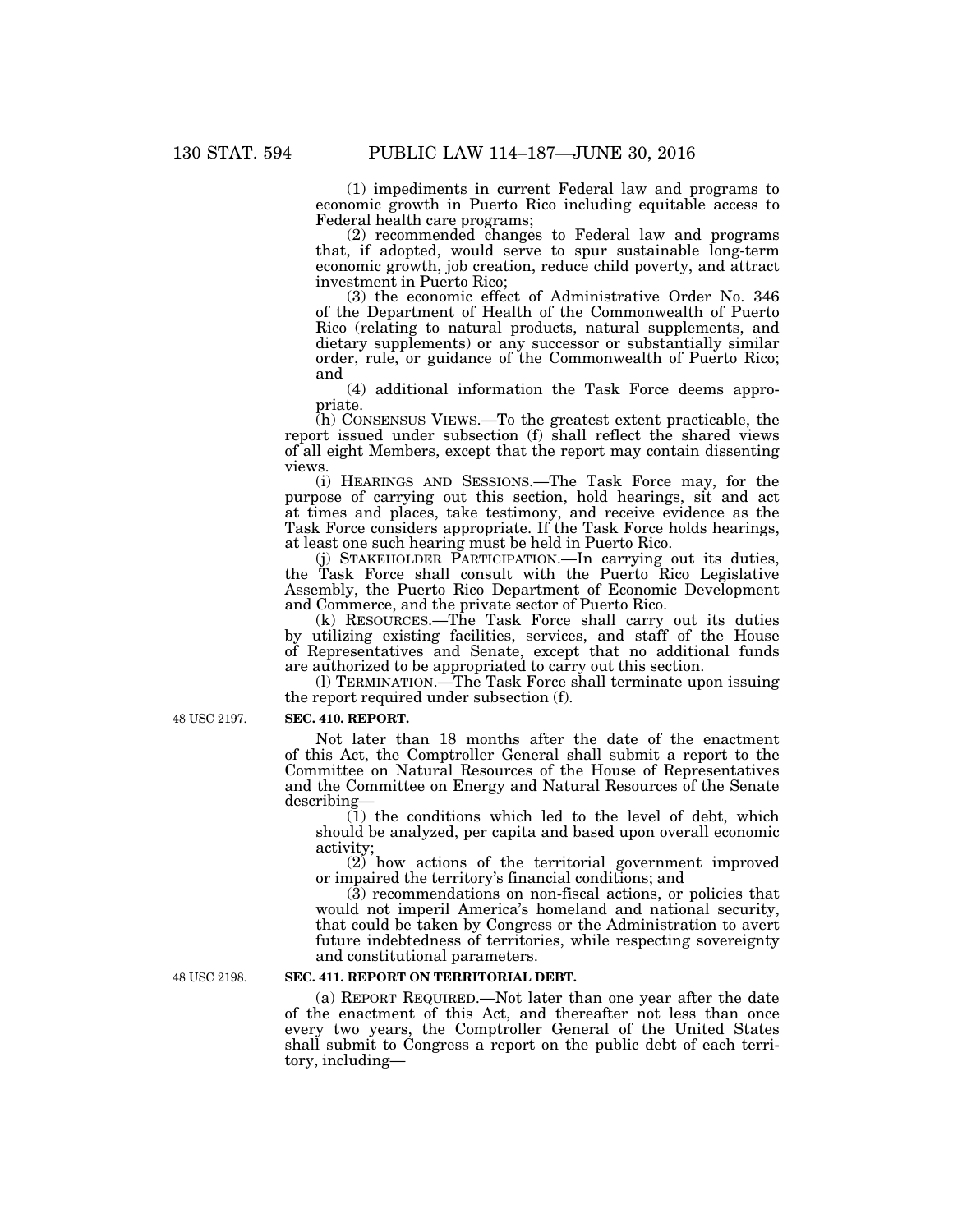(1) the historical levels of each territory's public debt, current amount and composition of each territory's public debt, and future projections of each territory's public debt;

(2) the historical levels of each territory's revenue, current amount and composition of each territory's revenue, and future projections of each territory's revenue;

(3) the drivers and composition of each territory's public debt;

(4) the effect of Federal laws, mandates, rules, and regulations on each territory's public debt; and

(5) the ability of each territory to repay it's public debt. (b) MATERIALS.—The government of each territory shall make available to the Comptroller General of the United States all materials necessary to carry out this section.

#### **SEC. 412. EXPANSION OF HUBZONES IN PUERTO RICO.**

(a) IN GENERAL.—

(1) Section  $3(p)(4)(A)$  of the Small Business Act (15 U.S.C.  $632(p)(4)(A)$ ) is amended to read as follows:

''(A) QUALIFIED CENSUS TRACT.—

''(i) IN GENERAL.—The term 'qualified census tract' has the meaning given that term in section  $42(d)(5)(B)(ii)$  of the Internal Revenue Code of 1986.

''(ii) EXCEPTION.—For any metropolitan statistical area in the Commonwealth of Puerto Rico, the term 'qualified census tract' has the meaning given that term in section  $42(d)(5)(B)(ii)$  of the Internal Revenue Code of 1986 as applied without regard to subclause (II) of such section, except that this clause shall only apply—

''(I) 10 years after the date that the Administrator implements this clause, or

''(II) the date on which the Financial Oversight and Management Board for the Commonwealth of Puerto Rico created by the Puerto Rico Oversight, Management, and Economic Stability Act ceases to exist,

whichever event occurs first.''.

(2) REGULATIONS.—The Administrator of the Small Business Administration shall issue regulations to implement the amendment made by paragraph (1) not later than 90 days after the date of the enactment of this Act. (b) IMPROVING OVERSIGHT.—

(1) GUIDANCE.—Not later than 270 days after the date of the enactment of this Act, the Administrator of the Small Business Administration shall develop and implement criteria and guidance on using a risk-based approach to requesting and verifying information from entities applying to be designated or recertified as qualified HUBZone small business  $\overline{\text{concerns}}$  (as defined in section 3(p)(5) of the Small Business Act (15 U.S.C. 632(p)(5))).

(2) ASSESSMENT.—Not later 1 year after the date on which the criteria and guidance described in paragraph (1) is implemented, the Comptroller General of the United States shall begin an assessment of such criteria and guidance. Not later than 6 months after beginning such an assessment, the Comptroller General shall submit a report to the Committee on

Deadline. 15 USC 632 note.

Deadline. Criteria. Guidance.

Deadlines. Reports.

Definition.

Applicability. Time period.

48 USC 2199.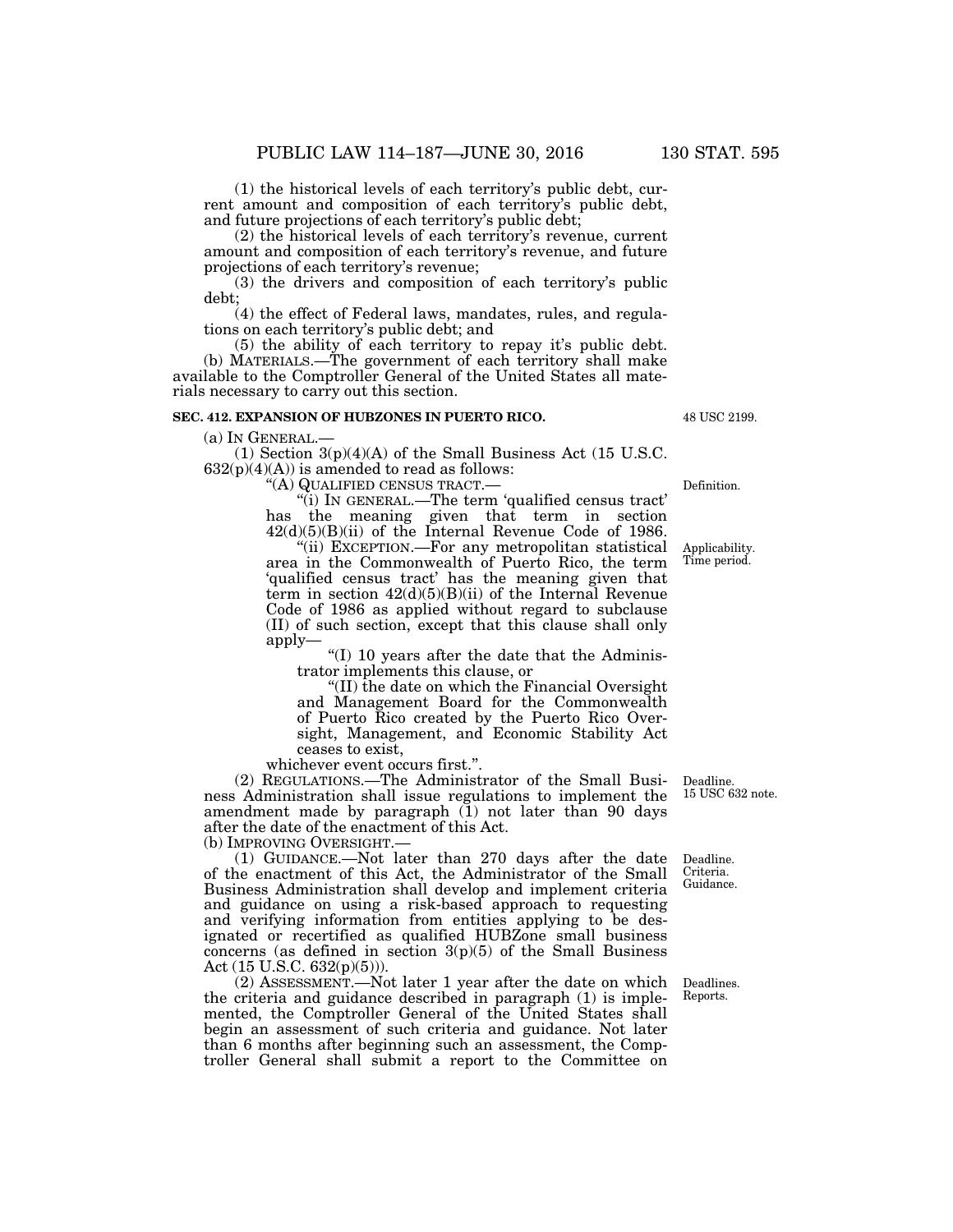Small Business and Entrepreneurship of the Senate and the Committee on Small Business of the House of Representatives that includes—

(A) an assessment of the criteria and guidance issued by the Administrator of the Small Business Administration in accordance with paragraph (1);

(B) an assessment of the implementation of the criteria and guidance issued by issued by the Administrator of the Small Business Administration in accordance with paragraph (1);

(C) an assessment as to whether these measures have successfully ensured that only qualified HUBZone small business concerns are participating in the HUBZone program under section 31 of the Small Business Act (15 U.S.C. 657a);

(D) an assessment as to whether the reforms made by the criteria and guidance implemented under paragraph (1) have resulted in job creation in the Commonwealth of Puerto Rico; and

(E) recommendations on how to improve controls in the HUBZone program.

48 USC 2200.

Recommendations.

### **SEC. 413. DETERMINATION ON DEBT.**

Nothing in this Act shall be interpreted to restrict—

(1) the ability of the Puerto Rico Commission for the Comprehensive Audit of the Public Credit to file its reports; or

(2) the review and consideration of the Puerto Rico Commission's findings by Puerto Rico's government or an Oversight Board for Puerto Rico established under section 101.

# **TITLE V—PUERTO RICO INFRASTRUCTURE REVITALIZATION**

48 USC 2211.

# **SEC. 501. DEFINITIONS.**

In this title:

(1) ACT 76.—The term ''Act 76'' means Puerto Rico Act 76–2000 (3 L.P.R.A. 1931 et seq.), approved on May 5, 2000, as amended.

(2) CRITICAL PROJECT.—The term ''Critical Project'' means a project identified under the provisions of this title and intimately related to addressing an emergency whose approval, consideration, permitting, and implementation shall be expedited and streamlined according to the statutory process provided by Act 76, or otherwise adopted pursuant to this title.

(3) ENERGY COMMISSION OF PUERTO RICO.—The term ''Energy Commission of Puerto Rico'' means the Puerto Rico Energy Commission as established by Subtitle B of Puerto Rico Act 57–2014.

(4) ENERGY PROJECTS.—The term ''Energy Projects'' means those projects addressing the generation, distribution, or transmission of energy.

(5) EMERGENCY.—The term ''emergency'' means any event or grave problem of deterioration in the physical infrastructure for the rendering of essential services to the people, or that endangers the life, public health, or safety of the population or of a sensitive ecosystem, or as otherwise defined by section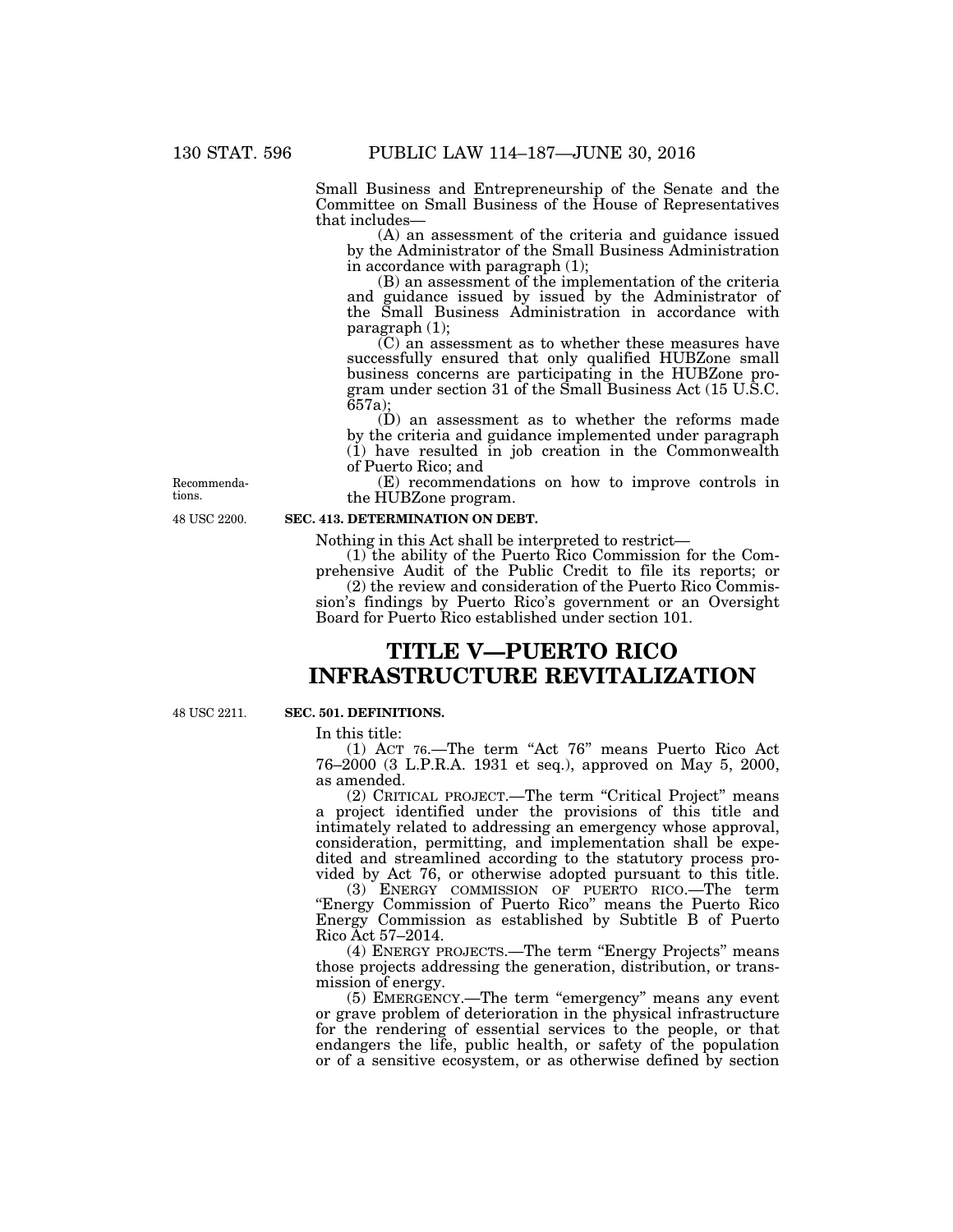1 of Act 76 (3 L.P.R.A. 1931). This shall include problems in the physical infrastructure for energy, water, sewer, solid waste, highways or roads, ports, telecommunications, and other

similar infrastructure. (6) ENVIRONMENTAL QUALITY BOARD.—The term ''Environmental Quality Board'' means the Puerto Rico Environmental Quality Board, a board within the executive branch of the Government of Puerto Rico as established by section 7 of Puerto Rico Act 416–2004 (12 L.P.R.A. 8002a).

(7) EXPEDITED PERMITTING PROCESS.—The term ''Expedited Permitting Process'' means a Puerto Rico Agency's alternate procedures, conditions, and terms mirroring those established under Act 76 (3 L.P.R.A. 1932) and pursuant to this title shall not apply to any Federal law, statute, or requirement.

(8) GOVERNOR.—The term ''Governor'' means the Governor of Puerto Rico.

(9) INTERAGENCY ENVIRONMENTAL SUBCOMMITTEE.—The term ''Interagency Environmental Subcommittee'' means the Interagency Subcommittee on Expedited Environmental Regulations as further described by section 504.

(10) LEGISLATURE.—The term ''Legislature'' means the Legislature of Puerto Rico.

(11) PLANNING BOARD.—The term ''Planning Board'' means the Puerto Rico Planning Board, a board within the executive branch of the Government of Puerto Rico established by Puerto Rico Act 75–1975 (23 L.P.R.A. 62 et seq.).

(12) PROJECT SPONSOR.—The term ''Project Sponsor'' means a Puerto Rico Agency or private party proposing the development of an existing, ongoing, or new infrastructure project or Energy Project.

(13) PUERTO RICO AGENCY OR AGENCIES.—The terms ''Puerto Rico Agency'' or ''Puerto Rico Agencies'' means any board, body, board of examiners, public corporation, commission, independent office, division, administration, bureau, department, authority, official, person, entity, municipality, or any instrumentality of Puerto Rico, or an administrative body authorized by law to perform duties of regulating, investigating, or that may issue a decision, or with the power to issue licenses, certificates, permits, concessions, accreditations, privileges, franchises, except the Senate and the House of Representatives of the Legislature and the judicial branch.

(14) PUERTO RICO ELECTRIC POWER AUTHORITY.—The term "Puerto Rico Electric Power Authority" means the Puerto Rico Electric Power Authority established by Puerto Rico Act 83– 1941.

#### **SEC. 502. POSITION OF REVITALIZATION COORDINATOR.**

48 USC 2212.

(a) ESTABLISHMENT.—There is established, under the Oversight Board, the position of the Revitalization Coordinator.

(b) APPOINTMENT.—

(1) IN GENERAL.—The Revitalization Coordinator shall be appointed by the Governor as follows:

(A) Prior to the appointment of the Revitalization Coordinator and within 60 days of the appointment of the full membership of the Oversight Board, the Oversight Board shall submit to the Governor no less than three nominees for appointment.

Deadline.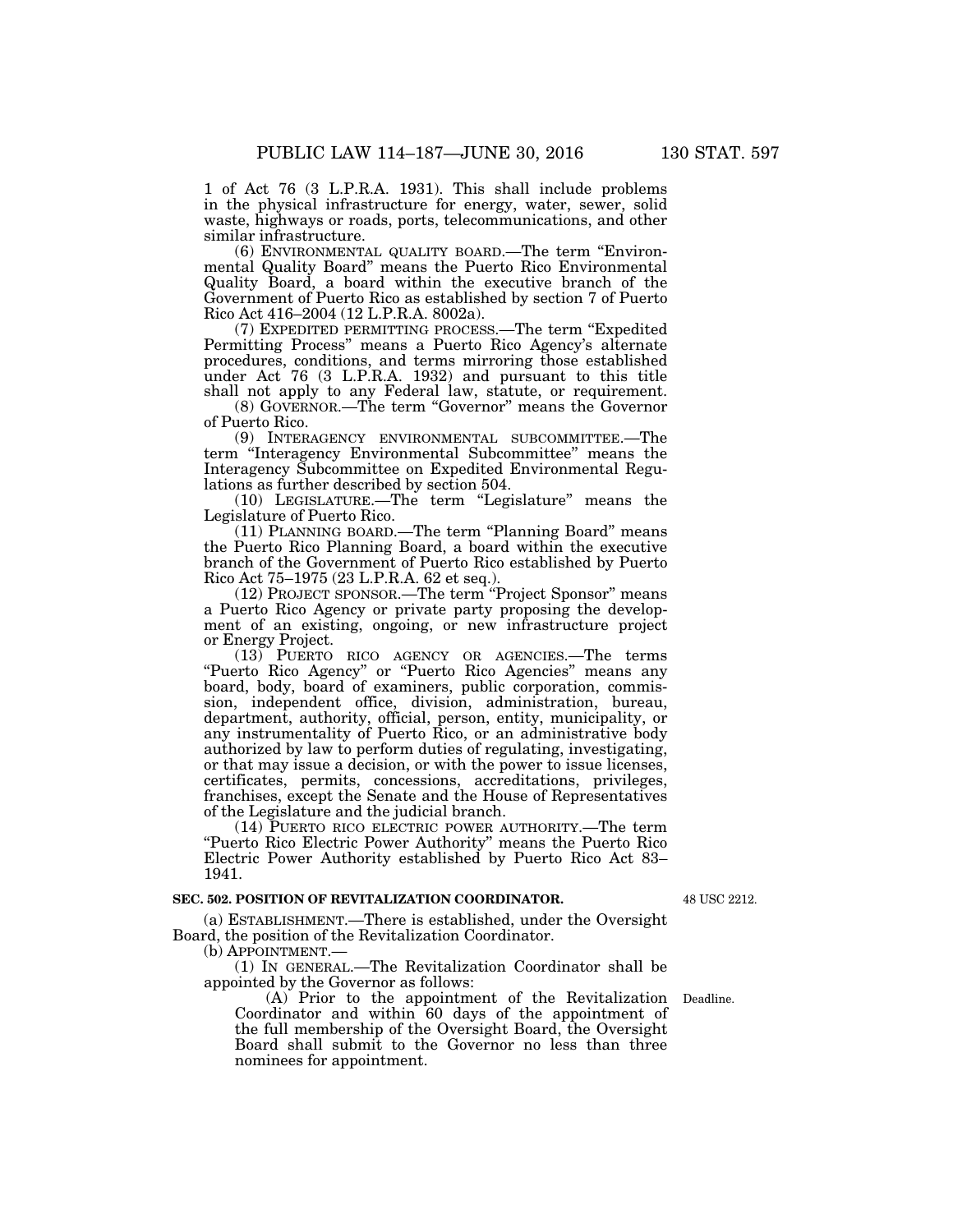Consultation. Deadline.

Time period.

(B) In consultation with the Oversight Board, not later than 10 days after receiving the nominations under subparagraph (A), the Governor shall appoint one of the nominees as the Revitalization Coordinator. Such appointment shall be effective immediately.

(C) If the Governor fails to select a Revitalization Coordinator, the Oversight Board shall, by majority vote, appoint a Revitalization Coordinator from the list of nominees provided under paragraph (A).

(2) QUALIFICATIONS.—In selecting nominees under paragraph (1)(A), the Oversight Board shall only nominate persons who—

(A) have substantial knowledge and expertise in the planning, predevelopment, financing, development, operations, engineering, or market participation of infrastructure projects, provided that stronger consideration may be given to candidates who have experience with Energy Projects and the laws and regulations of Puerto Rico that may be subject to an Expedited Permitting Process;

(B) does not currently provide goods or services to the government of Puerto Rico (and, as applicable, is not the spouse, parent, child, or sibling of a person who provides or has provided goods and services to the government of Puerto Rico in the preceding 3 calendar years); and

(C) shall not be an officer, employee of, or former officer or employee of the government of Puerto Rico in the preceding 3 calendar years.

(3) COMPENSATION.—The Revitalization Coordinator shall be compensated at an annual rate determined by the Oversight Board sufficient in the judgment of the Oversight Board to obtain the services of a person with the skills and experience required to discharge the duties of the position, but such compensation shall not exceed the annual salary of the Executive Director.

(c) ASSIGNMENT OF PERSONNEL.—The Executive Director of the Oversight Board may assign Oversight Board personnel to assist the Revitalization Coordinator.

(d) REMOVAL.—

(1) IN GENERAL.—The Revitalization Coordinator may be removed for any reason, in the Oversight Board's discretion.

(2) TERMINATION OF POSITION.—Upon the termination of the Oversight Board pursuant to section 209 of this Act, the position of the Revitalization Coordinator shall terminate.

48 USC 2213.

#### **SEC. 503. CRITICAL PROJECTS.**

(a) IDENTIFICATION OF PROJECTS.—

(1) PROJECT SUBMISSION.—Any Project Sponsor may submit, so long as the Oversight Board is in operation, any existing, ongoing, or proposed project to the Revitalization Coordinator. The Revitalization Coordinator shall require such submission to include—

(A) the impact the project will have on an emergency;

(B) the availability of immediate private capital or other funds, including loan guarantees, loans, or grants to implement, operate, or maintain the project;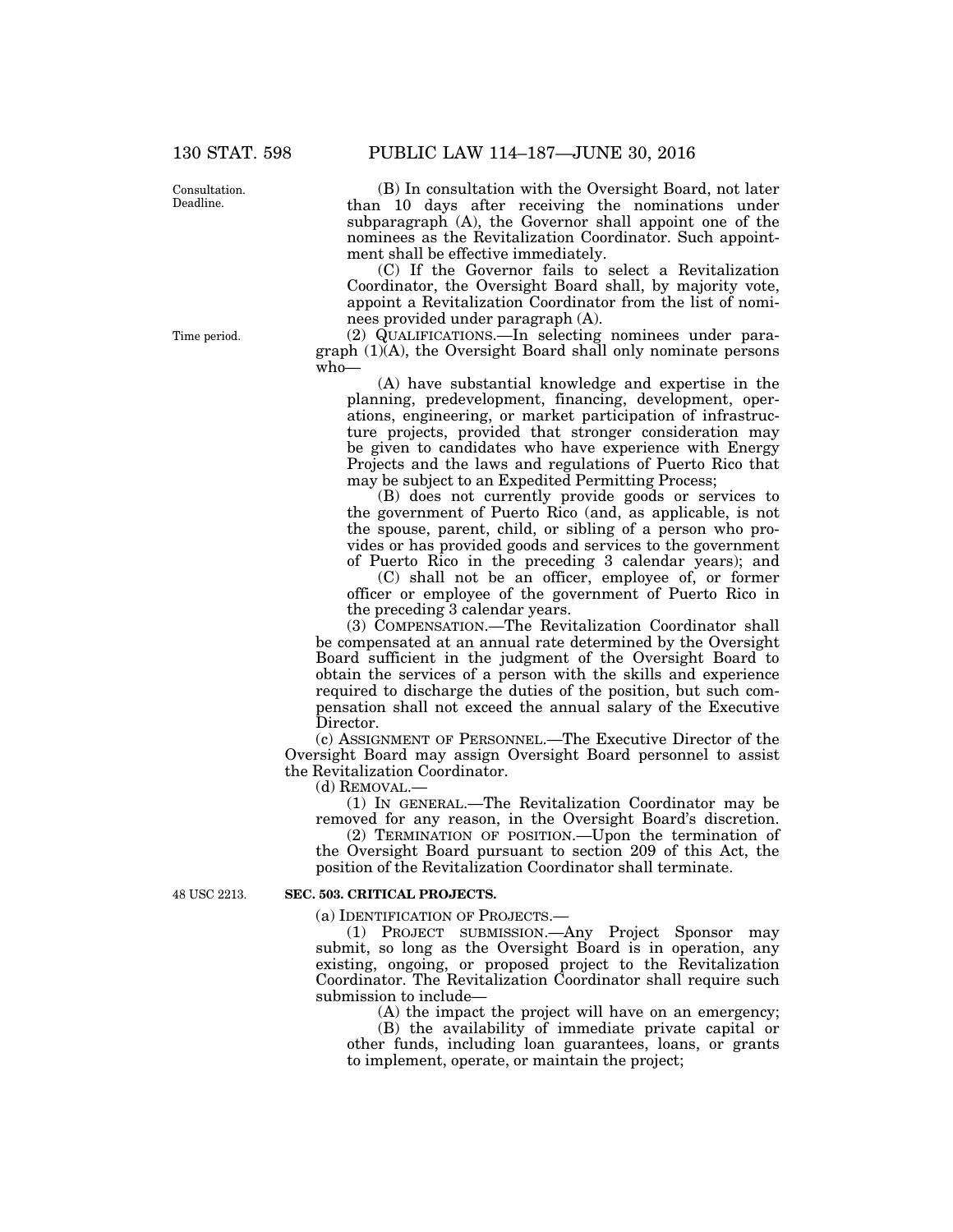(C) the cost of the project and amount of Puerto Rico government funds, if any, necessary to complete and maintain the project;

(D) the environmental and economic benefits provided by the project, including the number of jobs to be created that will be held by residents of Puerto Rico and the expected economic impact, including the impact on ratepayers, if applicable;

(E) the status of the project if it is existing or ongoing; and

(F) in addition to the requirements found in subparagraphs (A) through (E), the Revitalization Coordinator may require such submission to include any or all of the following criteria that assess how the project will—

(i) reduce reliance on oil for electric generation in Puerto Rico;

(ii) improve performance of energy infrastructure and overall energy efficiency;

(iii) expedite the diversification and conversion of fuel sources for electric generation from oil to natural gas and renewables in Puerto Rico as defined under applicable Puerto Rico laws;

(iv) promote the development and utilization of energy sources found on Puerto Rico;

(v) contribute to transitioning to privatized generation capacities in Puerto Rico;

(vi) support the Energy Commission of Puerto Rico in achievement of its goal of reducing energy costs and ensuring affordable energy rates for consumers and business; or

(vii) achieve in whole or in part the recommendations, if feasible, of the study in section 505(d) of this title to the extent such study is completed and not inconsistent with studies or plans otherwise required under Puerto Rico laws.

> Deadline. Consultation.

(2) IDENTIFICATION OF RELEVANT PUERTO RICO AGENCIES.— Within 20 days of receiving a project submission under paragraph (1), the Revitalization Coordinator shall, in consultation with the Governor, identify all Puerto Rico Agencies that will have a role in the permitting, approval, authorizing, or other activity related to the development of such project submission. (3) EXPEDITED PERMITTING PROCESS.—

Deadlines.

(A) SUBMISSION OF EXPEDITED PERMITTING PROCESS.— Not later than 20 days after receiving a project submission, each Puerto Rico Agency identified in paragraph (1) shall submit to the Revitalization Coordinator the Agency's Expedited Permitting Process.

(B) FAILURE TO PROVIDE EXPEDITED PERMITTING PROCESS.—If a Puerto Rico Agency fails to provide an Expedited Permitting Process within 20 days of receiving a project submission, the Revitalization Coordinator shall consult with the Governor to develop within 20 days an Expedited Permitting Process for the Agency.

(C) IMPLEMENTATION AND PRIORITIZATION.—The Revitalization Coordinator shall require Puerto Rico Agencies to implement the Expedited Permitting Process for Critical Projects. Critical Projects shall be prioritized to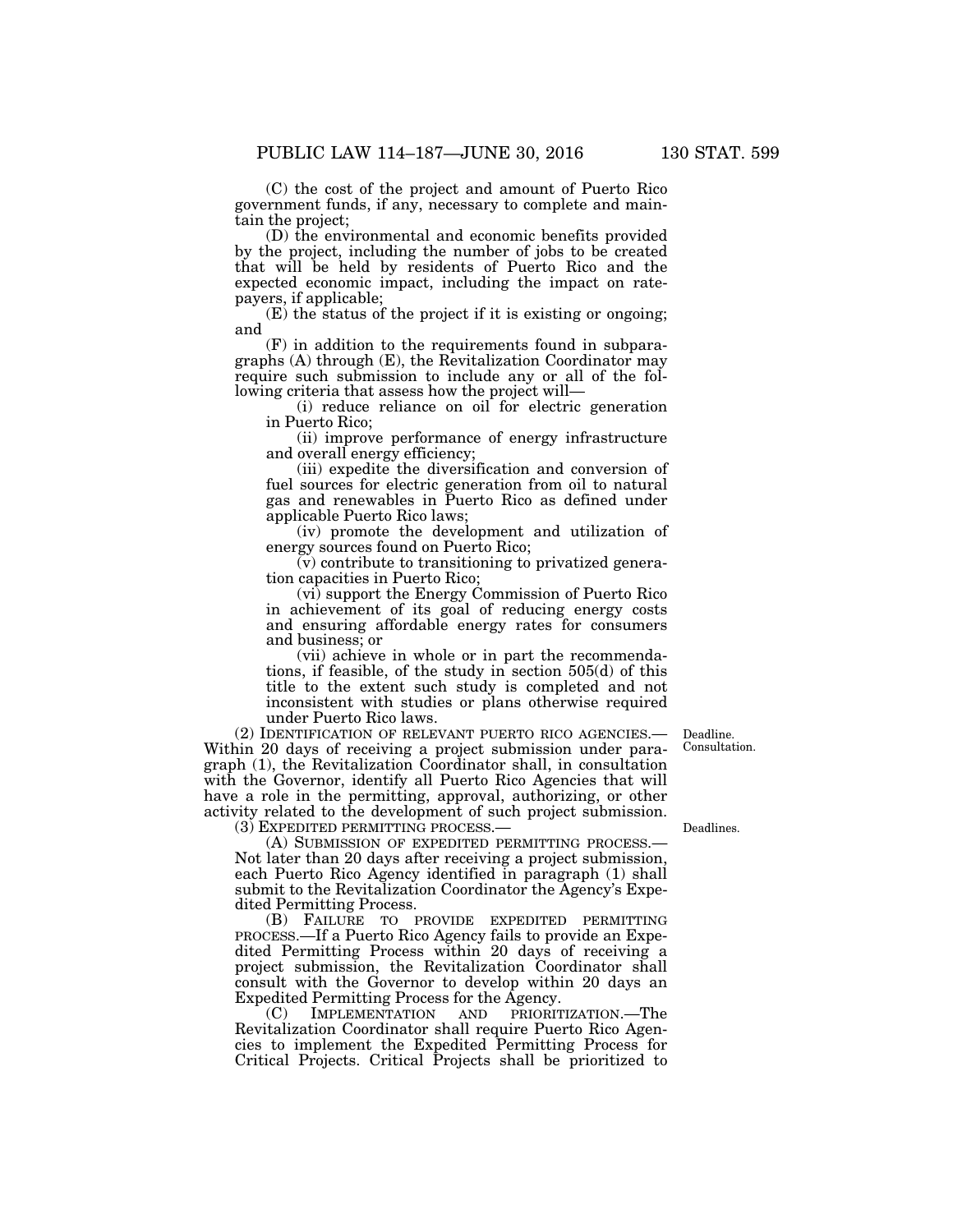the maximum extent possible in each Puerto Rico Agency regardless of any agreements transferring or delegating permitting authority to any other Territorial Instrumen-

tality or municipality.<br>(b) CRITICAL PROJECT REPORT.—

 $(1)$  In GENERAL.—For each submitted project, the Revitalization Coordinator in consultation with the Governor and relevant Puerto Rico Agencies identified in subsection (a)(2) shall develop a Critical Project Report within 60 days of the project submission, which shall include:

(A) An assessment of how well the project meets the criteria in subsection (a)(1).

(B) A recommendation by the Governor whether the project should be considered a Critical Project. If the Governor fails to provide a recommendation during the development of the Critical Project Report, the failure shall constitute a concurrence with the Revitalization Coordinator's recommendation in subparagraph (E).

(C) In the case of a project that may affect the implementation of Land-Use Plans, as defined by Puerto Rico Act 550–2004, a determination by the Planning Board will be required within the 60-day time frame. If the Planning Board determines such project will be inconsistent with relevant Land-Use Plans, then the project will be deemed ineligible for Critical Project designation.

(D) In the case of an Energy Project that will connect with the Puerto Rico Electric Power Authority's transmission or distribution facilities, a recommendation by the Energy Commission of Puerto Rico, if the Energy Commission determines such Energy Project will affect an approved Integrated Resource Plan, as defined under Puerto Rico Act 54–2014. If the Energy Commission determines the Energy Project will adversely affect an approved Integrated Resource Plan, then the Energy Commission shall provide the reasons for such determination and the Energy Project shall be ineligible for Critical Project designation, provided that such determination must be made during the 60 day timeframe for the development of the Critical Project Report.

(E) A recommendation by the Revitalization Coordinator whether the project should be considered a Critical Project.

(2) PUBLIC INVOLVEMENT.—Immediately following the completion of the Critical Project Report, the Revitalization Coordinator shall make such Critical Project Report public and allow a period of 30 days for the submission of comments by residents of Puerto Rico specifically on matters relating to the designation of a project as a Critical Project. The Revitalization Coordinator shall respond to the comments within 30 days of closing the coming period and make the responses publicly available.

(3) SUBMISSION TO OVERSIGHT BOARD.—Not later than 5 days after the Revitalization Coordinator has responded to the comments under paragraph (2), the Revitalization Coordinator shall submit the Critical Project Report to the Oversight Board. (c) ACTION BY THE OVERSIGHT BOARD.—Not later than 30 days

after receiving the Critical Project Report, the Oversight Board,

Consultation.

Assessment.

Recommendations.

Determination.

Recommendation. Determination. Time period.

Recommendations.

Time period.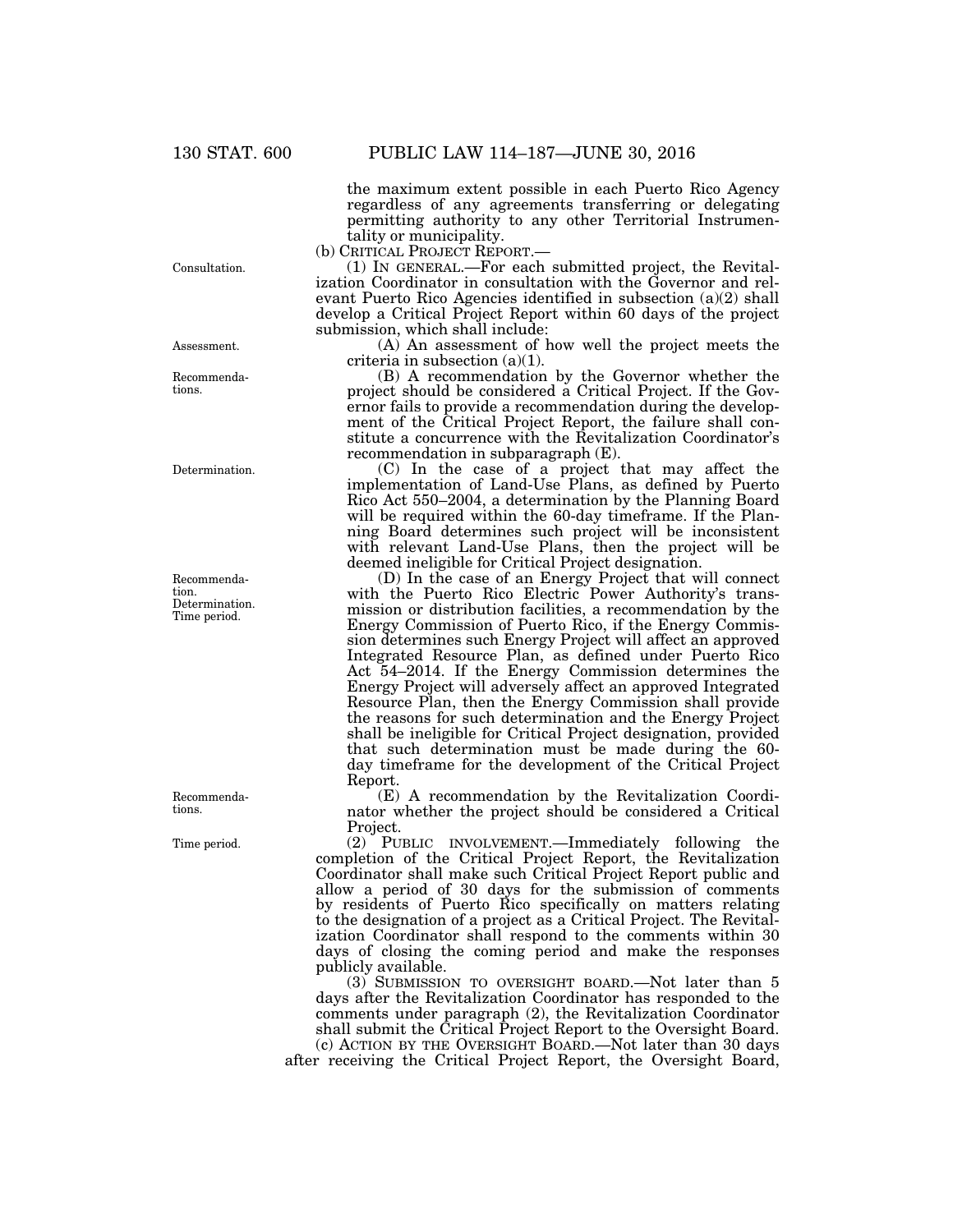by majority vote, shall approve or disapprove the project as a Critical Project, if the Oversight Board—

(1) approves the project, the project shall be deemed a Critical Project; and

(2) disapproves the project, the Oversight Board shall submit to the Revitalization Coordinator in writing the reasons for disapproval.

#### **SEC. 504. MISCELLANEOUS PROVISIONS.**

(a) CREATION OF INTERAGENCY ENVIRONMENTAL SUB-COMMITTEE.—

(1) ESTABLISHMENT.—Not later than 60 days after the date on which the Revitalization Coordinator is appointed, the Interagency Environmental Subcommittee shall be established and shall evaluate environmental documents required under Puerto Rico law for any Critical Project within the Expedited Permitting Process established by the Revitalization Coordinator under section  $503(a)(3)$ .

(2) COMPOSITION.—The Interagency Environmental Subcommittee shall consist of the Revitalization Coordinator, and a representative selected by the Governor in consultation with the Revitalization Coordinator representing each of the following agencies: The Environmental Quality Board, the Planning Board, the Puerto Rico Department of Natural and Environmental Resources, and any other Puerto Rico Agency determined to be relevant by the Revitalization Coordinator.

(b) LENGTH OF EXPEDITED PERMITTING PROCESS.—With respect to a Puerto Rico Agency's activities related only to a Critical Project, such Puerto Rico Agency shall operate as if the Governor has declared an emergency pursuant to section 2 of Act 76 (3 L.P.R.A. 1932). Section 12 of Act 76 (3 L.P.R.A. 1942) shall not be applicable to Critical Projects. Furthermore, any transactions, processes, projects, works, or programs essential to the completion of a Critical Project shall continue to be processed and completed under such Expedited Permitting Process regardless of the termination of the Oversight Board under section 209.

(c) EXPEDITED PERMITTING PROCESS COMPLIANCE.—

(1) WRITTEN NOTICE.—A Critical Project Sponsor may in writing notify the Oversight Board of the failure of a Puerto Rico Agency or the Revitalization Coordinator to adhere to the Expedited Permitting Process.

 $(2)$  FINDING OF FAILURE.—If the Oversight Board finds either the Puerto Rico Agency or Revitalization Coordinator has failed to adhere to the Expedited Permitting Process, the Oversight Board shall direct the offending party to comply with the Expedited Permitting Process. The Oversight Board may take such enforcement action as necessary as provided by section 104(l).

(d) REVIEW OF LEGISLATURE ACTS.—

(1) SUBMISSION OF ACTS TO OVERSIGHT BOARD.—Pursuant to section 204(a), the Governor shall submit to the Oversight Board any law duly enacted during any fiscal year in which the Oversight Board is in operation that may affect the Expedited Permitting Process.

(2) FINDING OF OVERSIGHT BOARD.—Upon receipt of a law under paragraph (1), the Oversight Board shall promptly review

48 USC 2214.

Deadline. Evaluation.

Consultation.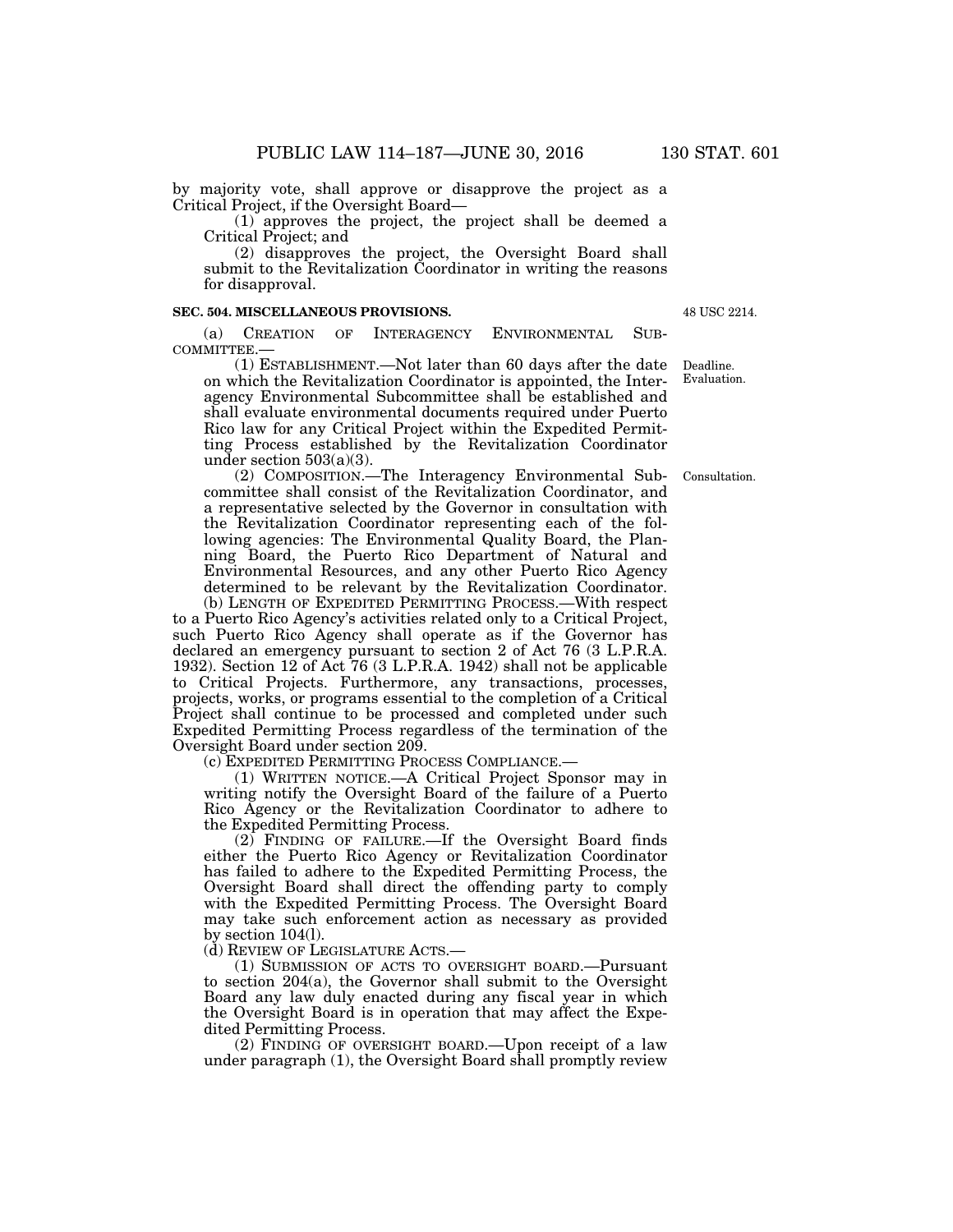whether the law would adversely impact the Expedited Permitting Process and, upon such a finding, the Oversight Board may deem such law to be significantly inconsistent with the applicable Fiscal Plan.

(e) ESTABLISHMENT OF CERTAIN TERMS AND CONDITIONS.—No Puerto Rico Agency may include in any certificate, right-of-way, permit, lease, or other authorization issued for a Critical Project any term or condition that may be permitted, but is not required, by any applicable Puerto Rico law, if the Revitalization Coordinator determines the term or condition would prevent or impair the expeditious construction, operation, or expansion of the Critical Project. The Revitalization Coordinator may request a Puerto Rico Agency to include in any certificate, right-of-way, permit, lease, or other authorization, a term or condition that may be permitted in accordance with applicable laws if the Revitalization Coordinator determines such inclusion would support the expeditious construction, operation, or expansion of any Critical Project.

(f) DISCLOSURE.—All Critical Project reports, and justifications for approval or rejection of Critical Project status, shall be made publicly available online within 5 days of receipt or completion.

### **SEC. 505. FEDERAL AGENCY REQUIREMENTS.**

(a) FEDERAL POINTS OF CONTACT.—At the request of the Revitalization Coordinator and within 30 days of receiving such a request, each Federal agency with jurisdiction over the permitting, or administrative or environmental review of private or public projects in Puerto Rico, shall name a Point of Contact who will serve as that agency's liaison with the Revitalization Coordinator.

(b) FEDERAL GRANTS AND LOANS.—For each Critical Project with a pending or potential Federal grant, loan, or loan guarantee application, the Revitalization Coordinator and the relevant Point of Contact shall cooperate with each other to ensure expeditious review of such application.<br>
(c) EXPEDITED REVIEWS AND ACTIONS OF FEDERAL AGENCIES.—

All reviews conducted and actions taken by any Federal agency relating to a Critical Project shall be expedited in a manner consistent with completion of the necessary reviews and approvals by the deadlines under the Expedited Permitting Process, but in no way shall the deadlines established through the Expedited Permitting Process be binding on any Federal agency.

(d) TRANSFER OF STUDY OF ELECTRIC RATES.—Section 9 of the Consolidated and Further Continuing Appropriations Act, 2015 (48 U.S.C. 1492a) is amended—

 $(1)$  in subsection  $(a)(5)$ , by inserting ", except that, with respect to Puerto Rico, the term means, the Secretary of Energy'' after ''Secretary of the Interior''; and

 $(2)$  in subsection  $(b)$ —

(A) by inserting ''(except in the case of Puerto Rico, in which case not later than 270 days after the date of enactment of the Puerto Rico Oversight, Management, and Economic Stability Act)" after "of this Act"; and

(B) by inserting ''(except in the case of Puerto Rico)'' after ''Empowering Insular Communities activity''.

48 USC 2216.

# **SEC. 506. JUDICIAL REVIEW.**

(a) DEADLINE FOR FILING OF A CLAIM.—A claim arising under this title must be brought no later than 30 days after the date of the decision or action giving rise to the claim.

Public information. Deadline.

48 USC 2215.

Deadline.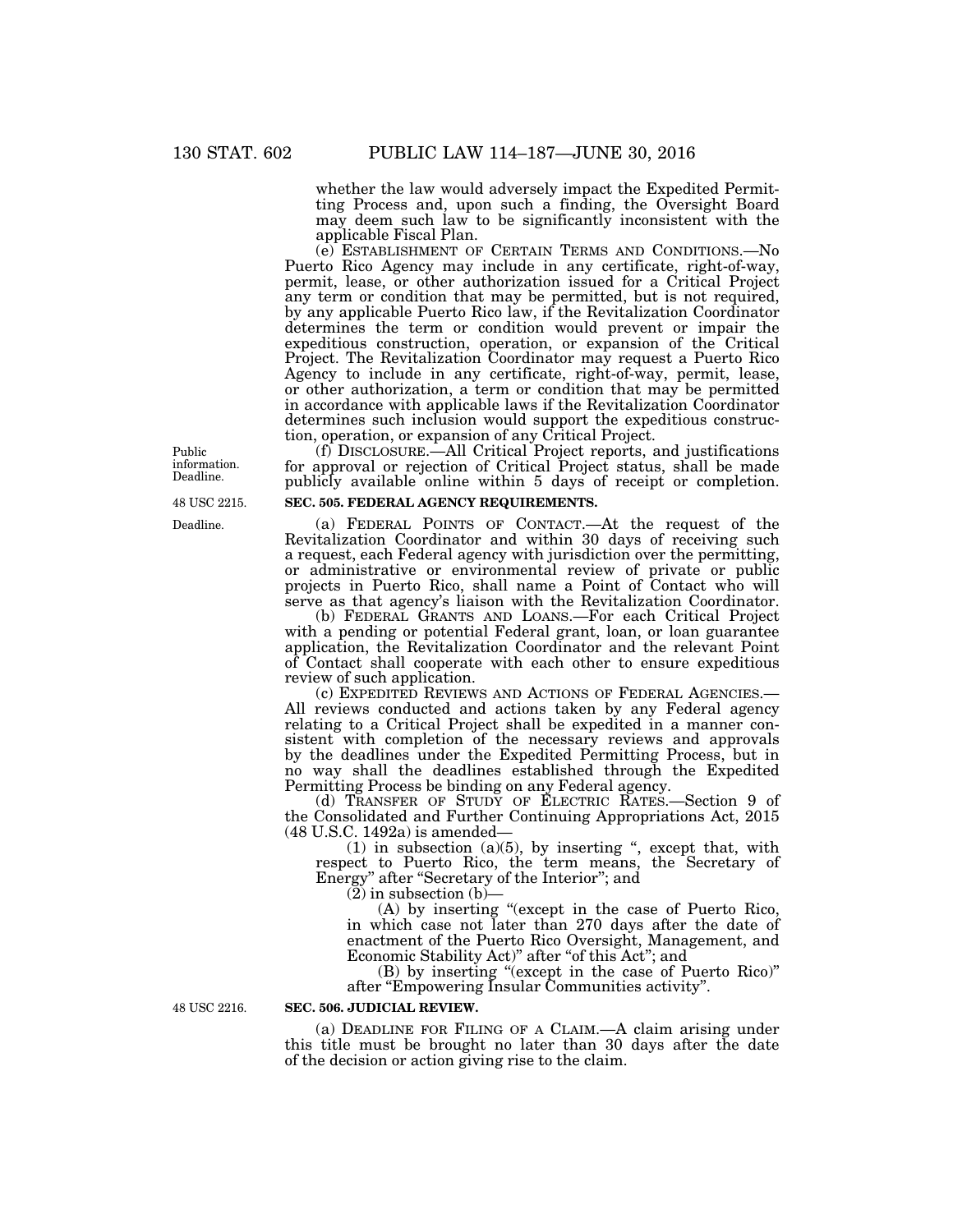(b) EXPEDITED CONSIDERATION.—The District Court for the District of Puerto Rico shall set any action brought under this title for expedited consideration, taking into account the interest of enhancing Puerto Rico's infrastructure for electricity, water and sewer services, roads and bridges, ports, and solid waste management to achieve compliance with local and Federal environmental laws, regulations, and policies while ensuring the continuity of adequate services to the people of Puerto Rico and Puerto Rico's sustainable economic development.

#### **SEC. 507. SAVINGS CLAUSE.**

Nothing in this title is intended to change or alter any Federal legal requirements or laws.

# **TITLE VI—CREDITOR COLLECTIVE ACTION**

## **SEC. 601. CREDITOR COLLECTIVE ACTION.**

(a) DEFINITIONS.—In this title:

(1) ADMINISTRATIVE SUPERVISOR.—The term ''Administrative Supervisor'' means the Oversight Board established under section 101.

(2) AUTHORIZED TERRITORIAL INSTRUMENTALITY.—The term "Authorized Territorial Instrumentality" means a covered territorial instrumentality authorized in accordance with subsection (e).

(3) CALCULATION AGENT.—The term ''Calculation Agent'' means a calculation agent appointed in accordance with subsection (k).

(4) CAPITAL APPRECIATION BOND.—The term ''Capital Appreciation Bond'' means a Bond that does not pay interest on a current basis, but for which interest amounts are added to principal over time as specified in the relevant offering materials for such Bond, including that the accreted interest amount added to principal increases daily.

(5) CONVERTIBLE CAPITAL APPRECIATION BOND.—The term ''Convertible Capital Appreciation Bond'' means a Bond that does not pay interest on a current basis, but for which interest amounts are added to principal over time as specified in the relevant offering materials and which converts to a current pay bond on a future date.

(6) INFORMATION AGENT.—The term ''Information Agent'' means an information agent appointed in accordance with subsection (l).

(7) INSURED BOND.—The term ''Insured Bond'' means a bond subject to a financial guarantee or similar insurance contract, policy or surety issued by a monoline insurer.

(8) ISSUER.—The term ''Issuer'' means, as applicable, the Territory Government Issuer or an Authorized Territorial Instrumentality that has issued or guaranteed at least one Bond that is Outstanding.

(9) MODIFICATION.—The term ''Modification'' means any modification, amendment, supplement or waiver affecting one or more series of Bonds, including those effected by way of exchange, repurchase, conversion, or substitution.

48 USC 2231.

48 USC 2217.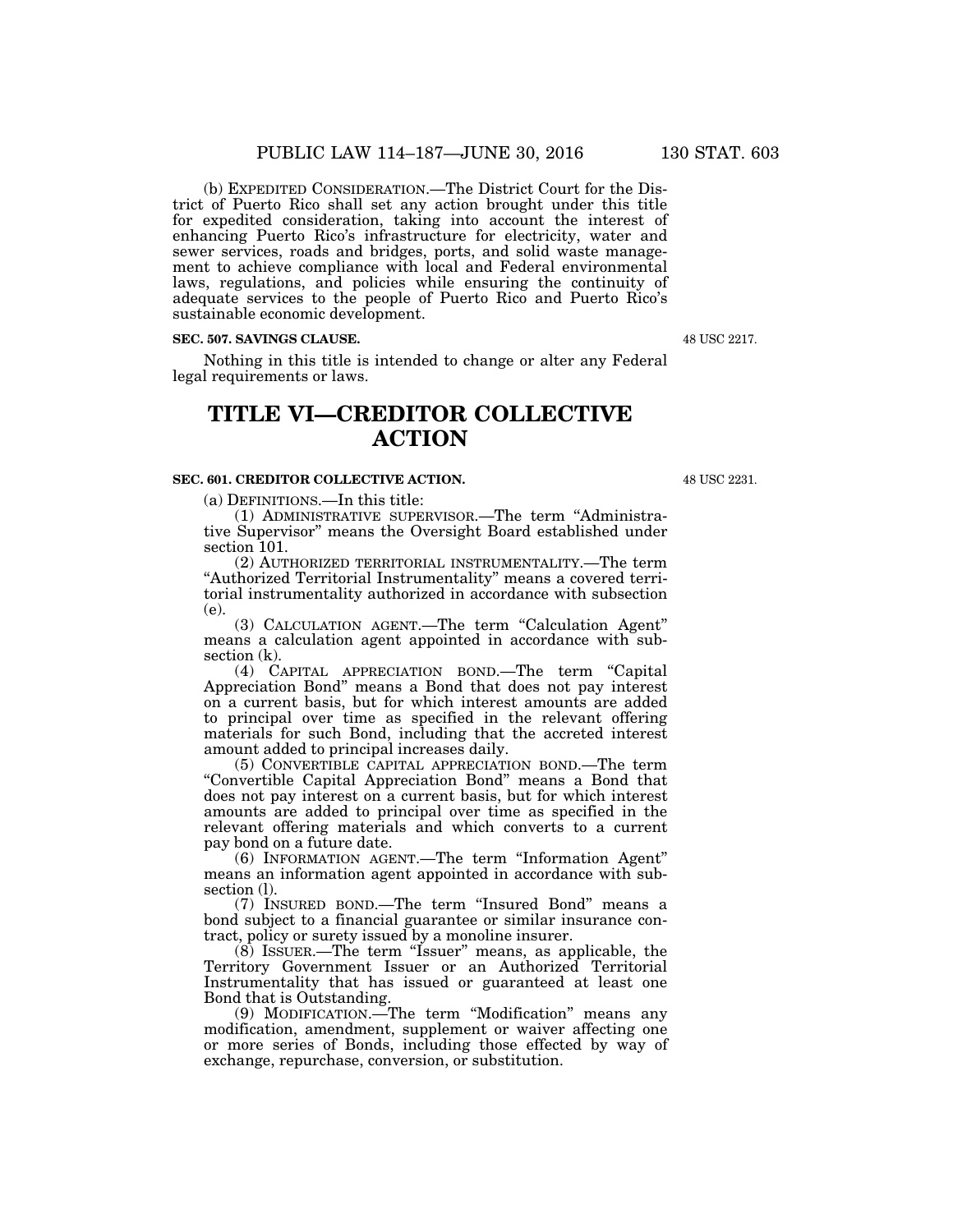Determination.

(10) OUTSTANDING.—The term ''Outstanding,'' in the context of the principal amount of Bonds, shall be determined in accordance with subsection (b).

(11) OUTSTANDING PRINCIPAL.—The term ''Outstanding Principal" means-

(A) for a Bond that is not a Capital Appreciation Bond or a Convertible Capital Appreciation Bond, the outstanding principal amount of such Bond; and

(B) for a Bond that is a Capital Appreciation Bond or a Convertible Capital Appreciation Bond, the current accreted value of such Capital Appreciation Bond or a Convertible Capital Appreciation Bond, as applicable.

(12) POOL.—The term ''Pool'' means a pool established in accordance with subsection (d).

(13) QUALIFYING MODIFICATION.—The term ''Qualifying Modification'' means a Modification proposed in accordance with subsection (g).

(14) SECURED POOL.—The term ''Secured Pool'' means a Pool established in accordance with subsection (d) consisting only of Bonds that are secured by a lien on property, provided that the inclusion of a Bond Claim in such Pool shall not in any way limit or prejudice the right of the Issuer, the Administrative Supervisor, or any creditor to recharacterize or challenge such Bond Claim, or any purported lien securing such Bond Claim, in any other manner in any subsequent proceeding in the event a proposed Qualifying Modification is not consummated.

(15) TERRITORY GOVERNMENT ISSUER.—The term ''Territory Government Issuer'' means the Government of Puerto Rico or such covered territory for which an Oversight Board has been established pursuant to section 101.

(b) OUTSTANDING BONDS.—In determining whether holders of the requisite principal amount of Outstanding Bonds have voted in favor of, or consented to, a proposed Qualifying Modification, a Bond will be deemed not to be outstanding, and may not be counted in a vote or consent solicitation for or against a proposed Qualifying Modification, if on the record date for the proposed Qualifying Modification—

 $(1)$  the Bond has previously been cancelled or delivered for cancellation or is held for reissuance but has not been reissued;

(2) the Bond has previously been called for redemption in accordance with its terms or previously become due and payable at maturity or otherwise and the Issuer has previously satisfied its obligation to make, or provide for, all payments due in respect of the Bond in accordance with its terms;

(3) the Bond has been substituted with a security of another series; or

(4) the Bond is held by the Issuer or by an Authorized Territorial Instrumentality of the Territory Government Issuer or by a corporation, trust or other legal entity that is controlled by the Issuer or an Authorized Territorial Instrumentality of the Territory Government Issuer, as applicable.

For purposes of this subsection, a corporation, trust or other legal entity is controlled by the Issuer or by an Authorized Territorial Instrumentality of the Territory Government Issuer if the Issuer or an Authorized Territorial Instrumentality of the Territory

Determination.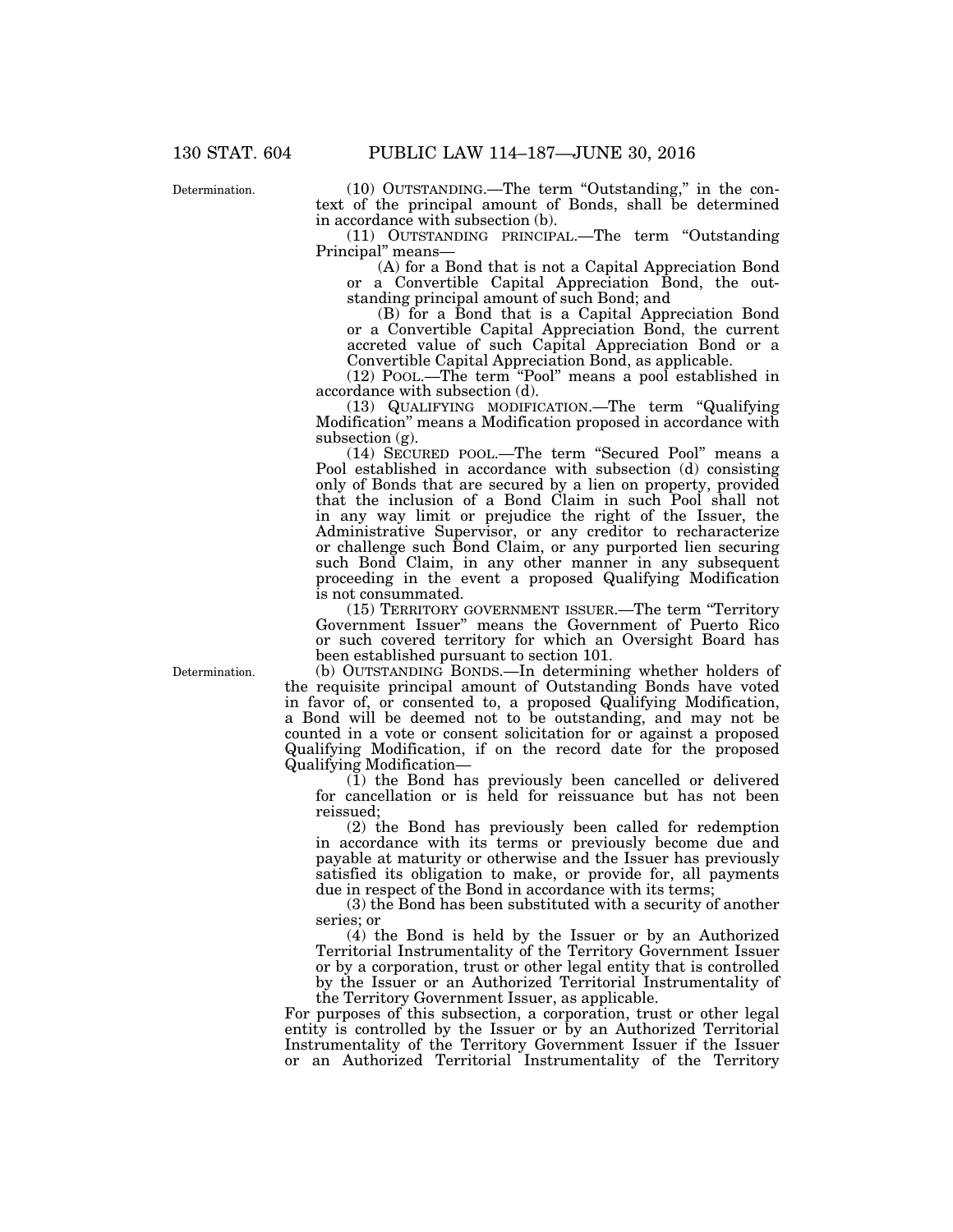Government Issuer, as applicable, has the power, directly or indirectly, through the ownership of voting securities or other ownership interests, by contract or otherwise, to direct the management of or elect or appoint a majority of the board of directors or other persons performing similar functions in lieu of, or in addition to, the board of directors of that legal entity.

(c) CERTIFICATION OF DISENFRANCHISED BONDS.—Prior to any vote on, or consent solicitation for, a Qualifying Modification, the Issuer shall deliver to the Calculation Agent a certificate signed by an authorized representative of the Issuer specifying any Bonds that are deemed not to be Outstanding for the purpose of subsection (b) above.

(d) DETERMINATION OF POOLS FOR VOTING.—The Administrative Supervisor, in consultation with the Issuer, shall establish Pools in accordance with the following:

Consultation.

(1) Not less than one Pool shall be established for each Issuer.

(2) A Pool that contains one or more Bonds that are secured by a lien on property shall be a Secured Pool.

(3) The Administrative Supervisor shall establish Pools according to the following principles:

(A) For each Issuer that has issued multiple Bonds that are distinguished by specific provisions governing priority or security arrangements, including Bonds that have been issued as general obligations of the Territory Government Issuer to which the Territory Government Issuer pledged the full or good faith, credit, and taxing power of the Territory Government Issuer, separate Pools shall be established corresponding to the relative priority or security arrangements of each holder of Bonds against each Issuer, as applicable, provided, however, that the term "priority" as used in this section shall not be understood to mean differing payment or maturity dates.

(B) For each Issuer that has issued senior and subordinated Bonds, separate Pools shall be established for the senior and subordinated Bonds corresponding to the relative priority or security arrangements.

(C) For each Issuer that has issued multiple Bonds, for at least some of which a guarantee of repayment has been provided by the Territory Government Issuer, separate Pools shall be established for such guaranteed and non-guaranteed Bonds.

(D) Subject to the other requirements contained in this section, for each Issuer that has issued multiple Bonds, for at least some of which a dedicated revenue stream has been pledged for repayment, separate Pools for such Issuer shall be established as follows—

(i) for each dedicated revenue stream that has been pledged for repayment, not less than one Secured Pool for Bonds for which such revenue stream has been pledged, and separate Secured Pools shall be established for Bonds of different priority; and

(ii) not less than one Pool for all other Bonds issued by the Issuer for which a dedicated revenue stream has not been pledged for repayment.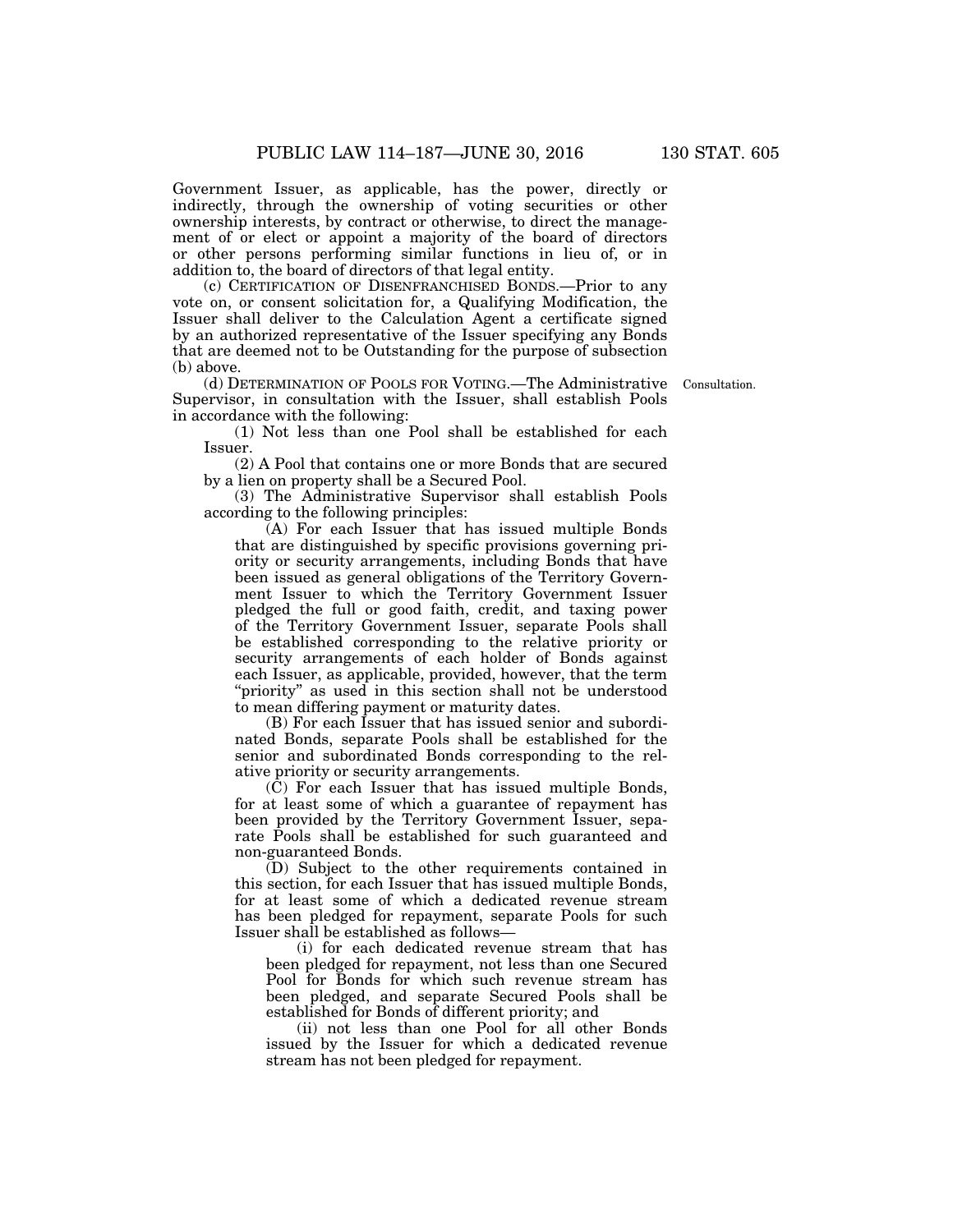(E) The Administrative Supervisor shall not place into separate Pools Bonds of the same Issuer that have identical rights in security or priority.

(4) Notwithstanding the preceding provisions of this subsection, solely with respect to a preexisting voluntary agreement as described in section  $104(i)\overline{3}$  of this Act, such voluntary agreement may classify Insured Bonds and uninsured bonds in different Pools and provide different treatment thereof so long as the preexisting voluntary agreement has been agreed to by—

(A) holders of a majority in amount of all uninsured bonds outstanding in the modified Pool; and

(B) holders (including insurers with power to vote) of a majority in amount of all Insured Bonds.

(e) AUTHORIZATION OF TERRITORY INSTRUMENTALITIES.—A covered territorial instrumentality is an Authorized Territorial Instrumentality if it has been specifically authorized to be eligible to avail itself of the procedures under this section by the Administrative Supervisor.

(f) INFORMATION DELIVERY REQUIREMENT.—Before solicitation of acceptance or rejection of a Modification under subsection (h), the Issuer shall provide to the Calculation Agent, the Information Agent, and the Administrative Supervisor, the following information—

(1) a description of the Issuer's economic and financial circumstances which are, in the Issuer's opinion, relevant to the request for the proposed Qualifying Modification, a description of the Issuer's existing debts, a description of the impact of the proposed Qualifying Modification on the territory's or its territorial instrumentalities' public debt;

(2) if the Issuer is seeking Modifications affecting any other Pools of Bonds of the Territory Government Issuer or its Authorized Territorial Instrumentalities, a description of such other Modifications;

(3) if a Fiscal Plan with respect to such Issuer has been certified, the applicable Fiscal Plan certified in accordance with section 201; and

(4) such other information as may be required under applicable securities laws.

(g) QUALIFYING MODIFICATION.—A Modification is a Qualifying Modification if one of the following processes has occurred:

(1) CONSULTATION PROCESS.—

(A) the Issuer proposing the Modification has consulted with holders of Bonds in each Pool of such Issuer prior to soliciting a vote on such Modification;

(B) each exchanging, repurchasing, converting, or substituting holder of Bonds of any series in a Pool affected by that Modification is offered the same amount of consideration per amount of principal, the same amount of consideration per amount of interest accrued but unpaid and the same amount of consideration per amount of past due interest, respectively, as that offered to each other exchanging, repurchasing, converting, or substituting holder of Bonds of any series in a Pool affected by that Modification (or, where a menu of instruments or other consideration is offered, each exchanging, repurchasing, converting, or substituting holder of Bonds of any series

Plan. Certification.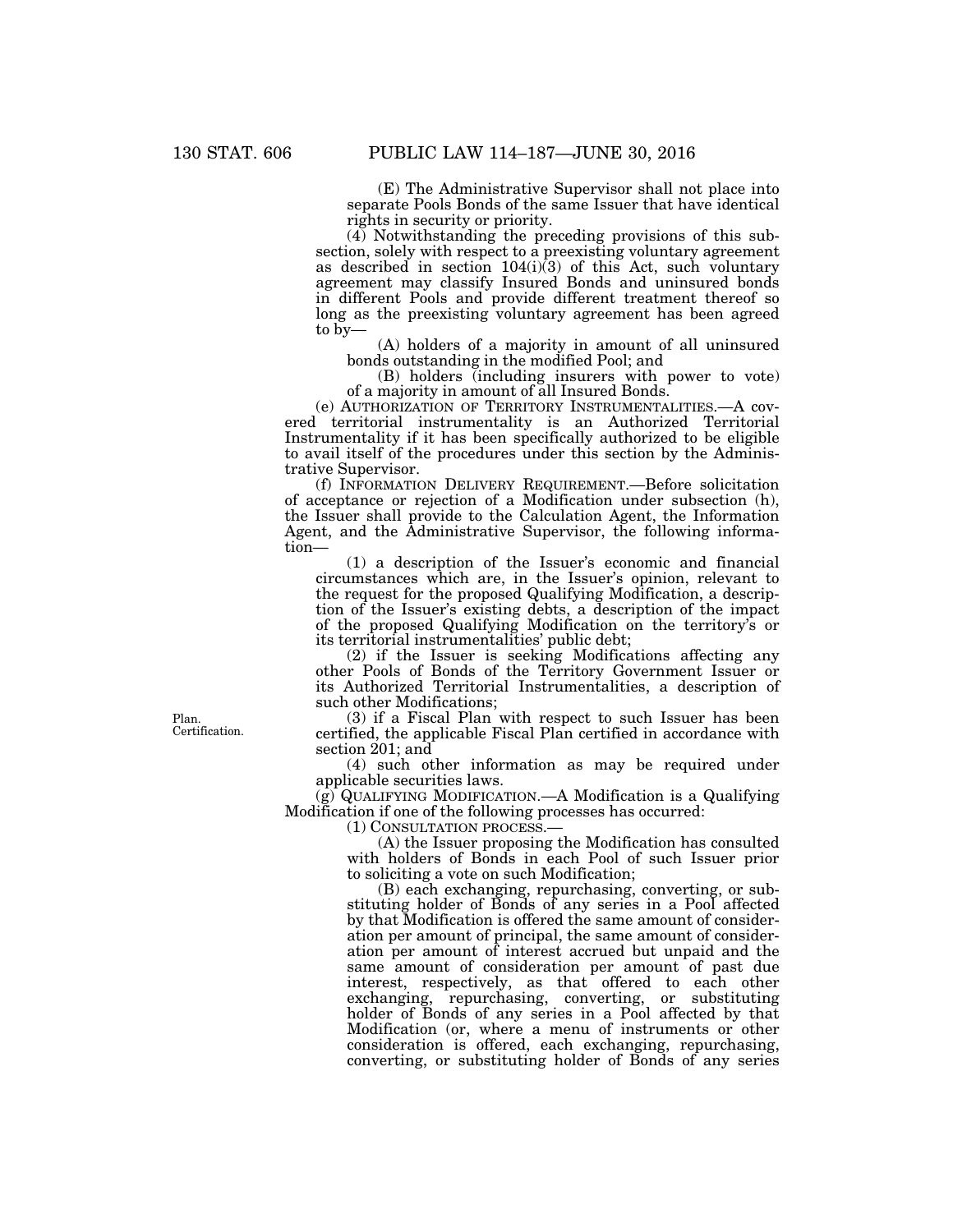in a Pool affected by that Modification is offered the same amount of consideration per amount of principal, the same amount of consideration per amount of interest accrued but unpaid and the same amount of consideration per amount of past due interest, respectively, as that offered to each other exchanging, repurchasing, converting, or substituting holder of Bonds of any series in a Pool affected by that Modification electing the same option under such menu of instruments); and

(C) the Modification is certified by the Administrative Supervisor as being consistent with the requirements set forth in section  $104(i)(1)$  and is in the best interests of the creditors and is feasible.

(2) VOLUNTARY AGREEMENT PROCESS.—The Administrative Certification. Supervisor has issued a certification that—

(A) the requirements set forth in section 104(i)(2) and section  $601(g)(\overline{1})(B)$  have been satisfied; or

(B) the Modification is consistent with a restructuring support or similar agreement to be implemented pursuant to the law of the covered territory executed by the Issuer prior to the establishment of an Oversight Board for the relevant territory.

(h) SOLICITATION.—

(1) Upon receipt of a certification from the Administrative Supervisor under subsection (g), the Information Agent shall, if practical and except as provided in paragraph (2), submit to the holders of any Outstanding Bonds of the relevant Issuer, including holders of the right to vote such Outstanding Bonds, the information submitted by the relevant Issuer under subsection  $(f)(1)$  in order to solicit the vote of such holders to approve or reject the Qualifying Modification.

(2) If the Information Agent is unable to identify the address of holders of any Outstanding Bonds of the relevant Issuer, the Information Agent may solicit the vote or consent of such holders by—

(A) delivering the solicitation to the paying agent for any such Issuer or Depository Trust Corporation if it serves as the clearing system for any of the Issuer's Outstanding Bonds; or

(B) delivering or publishing the solicitation by whatever additional means the Information Agent, after consultation with the Issuer, deems necessary and appropriate in order to make a reasonable effort to inform holders of any Outstanding Bonds of the Issuer which may include, notice by mail, publication in electronic media, publication on a website of the Issuer, or publication in newspapers of national circulation in the United States and in a newspaper of general circulation in the territory.

(i) WHO MAY PROPOSE A MODIFICATION.—For each Issuer, a Modification may be proposed to the Administrative Supervisor by the Issuer or by one or more holders of the right to vote the Issuer's Outstanding Bonds. To the extent a Modification proposed by one or more holders of the right to vote Outstanding Bonds otherwise complies with the requirements of this title, the Administrative Supervisor may accept such Modification on behalf of the Issuer, in which case the Administrative Supervisor will

Consultation.

Certification.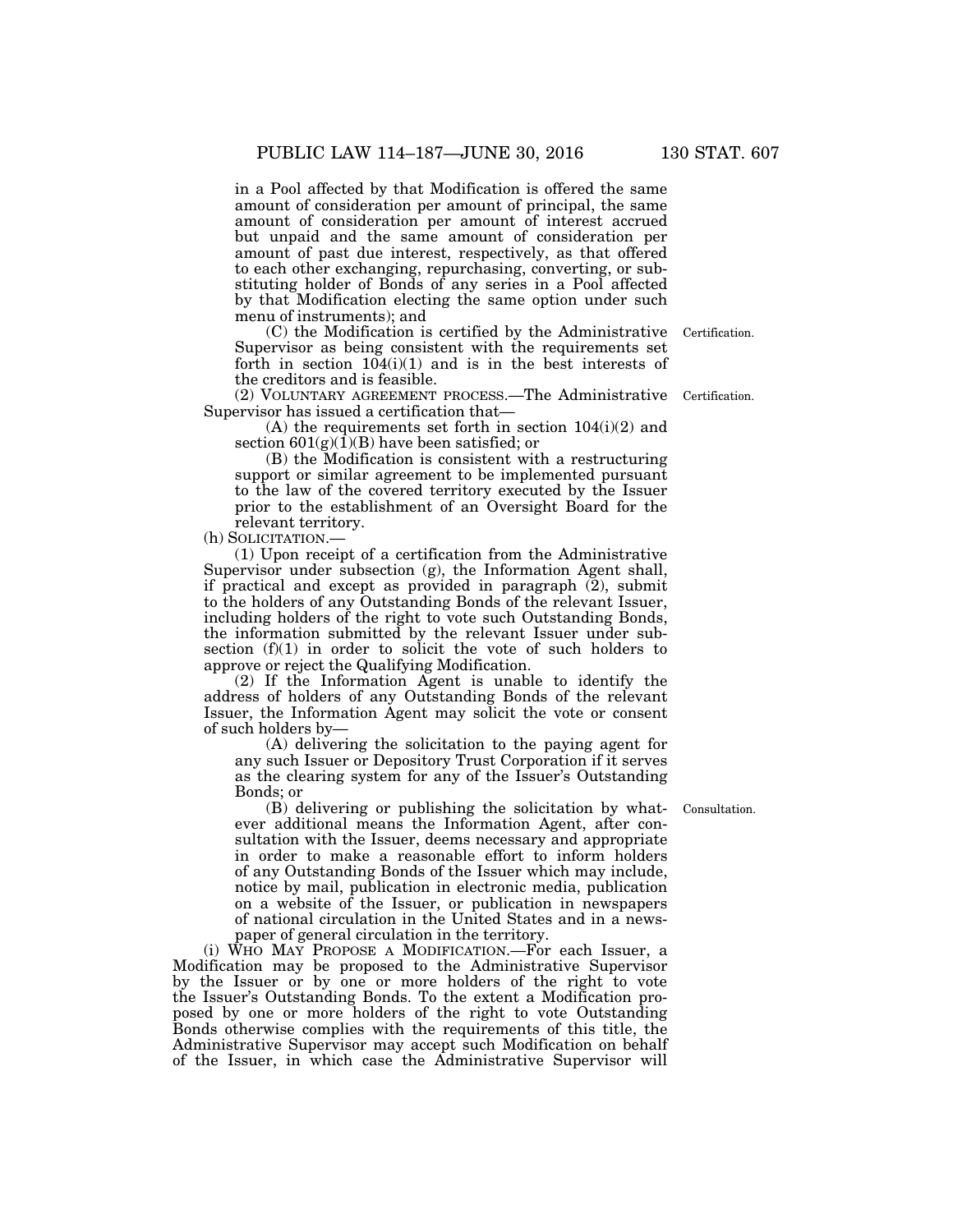instruct the Issuer to provide the information required in subsection (f).

(j) VOTING.—For each Issuer, any Qualifying Modification may be made with the affirmative vote of the holders of the right to vote at least two-thirds of the Outstanding Principal amount of the Outstanding Bonds in each Pool that have voted to approve or reject the Qualifying Modification, provided that holders of the right to vote not less than a majority of the aggregate Outstanding Principal amount of all the Outstanding Bonds in each Pool have voted to approve the Qualifying Modification. The holder of the right to vote the Outstanding Bonds that are Insured Bonds shall be the monoline insurer insuring such Insured Bond to the extent such insurer is granted the right to vote Insured Bonds for purposes of directing remedies or consenting to proposed amendments or modifications as provided in the applicable documents pursuant to which such Insured Bond was issued and insured.

(k) CALCULATION AGENT.—For the purpose of calculating the principal amount of the Bonds of any series eligible to participate in such a vote or consent solicitation and tabulating such votes or consents, the Territory Government Issuer may appoint a Calculation Agent for each Pool reasonably acceptable to the Administrative Supervisor.

(l) INFORMATION AGENT.—For the purpose of administering a vote of holders of Bonds, including the holders of the right to vote such Bonds, or seeking the consent of holder of Bonds, including the holders of the right to vote such Bonds, to a written action under this section, the Territory Government Issuer may appoint an Information Agent for each Pool reasonably acceptable to the Administrative Supervisor.

(m) BINDING EFFECT.—

(1) A Qualifying Modification will be conclusive and binding on all holders of Bonds whether or not they have given such consent, and on all future holders of those Bonds whether or not notation of such Qualifying Modification is made upon the Bonds, if—

(A) the holders of the right to vote the Outstanding Bonds in every Pool of the Issuer pursuant to subsection (j) have consented to or approved the Qualifying Modification;

(B) the Administrative Supervisor certifies that—

(i) the voting requirements of this section have been satisfied;

(ii) the Qualifying Modification complies with the requirements set forth in section  $104(i)(1)$ ; and

(iii) except for such conditions that have been identified in the Qualifying Modification as being nonwaivable, any conditions on the effectiveness of the Qualifying Modification have been satisfied or, in the Administrative Supervisor's sole discretion, satisfaction of such conditions has been waived;

(C) with respect to a Bond Claim that is secured by a lien on property and with respect to which the holder of such Bond Claim has rejected or not consented to the Qualifying Modification, the holder of such Bond—

(i) retains the lien securing such Bond Claims; or

Certification.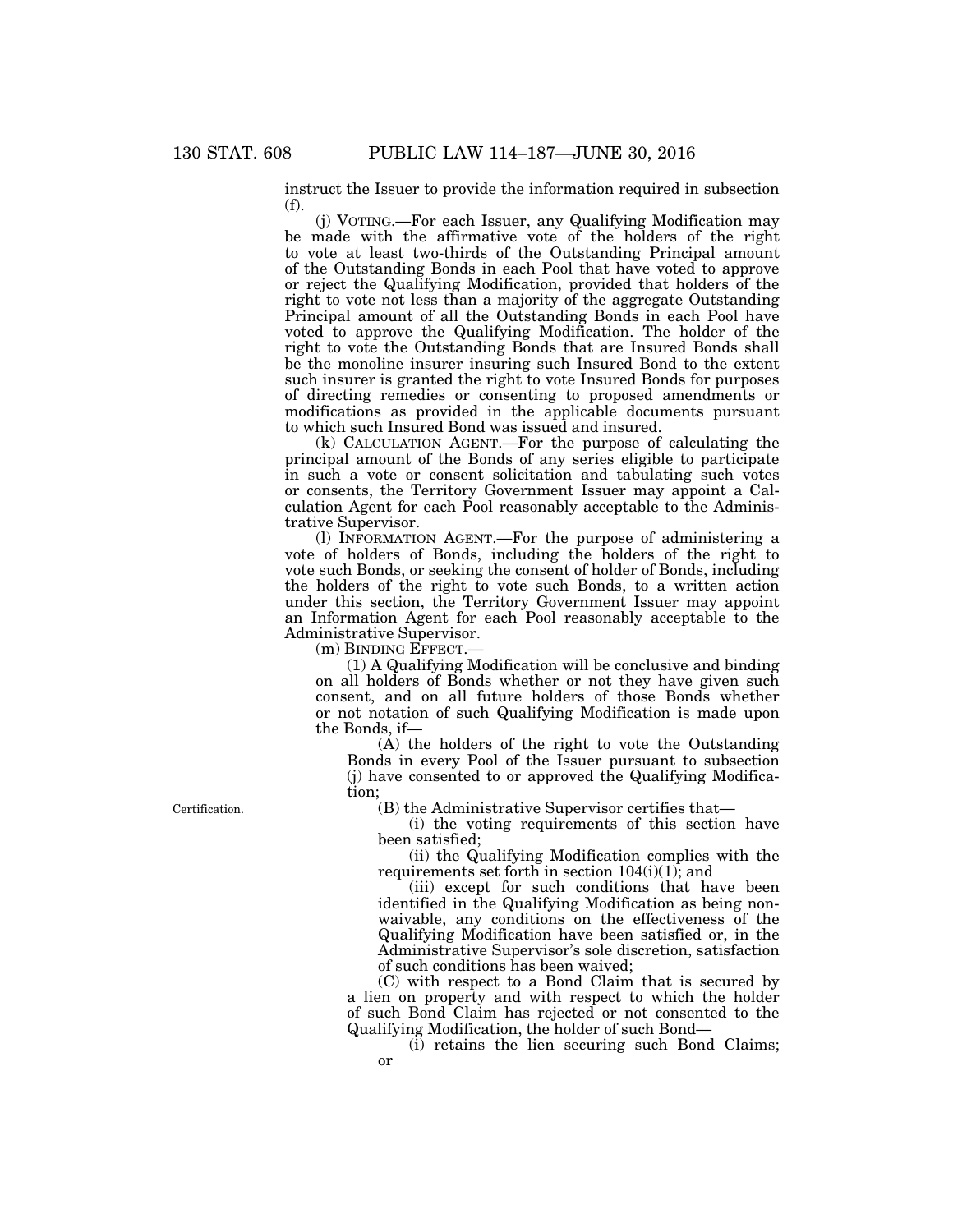(ii) receives on account of such Bond Claim, through deferred cash payments, substitute collateral, or otherwise, at least the equivalent value of the lesser of the amount of the Bond Claim or of the collateral securing such Bond Claim; and

(D) the district court for the territory or, for any territory that does not have a district court, the United States District Court for the District of Hawaii, has, after reviewing an application submitted to it by the applicable Issuer for an order approving the Qualifying Modification, entered an order that the requirements of this section have been satisfied.

(2) Upon the entry of an order under paragraph  $(1)(D)$ , the conclusive and binding Qualifying Modification shall be valid and binding on any person or entity asserting claims or other rights, including a beneficial interest (directly or indirectly, as principal, agent, counterpart, subrogee, insurer or otherwise) in respect of Bonds subject to the Qualifying Modification, any trustee, any collateral agent, any indenture trustee, any fiscal agent, and any bank that receives or holds funds related to such Bonds. All property of an Issuer for which an order has been entered under paragraph  $(1)(D)$  shall vest in the Issuer free and clear of all claims in respect of any Bonds of any other Issuer. Such Qualifying Modification will be full, final, complete, binding, and conclusive as to the territorial government Issuer, other territorial instrumentalities of the territorial government Issuer, and any creditors of such entities, and should not be subject to any collateral attack or other challenge by any such entities in any court or other forum. Other than as provided herein, the foregoing shall not prejudice the rights and claims of any party that insured the Bonds, including the right to assert claims under the Bonds as modified following any payment under the insurance policy, and no claim or right that may be asserted by any party in a capacity other than holder of a Bond affected by the Qualifying Modification shall be satisfied, released, discharged, or enjoined by this provision.

(n) JUDICIAL REVIEW.—

(1) The district court for the territory or, for any territory that does not have a district court, the United States District Court for the District of Hawaii shall have original and exclusive jurisdiction over civil actions arising under this section.

 $(2)$  Notwithstanding section 106 $(e)$ , there shall be a cause of action to challenge unlawful application of this section.

(3) The district court shall nullify a Modification and any effects on the rights of the holders of Bonds resulting from such Modification if and only if the district court determines that such Modification is manifestly inconsistent with this section.

### **SEC. 602. APPLICABLE LAW.**

In any judicial proceeding regarding this title, Federal, State, or territorial laws of the United States, as applicable, shall govern and be applied without regard or reference to any law of any international or foreign jurisdiction.

48 USC 2232.